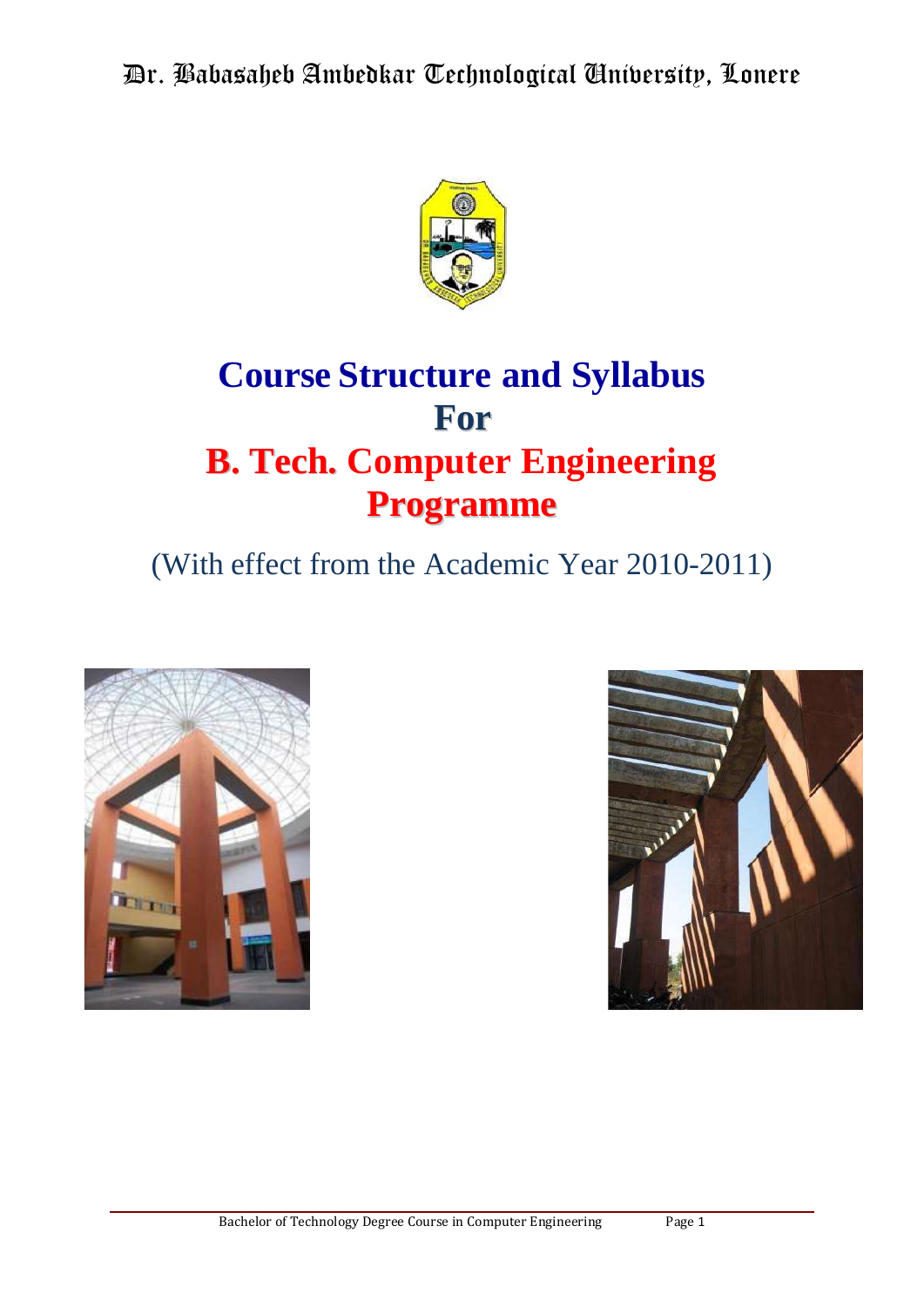|              | <b>Semester I</b>                           |                |                |                |
|--------------|---------------------------------------------|----------------|----------------|----------------|
| Code         | <b>Course of Study</b>                      | L              | $\mathbf{P}$   | $\mathbf C$    |
| <b>BH101</b> | Basic Course in Communicative English       | 3              | $\theta$       | 6              |
| <b>BH102</b> | Engineering Mathematics - I                 | $\overline{4}$ | $\theta$       | 8              |
| <b>BH103</b> | Engineering Physics - I                     | 3              | $\overline{2}$ | 8              |
| <b>BH104</b> | Engineering Chemistry - I                   | 3              | $\overline{2}$ | 8              |
| <b>EM105</b> | <b>Engineering Mechanics</b>                | 3              | $\theta$       | 6              |
| ID106        | <b>Energy and Environmental Engineering</b> | $\overline{2}$ | $\theta$       | $\overline{4}$ |
| <b>WS107</b> | <b>Workshop Practice</b>                    | $\overline{0}$ | $\overline{4}$ | $\overline{4}$ |
| CP108        | Branch Specific Course*                     | 3              | $\overline{0}$ | 6              |
| <b>XC109</b> | NCC/NSS/Sports                              | $\overline{0}$ | $\overline{0}$ | $\overline{0}$ |
|              | <b>Total</b>                                | 21             | 8              | 50             |
|              | <b>Semester II</b>                          |                |                |                |
| Code         | <b>Course of Study</b>                      | L              | ${\bf P}$      | $\mathbf C$    |
| <b>BH201</b> | <b>Basic Course in Human Rights</b>         | $\overline{2}$ | $\theta$       | $\overline{4}$ |
| <b>BH202</b> | Engineering Mathematics - II                | $\overline{4}$ | $\theta$       | 8              |
| <b>BH203</b> | Engineering Physics - II                    | 3              | $\overline{2}$ | 8              |
| <b>BH204</b> | Engineering Chemistry - II                  | 3              | $\overline{2}$ | 8              |
| CL205        | <b>Basic Civil Engineering</b>              | $\overline{2}$ | $\overline{0}$ | $\overline{4}$ |
| <b>ME206</b> | <b>Basic Mechanical Engineering</b>         | $\overline{2}$ | $\overline{0}$ | $\overline{4}$ |
| <b>ME207</b> | Engineering Graphics***                     | 1              | $\overline{4}$ | 6              |
| <b>CP208</b> | Branch Specific Programming and Softwares** | 3              | $\theta$       | 6              |
| <b>XC209</b> | NCC/NSS/Sports                              | $\overline{0}$ | $\overline{0}$ | $\overline{0}$ |
|              | <b>Total</b>                                | 20             | 8              | 48             |

\*CP108: Introduction to Computer Engineering, for Computer Department

\*CP208: Programming and Softwares for Computer Engineering Department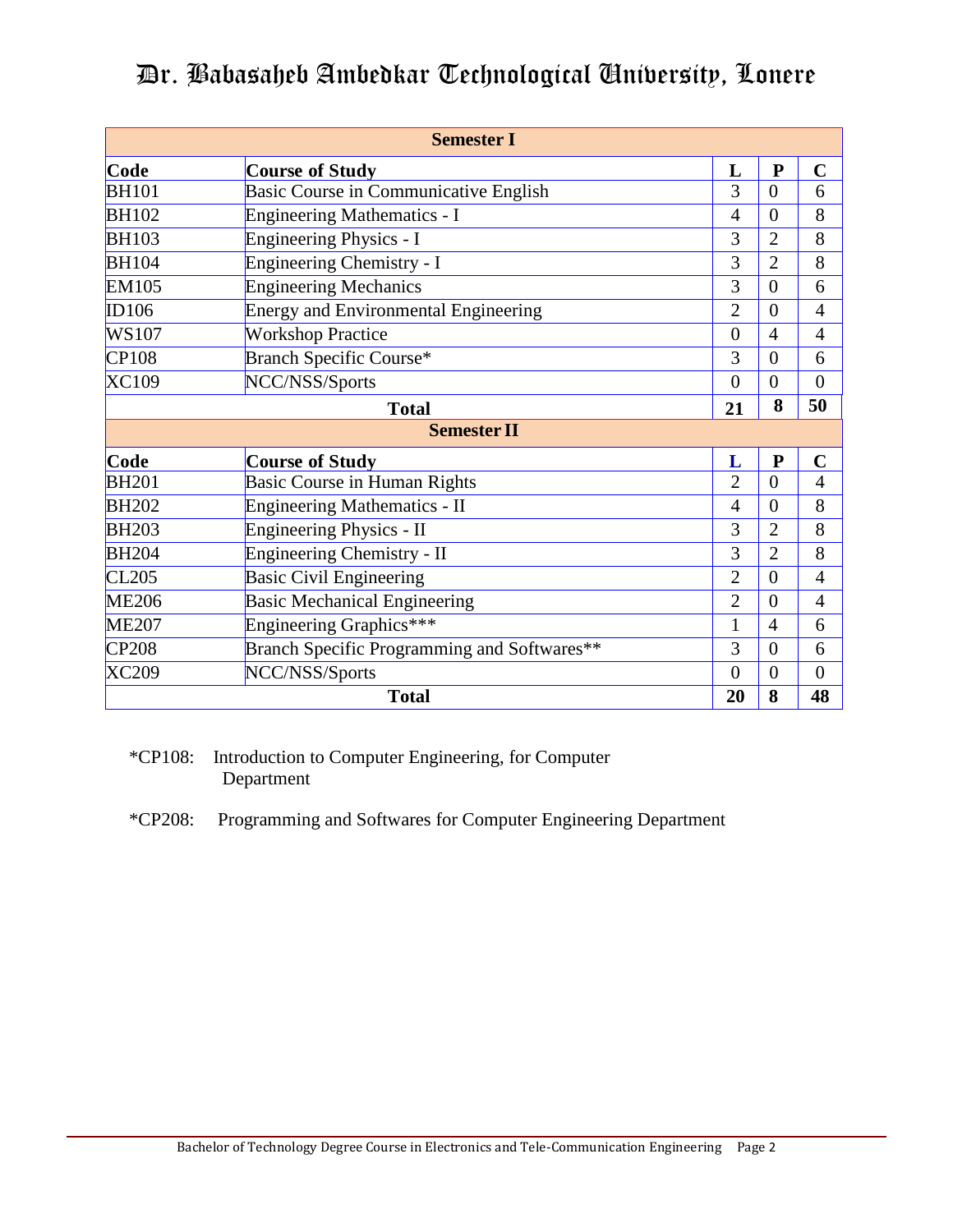| <b>CODE</b>                  | <b>COURSE OF STUDY</b>                                      | L              | $\mathbf{P}$            | $\overline{C}$ | <b>MSE</b>      | <b>ESE</b>      |
|------------------------------|-------------------------------------------------------------|----------------|-------------------------|----------------|-----------------|-----------------|
| <b>CEIT301</b>               | <b>Engineering Mathematics III</b>                          | 4              |                         | 8              | 30              | 70              |
| $\overline{\text{CEIT}}$ 302 | <b>Numerical Methods</b>                                    | $\overline{4}$ | $\overline{a}$          | 8              | $\overline{30}$ | $\overline{70}$ |
| CEIT303                      | Switching Theory and Logic Design                           | 3              |                         | 6              | $\overline{30}$ | $\overline{70}$ |
| CEIT304                      | <b>Discrete Structures</b>                                  | $\overline{4}$ |                         | 8              | 30              | 70              |
| <b>CEIT305</b>               | <b>Computer Organization and Architecture</b>               | $\overline{4}$ |                         | 8              | 30              | 70              |
| <b>CEIT306</b>               | Object Oriented Programming in C++                          | 3              | $\overline{a}$          | 6              | 30              | 70              |
| <b>CE309</b>                 | Seminar Report and Presentation                             |                |                         | $\overline{4}$ |                 | $\theta$        |
| <b>CE307</b>                 | Programming Laboratory I (STLD)                             |                | $\overline{2}$          | $\overline{2}$ | 50              |                 |
| <b>CE308</b>                 | Programming Laboratory II (OOP)                             |                | $\overline{2}$          | $\overline{2}$ | 50              |                 |
| <b>CE309</b>                 | NSS/NCC/Sports/Arts                                         |                |                         |                |                 |                 |
|                              |                                                             | 22             | $\overline{\mathbf{4}}$ | 52             | 280             | 520             |
| <b>CODE</b>                  | <b>COURSE OF STUDY</b>                                      | L              | $\mathbf{P}$            | $\overline{C}$ | <b>MSE</b>      | <b>ESE</b>      |
| <b>CE405</b>                 | <b>Elective I</b> Information System Analysis and Design    | 3              |                         | 8              | 30              | 70              |
| <b>CEIT401</b>               | Probability Statistics and Queuing Theory                   | $\overline{4}$ |                         | 8              | 30              | 70              |
| <b>CEIT402</b>               | <b>Data Communication</b>                                   | $\overline{4}$ |                         | 6              | 30              | 70              |
| <b>CEIT403</b>               | Microprocessors and Micro-Controllers                       | $\overline{4}$ |                         | 8              | 30              | 70              |
| CEIT404                      | Data structures                                             | $\overline{4}$ |                         | 8              | $\overline{30}$ | $\overline{70}$ |
| <b>CE406</b>                 | History of Science and Technology<br>(Self-Study<br>Course) |                |                         |                |                 |                 |
| <b>CE407</b>                 | Programming Laboratory III (MM,DC)                          |                |                         |                |                 |                 |
| <b>CE408</b>                 | Programming Laboratory IV<br>(Data<br>Structures)           |                | $\overline{2}$          | $\overline{2}$ | 50              | 50              |
| <b>XC409</b>                 | NSS/NCC/Sports/Arts                                         |                |                         |                |                 |                 |
|                              |                                                             | 19             | 6                       | 48             | 300             | 450             |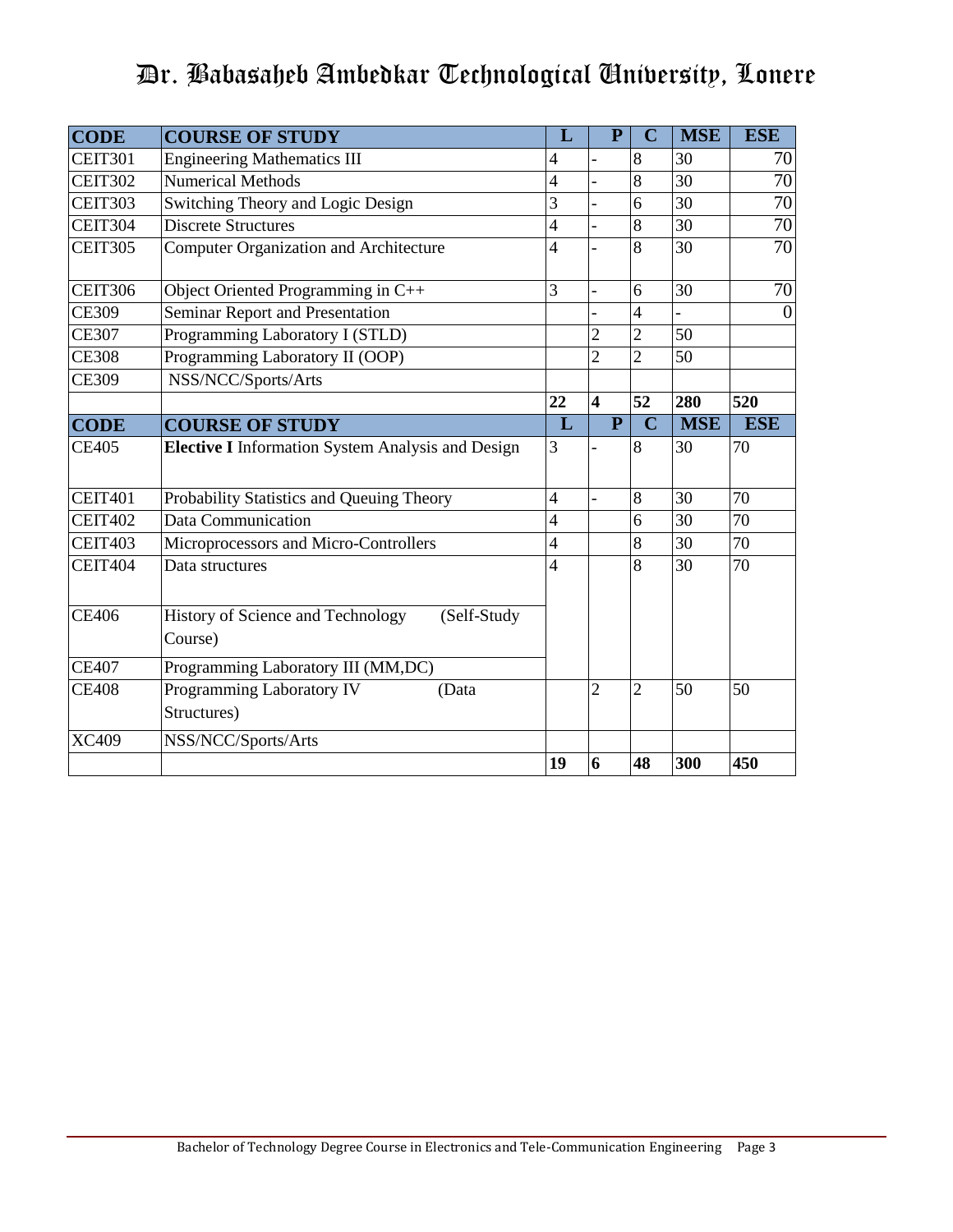| <b>CODE</b>    | <b>SUBJECT</b>                                               | L                        | $\mathbf{P}$   | $\overline{\mathbf{C}}$ | <b>MSE</b>      | <b>ESE</b> |
|----------------|--------------------------------------------------------------|--------------------------|----------------|-------------------------|-----------------|------------|
| <b>CE505</b>   | <b>Elective II</b><br><b>Object-Oriented Analysis Design</b> | 3                        |                | 6                       | 30              | 70         |
|                |                                                              |                          |                |                         |                 |            |
| <b>CEIT501</b> | Database Management System(DBMS)                             | 4                        |                | 8                       | 30              | 70         |
| <b>CEIT502</b> | Design and Analysis of Algorithms (DAA)                      | 4                        |                | $\overline{8}$          | 30              | 70         |
| <b>CEIT503</b> | Theory of Computation (TOC)                                  | $\overline{\mathcal{L}}$ |                | 8                       | 30              | 70         |
| CEIT504        | Operating System (OS)                                        | 4                        |                | 8                       | 30              | 70         |
|                |                                                              |                          |                |                         |                 |            |
| <b>CE506</b>   | Programming Laboratory V(DBMS/OS)                            |                          | 4              | $\overline{4}$          | 50              | 50         |
| <b>CE507</b>   | Programming Laboratory VI (DAA)                              |                          | 2              | 2                       | 50              | 50         |
| <b>CE508</b>   | Seminar                                                      |                          | $\overline{2}$ | $\overline{4}$          | $\overline{50}$ |            |
| <b>XC509</b>   | NSS/NCC/Sports/Arts                                          |                          |                |                         |                 |            |
|                |                                                              | 19                       | 8              | 48                      | 300             | 450        |
| <b>CODE</b>    | <b>SUBJECT</b>                                               | L                        | P              | Ċ                       | <b>MSE</b>      | <b>ESE</b> |
| <b>CE605</b>   | <b>Elective III</b><br>Human Computer Interactions           | 3                        |                | 6                       | 30              | 70         |
|                |                                                              |                          |                |                         |                 |            |
| <b>CEIT601</b> | Software Engineering                                         | 4                        |                | 8                       | 30              | 70         |
| <b>CEIT602</b> | <b>Computer Networks</b>                                     | 4                        |                | 8                       | 30              | 70         |
| <b>CEIT603</b> | Principles of Compiler Design                                | 4                        |                | 8                       | 30              | 70         |
| <b>CE604</b>   | <b>Computer Graphics</b>                                     | 4                        |                | 8                       | 30              | 70         |
|                |                                                              |                          |                |                         |                 |            |
| CE606          | Programming Laboratory VII (CN/SE)                           |                          | 4              | $\overline{4}$          | 50              | 50         |
| <b>CE607</b>   | Programming Laboratory VIII (CG)                             |                          | 2              | $\overline{2}$          | 50              | 50         |
| <b>CE608</b>   | <b>Industrial Training</b>                                   |                          |                |                         |                 |            |
| XC609          | NSS/NCC/Sports/Arts                                          |                          |                |                         |                 |            |
|                | <b>Total</b>                                                 | 19                       | 6              | 44                      | 250             | 450        |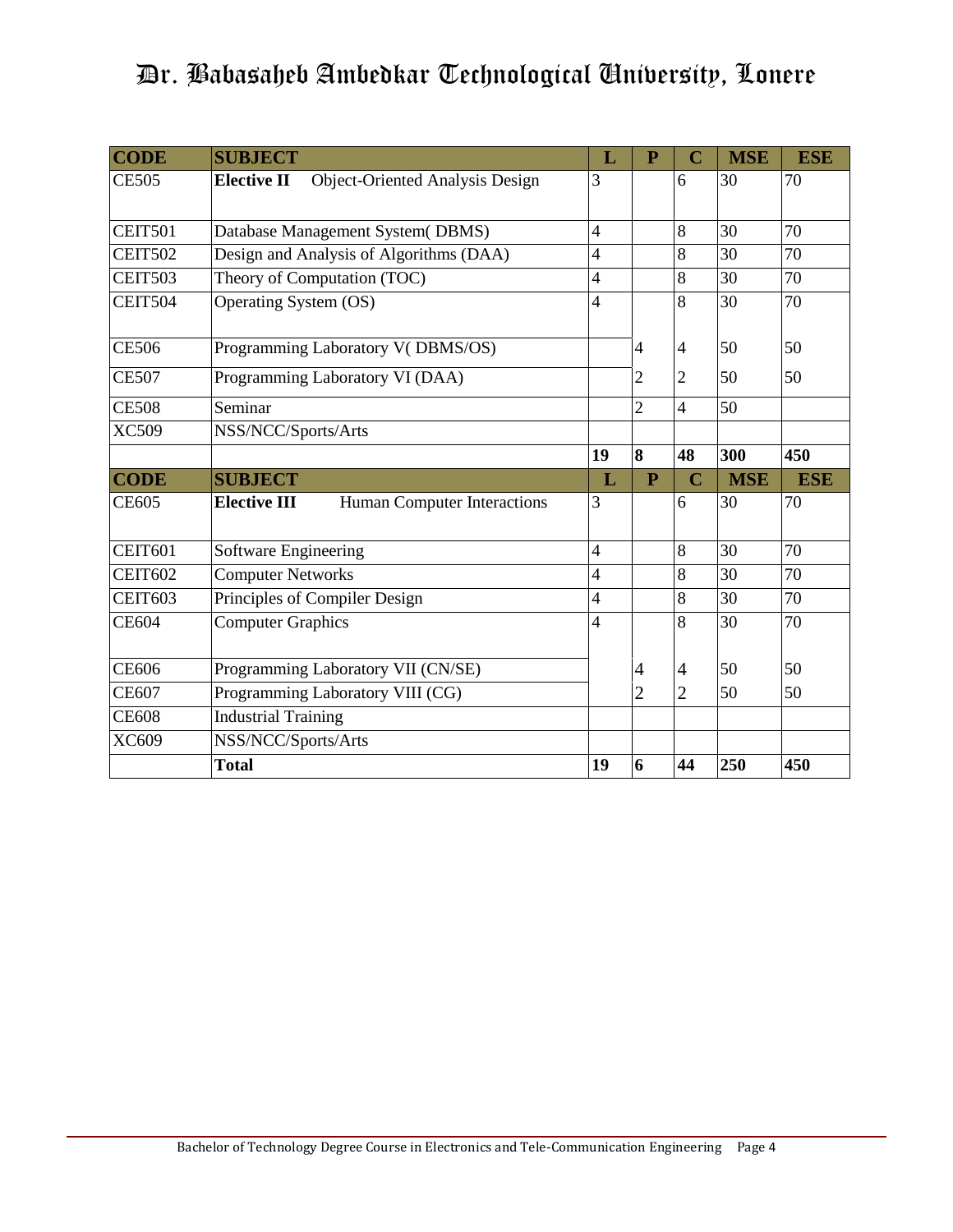| <b>CODE</b>    | <b>SUBJECT</b>                                   | L                        | T              | $\mathbf{P}$             | $\mathbf C$    | <b>MSE</b> | <b>ESE</b> |
|----------------|--------------------------------------------------|--------------------------|----------------|--------------------------|----------------|------------|------------|
| <b>CE704</b>   | Elective IV<br>Advanced                          | 3                        |                |                          | 6              | 30         | 70         |
|                | Programming Technologies(APT)                    |                          |                |                          |                |            |            |
| CEIT701        | Inter-networking Protocols (IP)                  | 3                        | $\blacksquare$ | $\overline{\phantom{0}}$ | 6              | 30         | 70         |
| <b>CE702</b>   | Software Architecture                            | 3                        |                |                          | 6              | 30         | 70         |
| <b>CE703</b>   | <b>Advanced Database Techniques (ADBT)</b>       | 3                        |                |                          | 6              | 30         | 70         |
| <b>CE705</b>   | Programming Lab IX(IP)                           |                          |                | 2                        | $\mathbf{2}$   |            |            |
| <b>CE706</b>   | Programming Lab X (ADBT/SA)                      | -                        |                | 4                        | $\overline{4}$ |            |            |
| <b>CE707</b>   | Project Phase - I                                | $\overline{\phantom{0}}$ | $\overline{a}$ | $\overline{2}$           | 6              |            |            |
| <b>CE708</b>   | Seminar based on Project work                    | -                        |                | $\overline{2}$           | $\overline{4}$ |            |            |
| <b>CE709</b>   | Technical Project related to Community           |                          |                |                          | $\overline{2}$ |            |            |
| <b>CE610</b>   | Industrial Training*                             |                          |                |                          |                |            |            |
|                |                                                  | 14                       |                | 10                       | 42             | 120        | 280        |
|                |                                                  |                          |                |                          |                |            |            |
| <b>CODE</b>    | <b>SUBJECT</b>                                   | L                        | T              | $\overline{P}$           | $\mathbf C$    | <b>MSE</b> | <b>ESE</b> |
| <b>CE804</b>   | Artificial<br><b>Elective IV</b><br>Intelligence | 3                        |                |                          | 6              | 30         | 70         |
| <b>CEIT801</b> | <b>Information Security</b>                      | 3                        |                |                          | 6              | 30         | 70         |
| <b>CEIT802</b> | Distributed System (DS)                          | 3                        |                | $\overline{\phantom{0}}$ | 6              | 30         | 70         |
| <b>CEIT803</b> | <b>Software Testing</b>                          | 3                        |                |                          | 6              | 30         | 70         |
| <b>CE804</b>   | Programming Lab XI(/DS/IS/ST)                    | Ξ.                       |                | 6                        | 6              |            |            |
| <b>CE805</b>   | Project Phase II                                 | $\overline{\phantom{0}}$ |                | 6                        | 10             |            |            |
|                |                                                  | 12                       |                | 10                       | 40             | 120        | 280        |
|                |                                                  |                          |                |                          |                |            |            |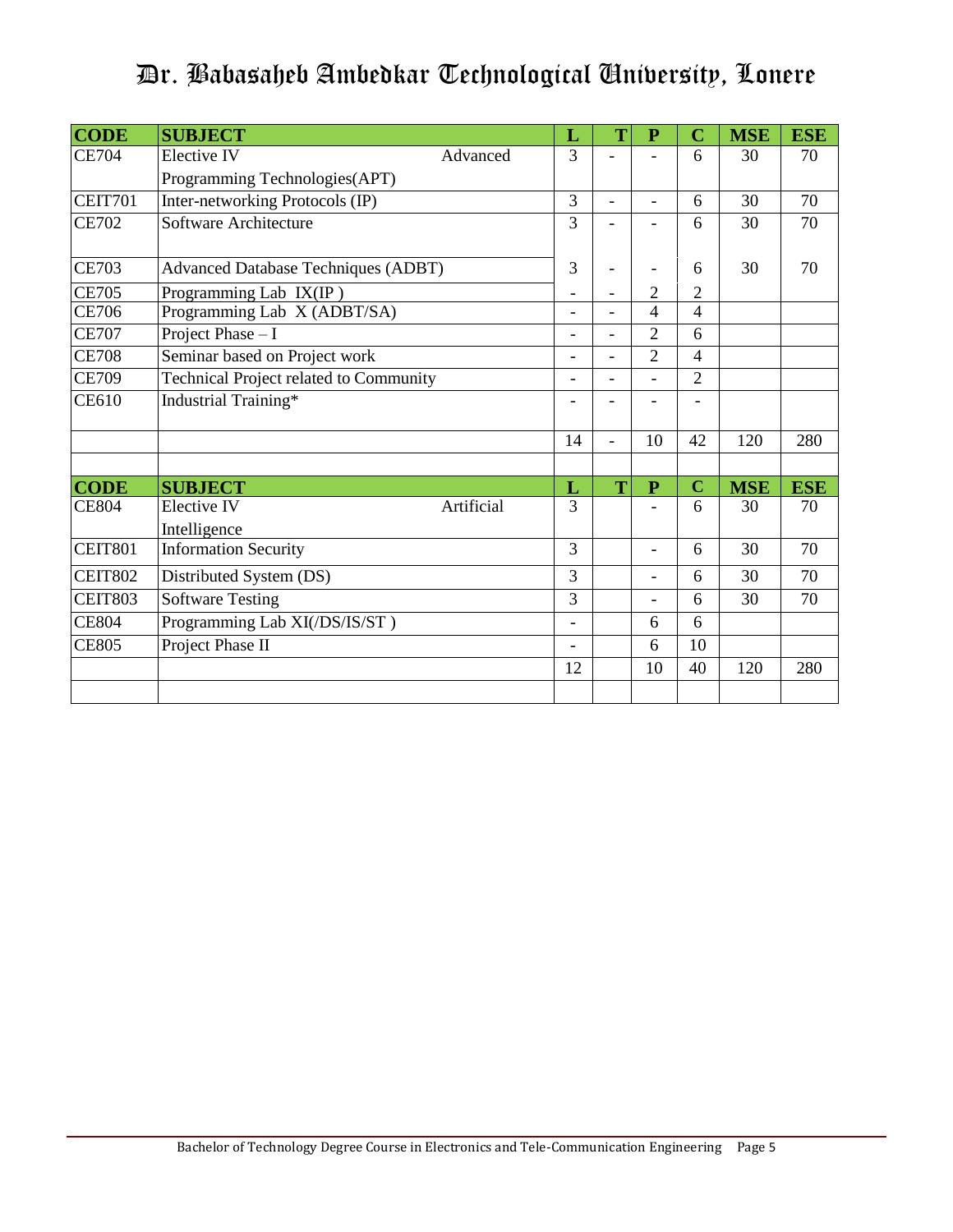**CE101 Basic Course in communicative English 6 Credits**

# **UNIT - 1**

### **Communication:**

An introduction - Its role and importance in the corporate world - Tools of communication - Barriers - Levels of communication

### **UNIT - 2**

### **Listening:**

Importance to listening in the corporate world - Listening process and practice - Exposure to recorded and structured talks, class room lectures - Problems in comprehension and retention - Note-taking practice - Listening tests

### **UNIT - 3**

### **Reading-1:**

Introduction of different kinds of materials: technical and non-technical - Different reading strategies: skimming, scanning, inferring, predicting and responding to content

# **UNIT - 4**

**Reading-2:**

Guessing from context - Note making - Vocabulary extension

### **UNIT - 5**

### **Speaking:**

Barriers to speaking - Building confidence and fluency - dialogue practice - Extempore speech practice – Speech assessment

# **UNIT - 6**

### **Writing:**

Effective writing practice - Effective sentences: role of acceptability, appropriateness, brevity and clarity in writing - Cohesive writing practice - Paragraph writing - Discourse writing

### **Text Books**

**1.** Meenakshi Raman and Sangeetha Sharma, *Technical Communication*, Oxford University Press, New Delhi, 2008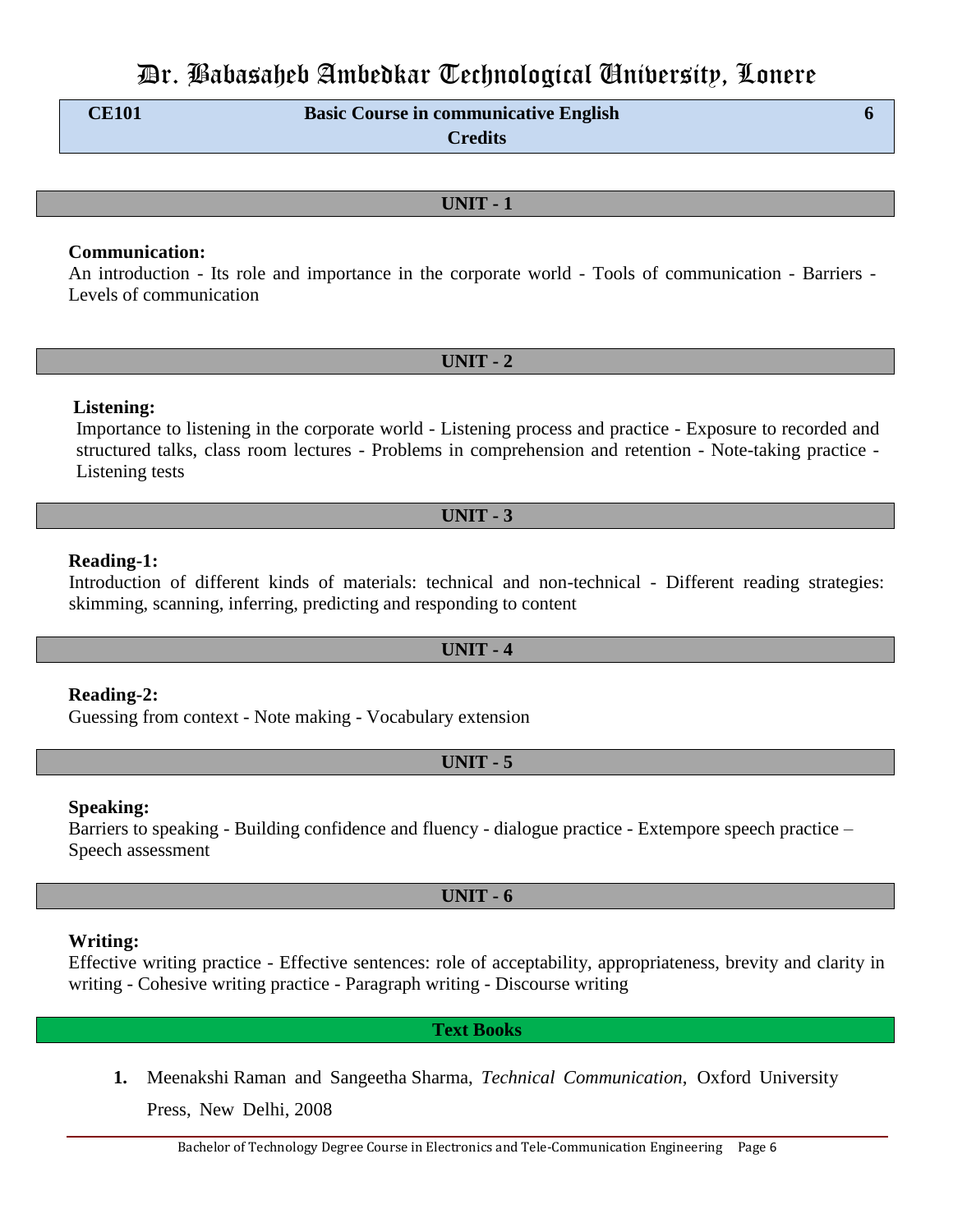### **Reference Books**

- **1.** M. Ashraf Rizvi, *Effective Technical Communication,* Tata McGraw-Hill, New Delhi, 2005
- **2.** Golding S.R, Common *Errors in English Language,* Macmillan, 1978

**3.** Christopher Turk, *Effective Speaking,* E and FN Spon, London, 1985

| <b>CE102</b> | <b>Engineering Mathematics - I</b> | <b>8 Credits</b> |
|--------------|------------------------------------|------------------|
|              |                                    |                  |

#### **UNIT - 1**

### **Linear Algebra – Matrices:**

Matrix operations, cofactors, normal form of a matrix, rank, Consistency, Eigen and Eigen values, Cayley – Hamilton theorem

### **UNIT - 2**

### **Differential Calculus:**

Successive differentiation, Leibnitz"s theorem, Taylor"s theorem, Maclaurin"s Theorem

### **UNIT - 3**

### **Vector Calculus:**

Differentiation of vectors, Curves in space, Velocity and acceleration, Tangential and normal acceleration

### **UNIT - 4**

### **Applications of Vector and Scalar Point Functions:**

Vector operator Del, Del applied to the Scalar point function – Gradient, Del applied to the Vector point functions, Divergence and Curl, Del applied twice to point function, Line Integral, Surface integral, Volume integral, Divergence theorem, Green"s theorem, Stoke"s theorem.

# **UNIT - 5**

#### **Integral Calculus:**

Double integral, Triple integral, Application to the area, volume, surface area, Moment of Inertia, Center of gravity

#### **UNIT - 6**

### **Infinite Series:**

Positive term series – Integral test, Comparison test, D'Alembert ratio test, Cauchy's root test, Raabe's test, Log Test, Alternating Series – Leibnitz rule, absolute and conditional convergence, power series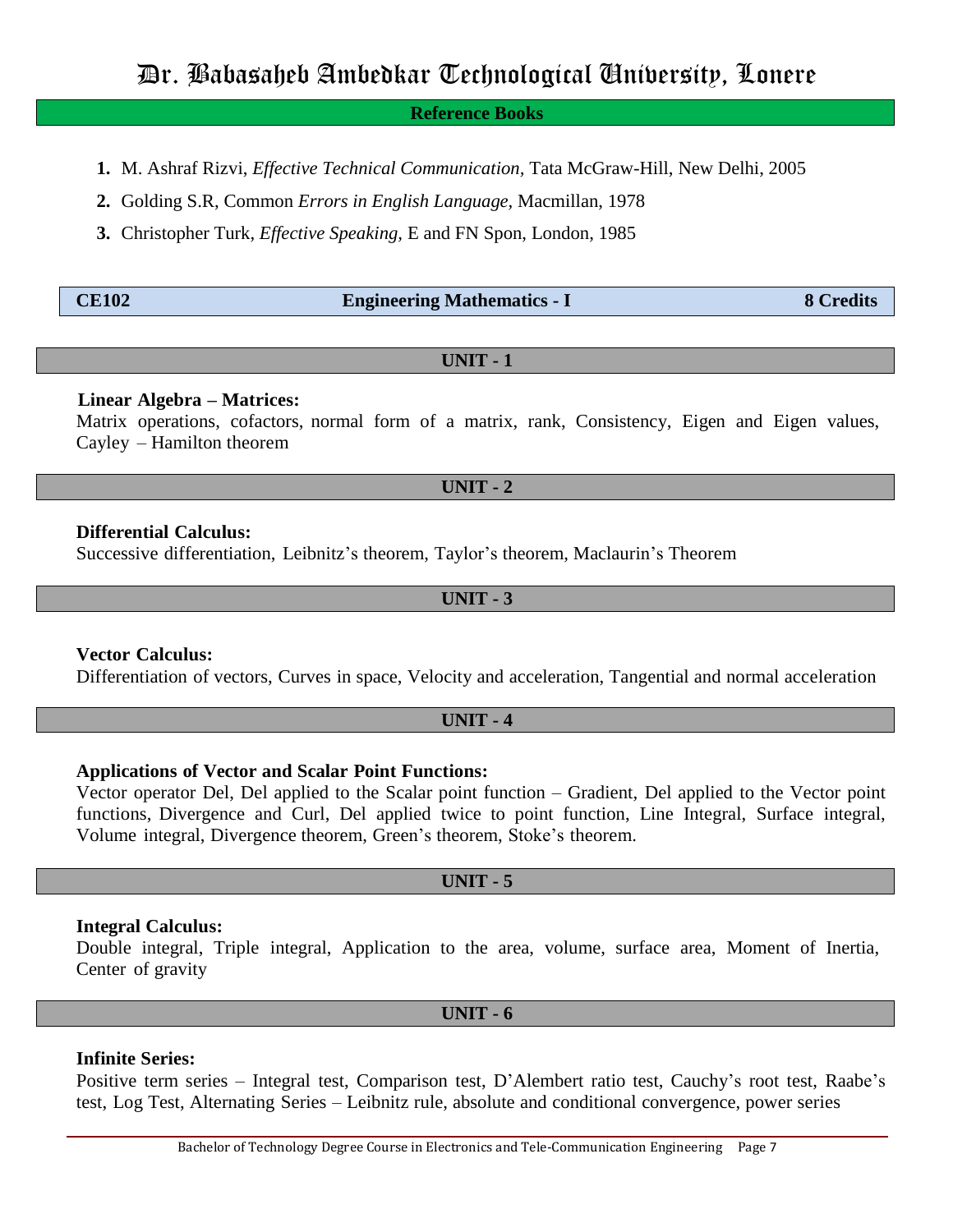**Text Books**

**1.**Grewal B. S., *Higher Engineering Mathematics*, Khanna Publication, New Delhi

**2.**Kreyszig E., *Advanced Engineering Mathematics*, Wiley Eastern Publication

**BH103 Engineering Physics - I 8 Credits**

# **UNIT - 1**

# **Wave and Oscillations:**

Free oscillation, damped oscillation and forced oscillation and resonance. Examples, Longitudinal and transverse wave, wave equation

# **UNIT - 2**

### **Acoustics:**

Ultrasonic waves piezoelectric effect, Magnetostriction effect and production of ultrasonic waves, Applications of Ultrasonic waves

### **UNIT - 3**

# **Optics:**

Interference in thin films, wedge shaped film and Newton"s ring application of interference of light, Polarization of light, Methods for production of polarized light, Hygen's theory of double refraction, Laurent's half shade Polari meter, faraday effect, Kerr effect

# **UNIT - 4**

# **Laser and Fiber Optics:**

Principle of Laser, Spontaneous and stimulated emission – Einstein"s co-efficient, Types of Laser and its applications , Total internal reflection, materials and types of optical fibers, numerical aperture, fiber optics communication principle and application

# **UNIT - 5**

# **Electron Optics:**

Motion of charged particles in electric field and magnetic field, Measurement of e/m by Thomson's Method, Millikan"s Oil Drop method, Positive Rays, Bainbridge mass spectrograph

# **UNIT - 6**

# **Nuclear Physics and Quantum Mechanics:**

Nuclear reaction, q-value of Nuclear reaction, G.M.Counter. Duality of Matter, de-Broglie"s wave,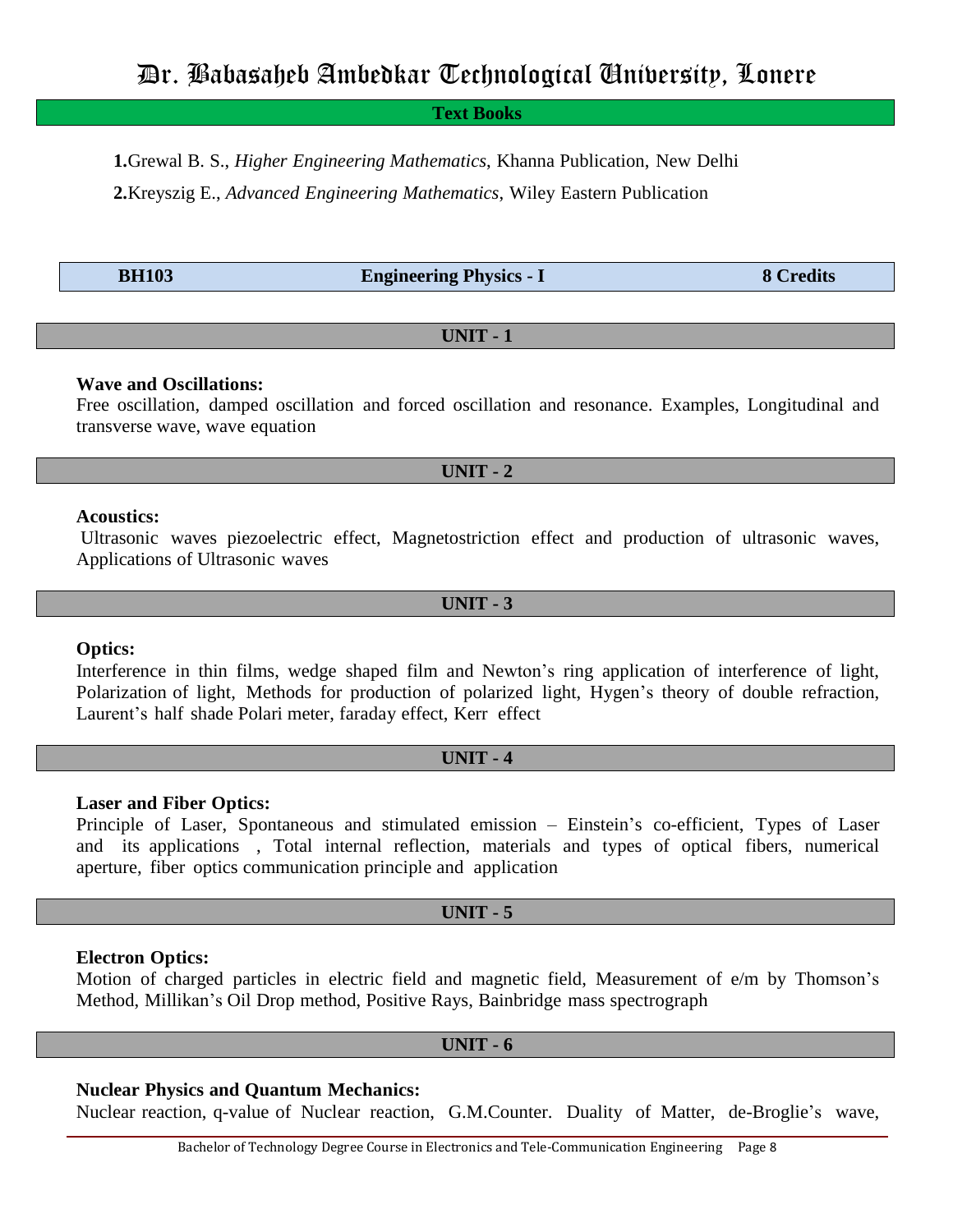Electron Diffraction, Davisson and Germer's  $\bar{e}$  diffraction experiment, Heisenberg's Uncertainty Principle, Schrodinger's time dependent and time independent wave equation, Physical Significance of wave function

### **Text Books**

*1.*M.N.Avadhanulu and P.G.Kshrisagar, *A Text of Engineering Physics*

*2.*R.K.Gaur and S.L.Gupta, *Engineering Physics*

**Reference Books**

- **1.** D.Halliday, R.Resnick and J.Walker, *Fundamental of Physics,* Sixth Edition
- **2.** F.S.Crawford Jr., *Waves – Berkeley Physics Courses,* Volume 3
- **3.** A.Ghatak, *Optics* , Third Edition

# **BH104 Engineering Chemistry - I 8 Credits**

**UNIT - 1**

### **Fuels and Lubricants:**

**Fuels:** Introduction, classification of fuel, essential properties of fuel, characteristics of good fuel, solid fuels- wood and coal, various types of coal, analysis of coal – Proximate and Ultimate analysis, liquid fuel- refining of petroleum

**Lubricants:** Introduction, types of lubrication, classification of lubricants, properties of lubricants

# **UNIT - 2**

# **Physical Properties in Liquid State:**

Additive and Constitutive properties, Surface tension and its determination, Viscosity and its determination, Refractive index and their determination, Optical activity, Specific rotation, Polari meter

# **UNIT - 3**

### **Chemical Bonding:**

Types of chemical bonds, Ionic bonding and its characteristics, factors affecting the fomation of ionic bond, Born-Haber cycle for determination of lattice energy, the concept of Molecular Orbital theory, characteristics of bonding and ant bonding molecular orbitals, formation of MO, bond order and stability of molecule, energy level sequence, MO diagram of H2, O2, etc. Hydrogen bonding

# **UNIT - 4**

**Corrosion:**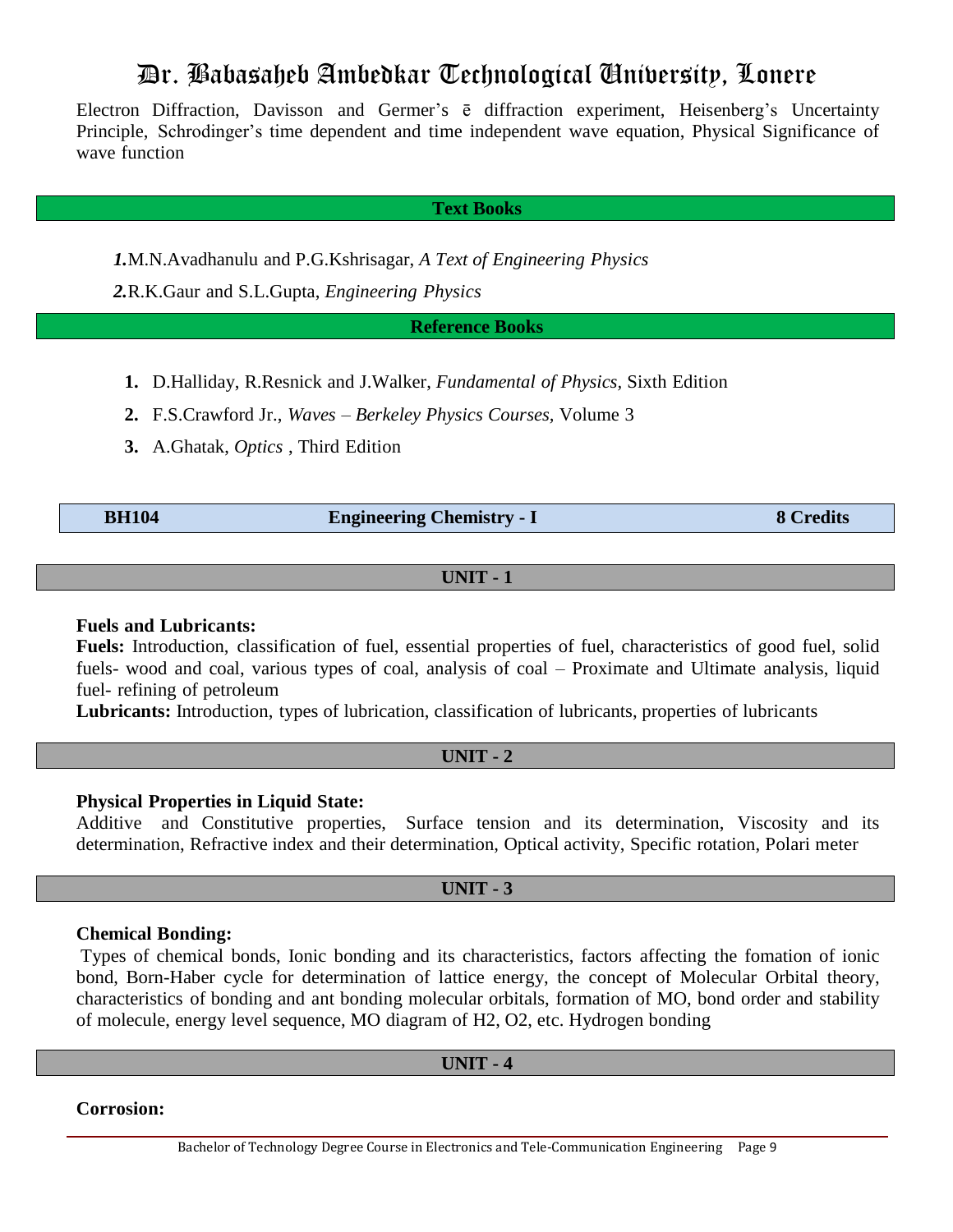Introduction, fundamental reason, electrochemical corrosion, direct chemical corrosion, factors affecting the rate of corrosion, types of corrosion- pitting corrosion, microbiological corrosion, stress corrosion, methods to minimize the corrosion – proper design, cathodic and anodic protection, metallic coating, organic coating

#### **UNIT - 5**

### **Fundamentals of Organic Chemistry-1:**

Introduction, E1 and E2 reactions, Birch reduction, Oppenauer oxidation, Study of Aromatic compounds: Naphthalene, Anthracene

#### **UNIT - 6**

### **Fundamentals of Organic Chemistry-2:**

Study of Heterocyclic compound: Pyridine and Quinolene, Manufacture of alcohol by fermentation process

### **Text Books**

- **1.** Bhal and Bhal, *Advanced Organic Chemistry,* S. Chand and Company, New Delhi, 1995
- **2.** Jain P. C. and Jain Monica, *Engineering Chemistry*, Dhanpat Rai and Sons, Delhi, 1992

#### **Reference Books**

- **1.** Finar I. L., *Organic Chemistry* (Vol. I and II), Longman Gr. Ltd. and English Language Book Society, London
- **2.** Barrow G.M., *Physical Chemistry*, McGraw-Hill Publication, New Delhi

| <b>EM105</b> | <b>Engineering Mechanics</b> | <b>6 Credits</b> |
|--------------|------------------------------|------------------|
|              |                              |                  |

# **UNIT - 1**

### **Concurrent forces in a plane:**

Principles of Statics-Composition of forces-Equilibrium of concurrent forces in a plane-Method of projections- Equilibrium of three forces in a plane Method of Moments – Friction

#### **UNIT - 2**

#### **Forces in plane:**

**Parallel forces in a plane:** Two parallel forces- General case of parallel forces in a plane-Center of parallel forces and center of gravity-Centroids of composite plane figures and curves – Distributed forces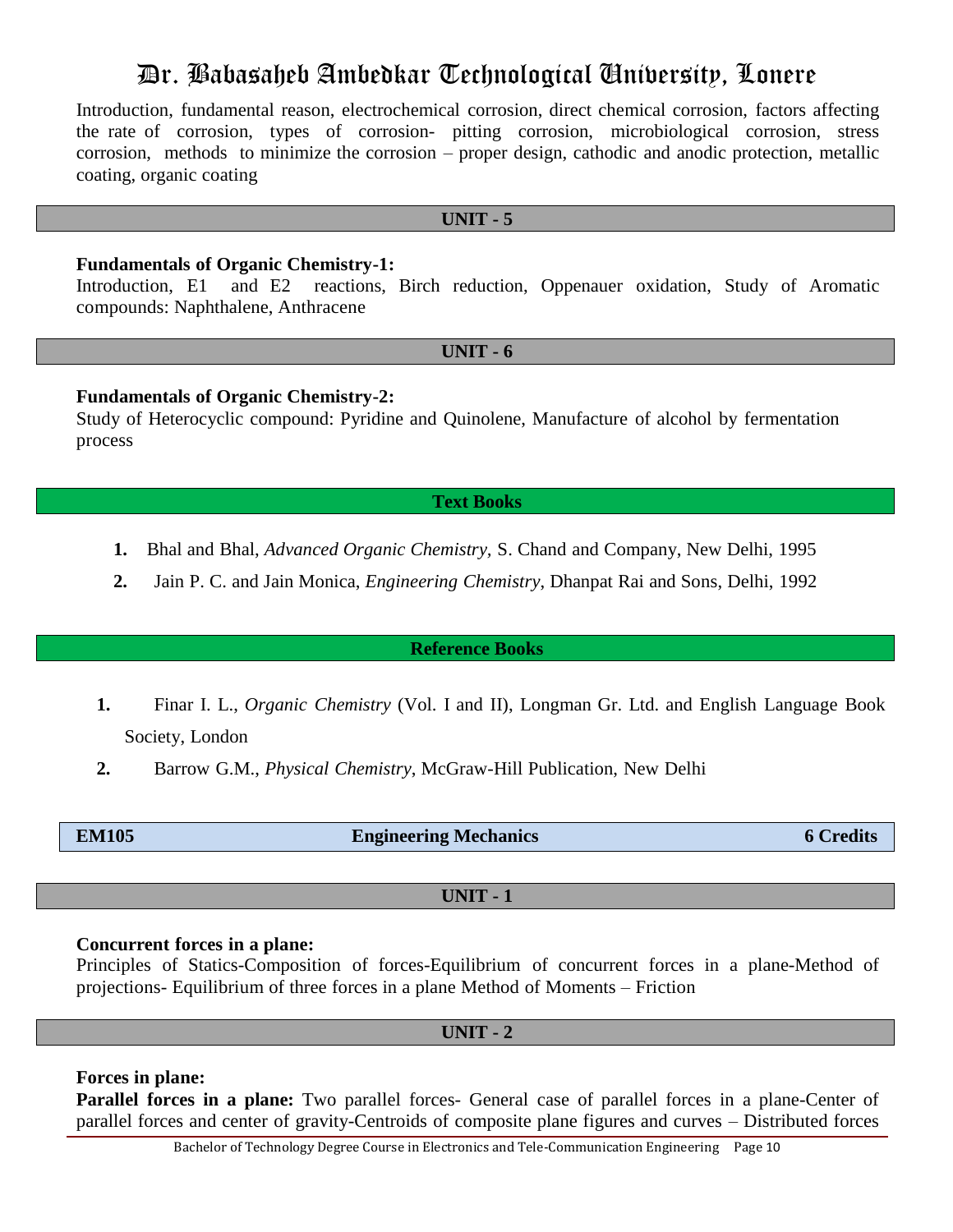in a plane

**General case of forces in a plane:** Composition of forces in a plane-Equilibrium of forces in a plane

### **UNIT - 3**

### **Forces in space:**

**Force systems in space:** Concurrent forces in space- method of projections, methods of momentscouples in space-parallel forces in space-center of parallel forces and center of gravity- general case of forces in space

### **UNIT - 4**

# **Rectilinear Translation:**

Kinematics of rectilinear motion-Principles of dynamics Differential equation of rectilinear motion-Motion of particle acted upon by a constant force D"Alembert"s principle-Momentum and impulse-Work and energy- Ideal systems: conservation of energy- Impact

# **UNIT - 5**

# **Curvilinear Translation:**

kinematics of curvilinear motion- Differential equations of curvilinear motion-Motion of a projectile- D"Alembert"s principle in curvilinear motion

### **UNIT - 6**

# **Rigid Body Motion:**

Rotation of a rigid body about a fixed axis and plane motion of a rigid body

# **Text Books**

**1.** Rajasekaran.S. and Sankara Subramanian.G., *Engineering Mechanics – Statics and*

*D ynamics*, Vikas Publishing Comp, 2005

**2.** S. Timoshenko and D.H. Young, *Engineering Mechanics,* McGraw Hill, 1995

# **Reference Books**

- **1.** Irving H.Shames, *Engineering Mechanics – Statics and Dynamics*, Pearson Educations, Forth edition, 2003
- **2.** Beer and Johnston, *Vector Mechanics for Engineers, Vol.1 "Statics" and Vol.2 "Dynamics*, McGraw Hill International Edition, 1995
- **3.** Suhas Nitsure, *Engineering Mechanics*, Technical Publications, Pune, 2007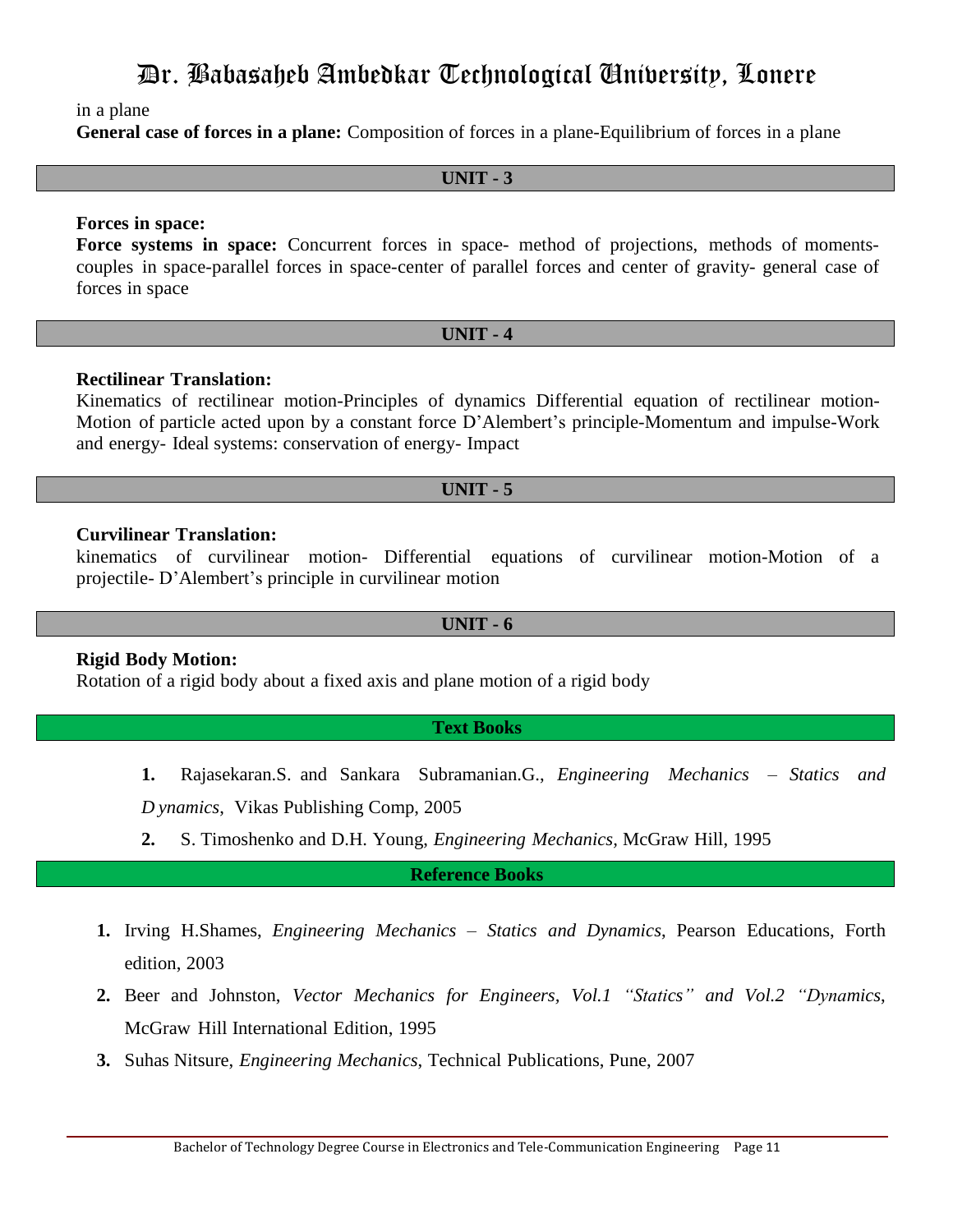**ID106 Energy and Environmental Engineering 4 Credits**

**UNIT - 1**

### **Power Generation-1:**

Conventional Vs Non convectional power generation, Renewable and alternative energy trends in power generation in future

**UNIT - 2**

### **Power Generation-2:**

Solar, Wind, Bioenergy, Ocean Thermal energy conversion (OTEC), Tidal, Fuel cell, Magneto Hydro Dynamics (MHD)

**UNIT - 3**

### **Power Generation-3:**

Thermo electric and thermionic generators – Principle and Application - Energy conservation and management- Industry, domestic, case studies

### **UNIT - 4**

### **Pollution-Air:**

Air pollution- sources- effects- control- air quality standards, air pollution act- measurement

# **UNIT - 5**

### **Pollution-Water:**

Water pollution- effects- selection of process- Disposal of solid wastes

# **UNIT - 6**

### **Pollution-General:**

Greenhouse effect- Acid rain- Noise pollution – Thermal pollution- Pollution aspects of various power plants

### **Text Books**

- **1.** Rai. G. D., Non-Conventional Energy Sources, Khanna Publishers, Delhi, 2006
- **2.** Gilbert M. Masters, *Introduction to Environmental Engineering and Science*, 2nd Edition,

Prentice Hall, 2003

**Reference Books**

**1.** Rao S., Parulekar B.B., *Energy Technology-Non conventional, Renewable and Conventional*,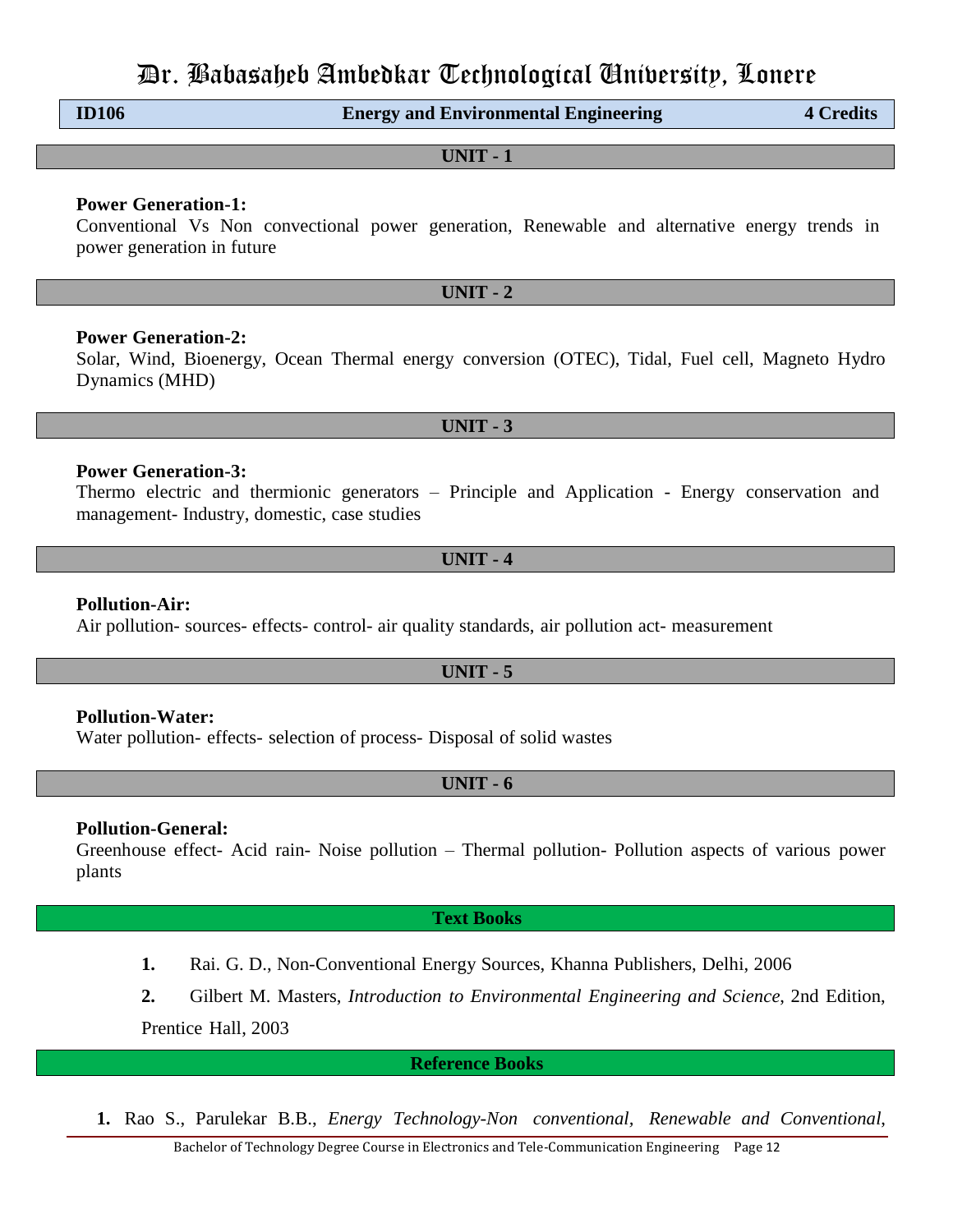Khanna Publishers, Delhi, 2005

**2.** Glynn Henry J., Gary W. Heinke, *Environmental Science and Engineering*, Pearson Education, Inc, 2004

| <b>WS107</b> | <b>Workshop Practice</b><br><b>Credits</b> |  |
|--------------|--------------------------------------------|--|
|              |                                            |  |
|              | <b>UNIT-1</b>                              |  |

# **Carpentry/Pattern Making:**

- A. Wood sizing exercises in planning, marking, sawing, chiseling and grooving to make half lap joint and cross lap joint
- B. Demonstration of power operated tools related to Carpentry skills

# **UNIT - 2**

# **Fitting/Plumbing:**

- A. A job involving cutting, filing to saw cut, filing all sides and faces, corner rounding, drilling and Tapping on M. S. plates
- B. Demonstration on use of plumbing tools and preparation of plumbing line involving fixing of water tap and use of elbow, tee, union and coupling, etc.
- C. Demonstration of power operated tools related to Fitting skills

# **UNIT - 3**

# **Sheet Metal Working:**

- A. Making a small parts using GI sheet involving development, marking, cutting, bending, brazing and soldering operations- i)Tray ii) Funnel
- B. Demonstration of power operated tools related to sheet metal works

# **UNIT - 4**

# **Welding:**

- A. Exercise in MMA welding to make a square butt joint
- B. Exercise in resistance (spot) welding to make a lap joint
- C. Demonstration of power operated tools related to Welding skills

# **UNIT - 5**

# **Machine Shop:**

Demonstration of step turning of a Mild Steel cylindrical job using center lathe

**Instructions to the Students**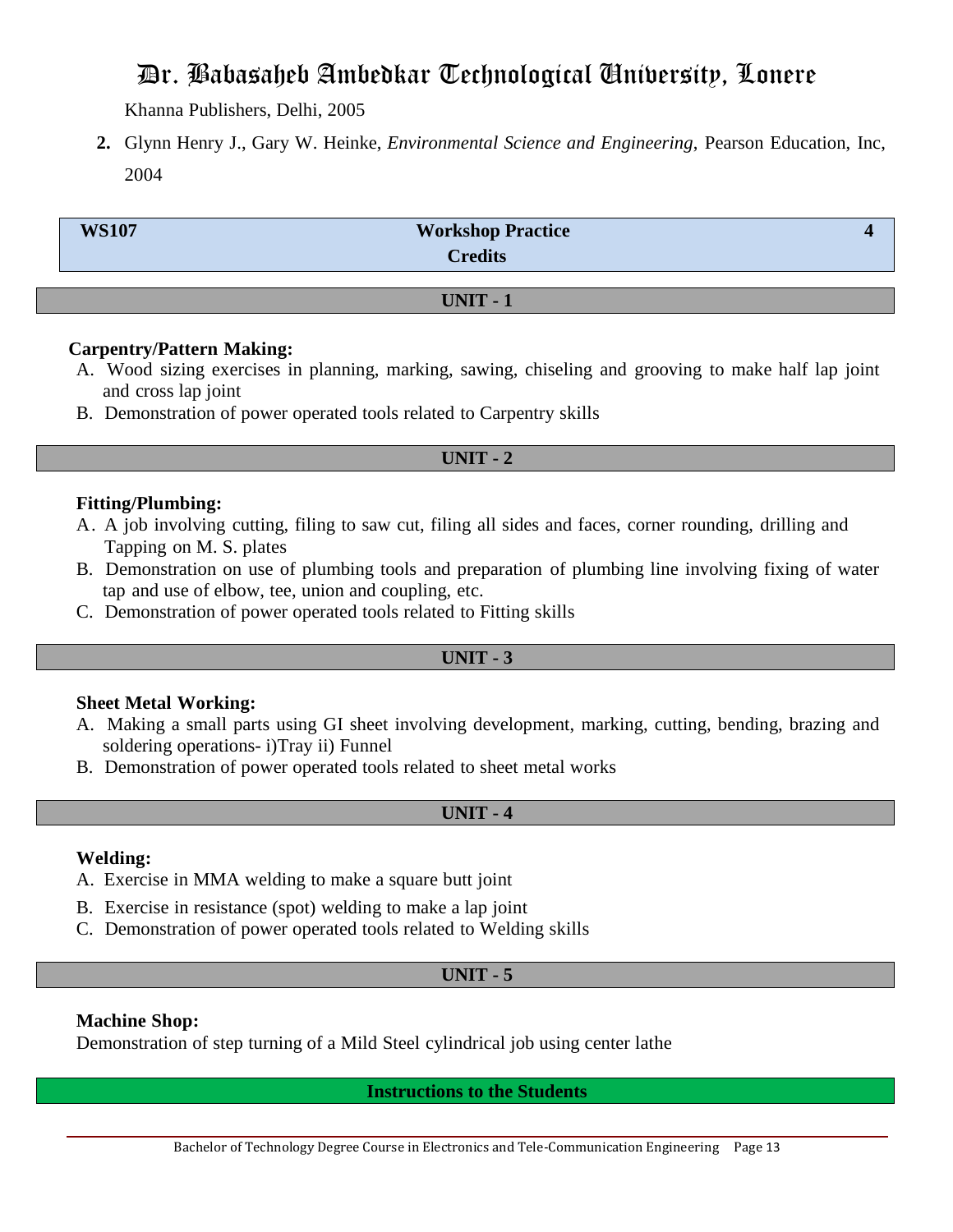Each student is required to maintain a "workshop diary" consisting of drawing / sketches of the jobs and a brief description of tools, equipment, and procedure used for doing the job

**EX108 Introduction to Electronics and Tele-Communication Engineering 6 Credits**

# **UNIT - 1**

# **Introduction:**

History of major inventions in electronics and communication Engineering, Overview of various specializations in ECE

**UNIT - 2**

# **Basics of telecommunication:**

Basics of telecommunication infrastructure: Different types of channels, Bandwidth, power, range, interference, frequency reuse, fading

# **Industries and R& D:**

Industries and R &D institutions in India

# **UNIT - 4**

# **Future Scope:**

Career opportunities, Avenues for higher studies in India and abroad, In plant training, Internships, Distinguished alumni in India and Abroad

# **UNIT - 5**

# **Library:**

Introduction to library facility in department, central library and other institutes, National and International journals, accessing digital library: Science direct and IEEE Explore, e-books and learning resources in the intranet and internet

# **UNIT - 6**

# **Departmental Facilities:**

Brief overview of different laboratories in ECE dept., Electronic test and measurement equipments, Energy sources, Specification for electronic components, Mini projects, Technical report preparation and presentation

**Text/Reference Books**

Lecture notes prepared by Department of Electronics and Telecommunication Engineering

**UNIT - 3**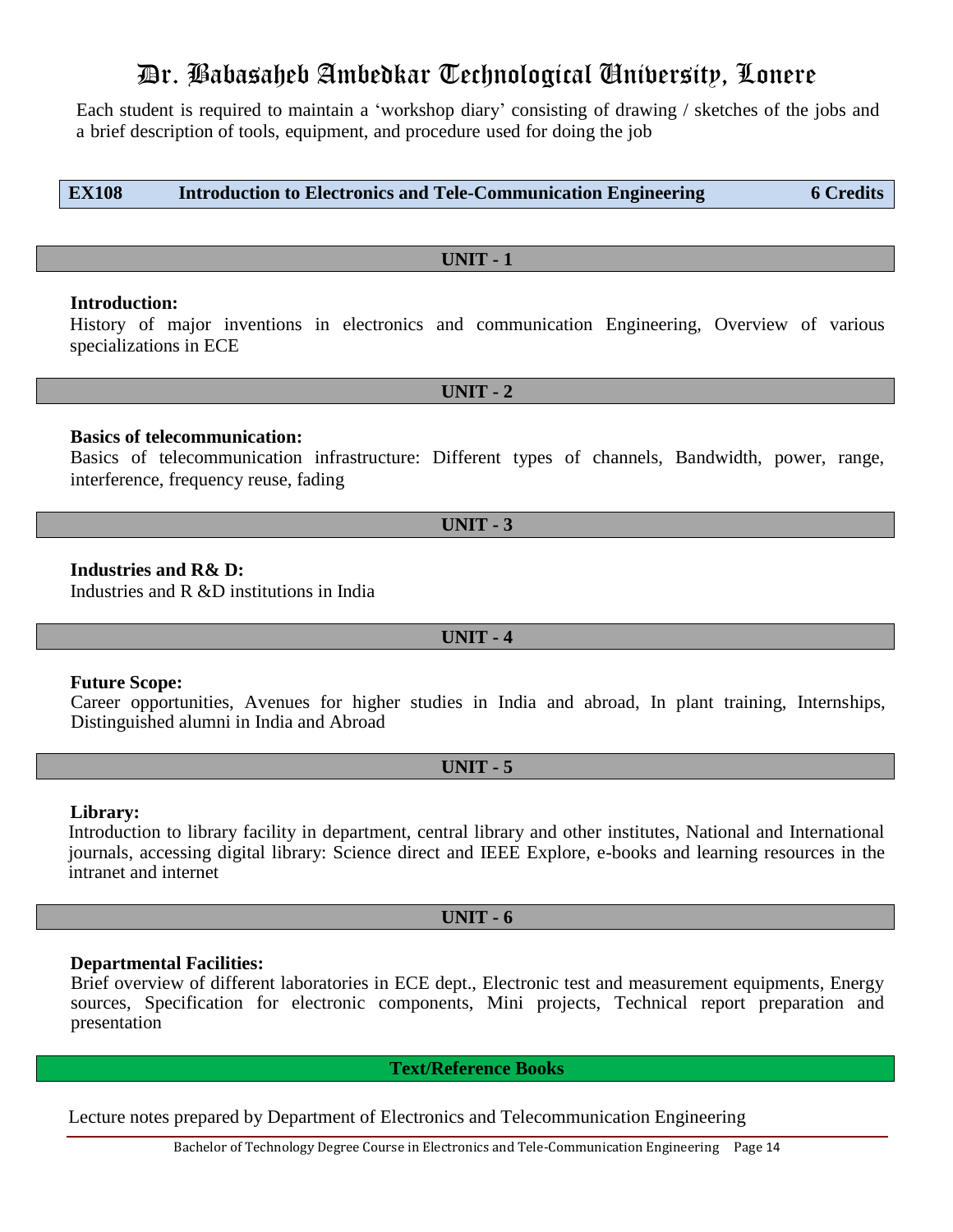**BH201 Basic Course in Human Rights 4 Credits** 

**UNIT - 1**

# **The Basic Concepts:**

Individual, group, civil society, state, equality, justice, Human Values: - Humanity, virtues, compassion

### **UNIT - 2**

# **Human rights and Human Duties:**

Origin, civil and political rights, Contribution of American bill of rights, French revolution, Declaration of independence, Rights of citizen, Rights of working and exploited people, Fundamental rights and economic programme, India"s charter of freedom.

# **UNIT - 3**

# **Society, religion, culture, and their inter-relationship:**

Impact of social structure on human behavior, Roll of socialization in human values, Science and Technology, modernization, globalization, and dehumanization

# **UNIT - 4**

# **Social Structure and Social Problems:**

Social and communal conflicts and social harmony, rural poverty, unemployment, bonded labour, Migrant workers and human rights violations, human rights of mentally and physically challenged

# **UNIT - 5**

# **State, Individual liberty, Freedom and Democracy:**

The changing of state with special reference to developing countries, Concept of development under development and social action, need for collective action in developing societies and methods of social action, NGOs and human rights in India: - Land, Water, Forest issues.

# **UNIT - 6**

# **Human Rights in Indian Constitution and Law:**

The constitution of India:

- (i) Preamble
- (ii) Fundamental rights.
- (iii) Directive principles of state policy.
- (iv) Fundamental duties.
- (v) Some other provisions.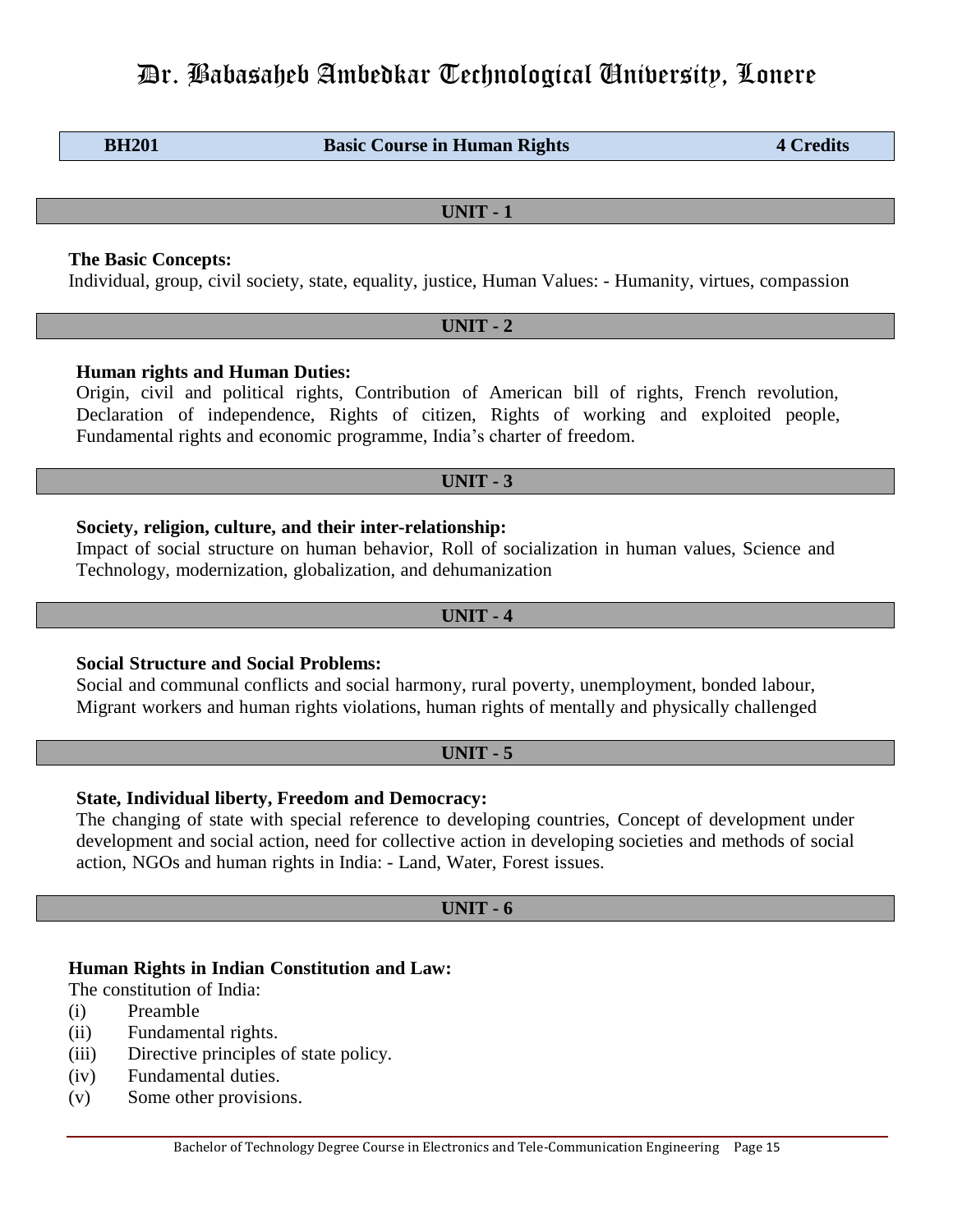Universal declaration of human rights and provisions of India, Constitution and law, National human rights commission and state human rights commission

### **Reference Books**

- **1.** Shastry, T. S. N., *India and Human rights: Reflections*, Concept Publishing Company India (P Ltd.), 2005
- **2.** Nirmal, C.J., *Human Rights in India: Historical, Social and Political Perspectives (Law in India)*, Oxford India

| <b>BH202</b> | <b>Engineering Mathematics - II</b> | 8 Credits |
|--------------|-------------------------------------|-----------|
|--------------|-------------------------------------|-----------|

**UNIT - 1**

### **Linear Algebra – Matrices:**

Matrix operations, cofactors, normal form of a matrix, rank, Consistency, Eigen and eigen values, Cayley – Hamilton theorem

**UNIT - 2**

#### **Differential Calculus:**

Successive differentiation, Leibnitz's theorem, Taylor's theorem, Maclaurin's Theorem

### **UNIT - 3**

# **Vector Calculus:**

Differentiation of vectors, Curves in space, Velocity and acceleration, Tangential and normal acceleration

### **UNIT - 4**

# **Applications of Vector and Scalar Point Functions:**

Vector operator del, Del applied to the Scalar point function – Gradient, Del applied to the Vector point functions – Divergence and Curl, Del applied twice to point function, Line Integral, Surface integral, Volume integral, Divergence theorem, Green"s theorem, Stoke"s theorem

### **UNIT - 5**

### **Integral Calculus:**

Double integral, Triple integral, Application to the area, volume, surface area, Moment of Inertia, Center of gravity

**UNIT - 6**

### **Infinite Series:**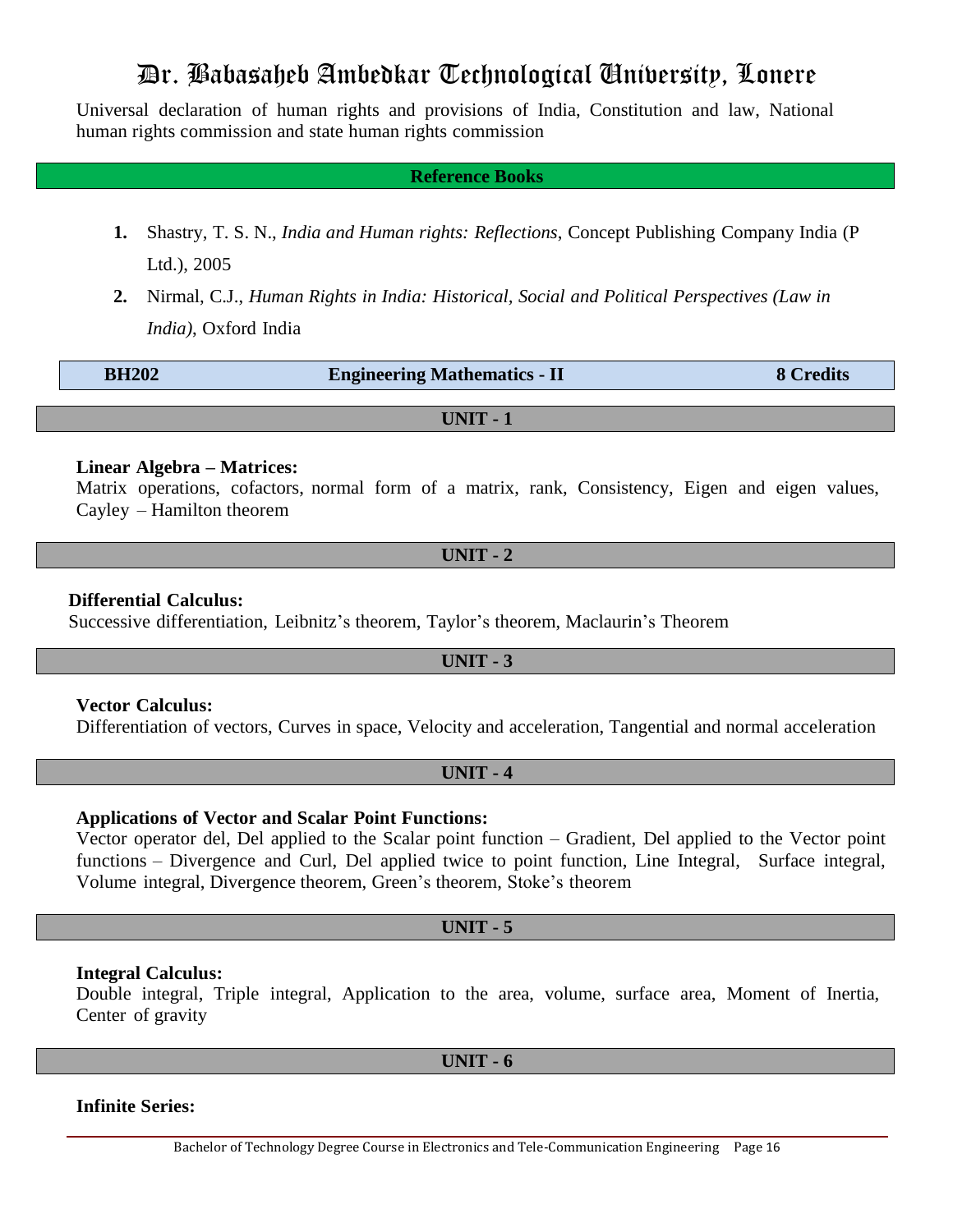Positive term series – Integral test, Comparison test, D'Alembert ratio test, Cauchy's root test, Raabe's test, Log Test, Alternating Series – Leibnitz rule, absolute and conditional convergence, power series

### **Text Books**

- **1.** Grewal B. S., Higher Engineering Mathematics, Khanna Publication, New Delhi
- **2.** Kreyszig E., Advanced Engineering Mathematics, Wiley Eastern Publication

| <b>BH203</b> | <b>Engineering Physics - II</b> | <b>8 Credits</b> |
|--------------|---------------------------------|------------------|
|              |                                 |                  |

**UNIT - 1**

# **Crystallography and X- rays:**

Crystalline and amorphous solids, crystal structure , Lattice point, space lattice, unit cells, lattice parameter and crystal systems, cubic system, number of atoms per unit cell, co-ordination number, atomic radius, packing density, Lattice constant. Lattice plane and Miller Indices, Interpalnner spacing for cubic system, Production and types of x-rays spectrum, x-ray diffraction, Bragg's law, Moseley's law

# **UNIT - 2**

### **Conducing Materials:**

Electrical conduction, free electron theory, Fermi Dirac statistics, band theory of solids, Resistivity of metals, Superconductivity and types- Meissner effect, High temperature superconductor, applications

### **UNIT - 3**

#### **Semiconductor:**

Intrinsic and extrinsic semiconductor, conductivity of semiconductor and its temperature dependence, Fermi level, Hall Effect, semiconductor devices (P-N junction diode, Transistor)

### **UNIT - 4**

#### **Dielectric Materials:**

Dielectric constant, polarization, types of polarization Internal field and claussius-Mosotti equation, types of dielectric materials , temperature and frequency effect, application.

### **UNIT - 5**

# **Magnetic Materials and Advanced Materials:**

Magnetic dipole moment, magnetic flux density, magnetic field strength magnetization, magnetic permeability , types of magnetic materials, domain theory, hysteresis loop, hard and soft materials, Nano materials, physical properties, a ferrites and garnets and application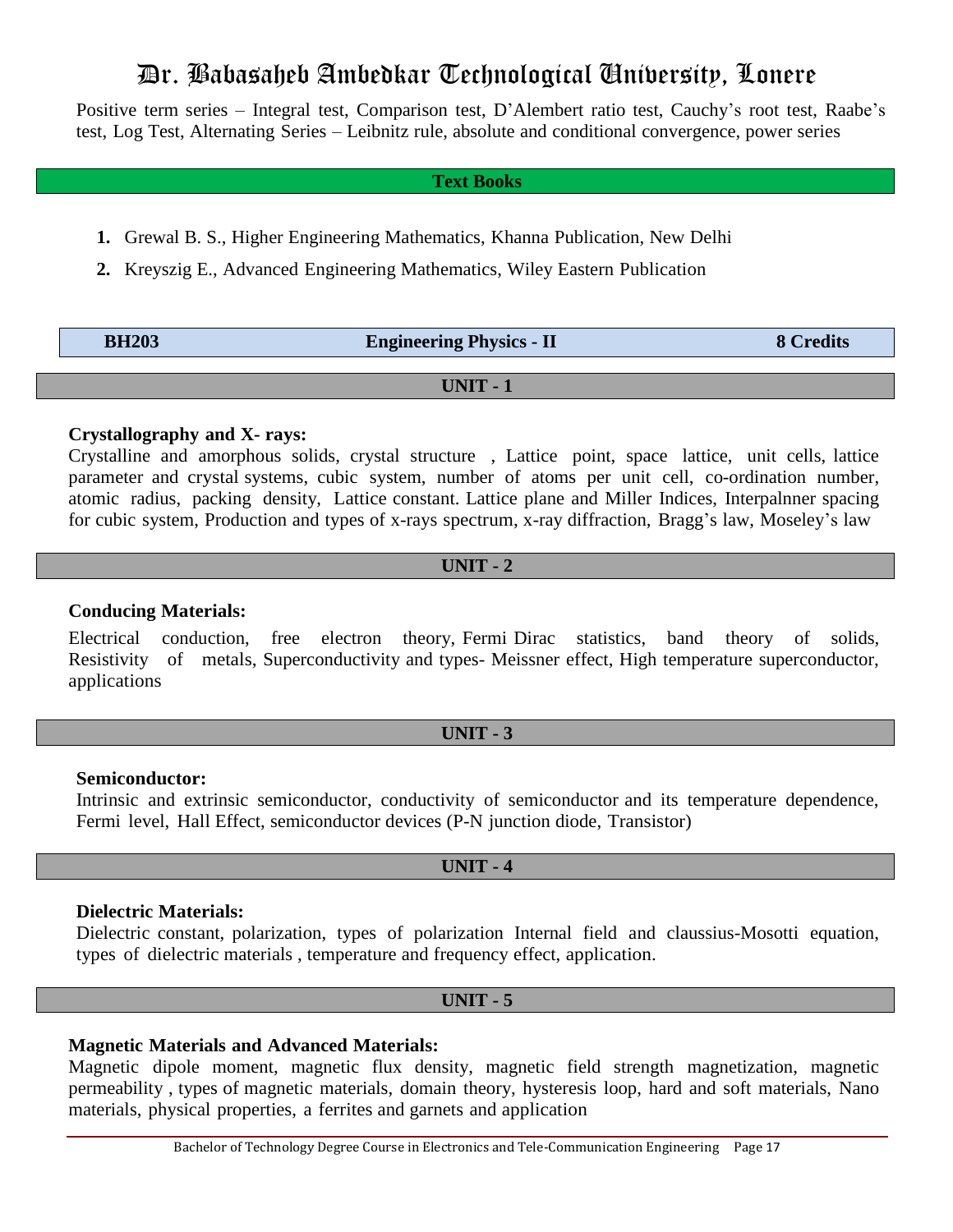# **UNIT - 6**

# **Electrodynamics:**

Coulomb"s law for distribution of charges, polarization and Gauss"s law, Maxwell"s equation, electromagnetic wave equation, propagation of electromagnetic waves in free – space

# **Text/Reference Books**

- **1.** A text of Engineering Physics M. N. Avadhanulu and P. G. Kshrisagar
- **2.** Materials Science and Engineering V. Raghavan

### **Text/Reference Books**

- **1.** E. M. Purcell, Electricity and Magnetism-Berkeley Physics Course Volume 2
- **2.** J. R. Reitz, F. J. Milford and R. W. Christy, Foundation of electromagnetic theory , third edition

| <b>BH204</b> | <b>Engineering Chemistry - II</b> | 8 Credits |
|--------------|-----------------------------------|-----------|
|--------------|-----------------------------------|-----------|

# **UNIT - 1**

### **Water:**

Introduction, Hard and soft water, softening of water-zeolite process, ion-exchange process, hot lime-soda process, purification of water- methods to remove suspended impurities, methods to remove germs and bacteria.

# **UNIT - 2**

# **Metallurgy:**

Introduction, occurrence of metals, Types of ores, conc. of ores- crushing and sizing, froth flotation, magnetic separation, tabling process etc. calcination, roasting, reduction by pyrolysis. Chemical reductions, Refining of metals

# **UNIT - 3**

### **Phase Rule:**

Phase Rule, statement & derivation, explanation of the terms- Phase, components, degrees of freedom, one component system-water & sulphur, two components alloy system.

# **UNIT - 4**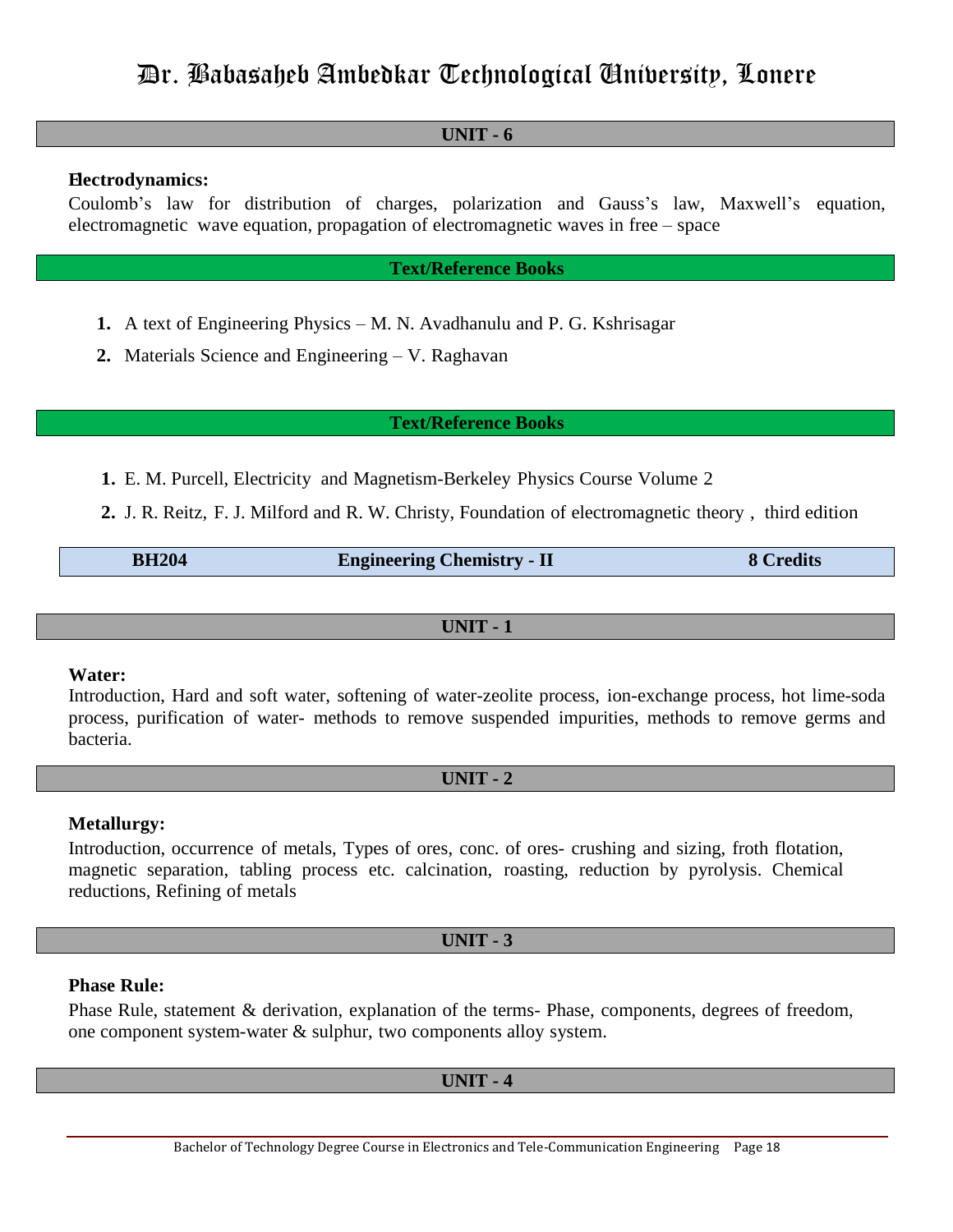### **High Polymers:**

Introductions, Types of polymerization-addition, condensation & co-polymerization, molecular weight determination by viscosity method & osmotic pressure method, plastic and its classification

# **UNIT - 5**

### **Electrochemistry – I:**

Introduction, conductivity-specific conductance, equivalent conductance, measurement of conductance, cell constant, factors affecting the conductance of electrolytic solution, conductometric titrations, Debye-Huckel theory of strong electrolyte, Transport number & determination of transport number by moving boundary method

### **UNIT - 6**

### **Electrochemistry – II:**

Introduction, Theory of acid-base indicator, glass electrode, Quinhydrone electrode, measurement of pH, potentiometric titration

### **Text Books**

- **1.** Bhal and Bhal, *Advanced Organic Chemistry,* S. Chand and Company, New Delhi, 1995
- **2.** Jain P. C. and Jain Monica, *Engineering Chemistry*, Dhanpat Rai and Sons, Delhi, 1992

### **Reference Books**

- **1.** I. L., *Organic Chemistry* (Vol. I and II), Longman Gr. Ltd. and English Language Book Society, London
- **2.** Barrow G.M., *Physical Chemistry*, McGraw-Hill Publication, New Delhi
- **3.** S. S. Dara, Engineering chemistry, S. Chand & company, New Delhi

| <b>CL205</b> | <b>Basic Civil Engineering</b> |  |
|--------------|--------------------------------|--|
|              | <b>Credits</b>                 |  |
|              |                                |  |

### **UNIT - 1**

#### **Properties and uses of Construction Materials:**

Stones, bricks, cement, concrete and steel, Site selection for buildings

**UNIT - 2**

### **Component of Building:**

Foundation- Shallow and deep foundations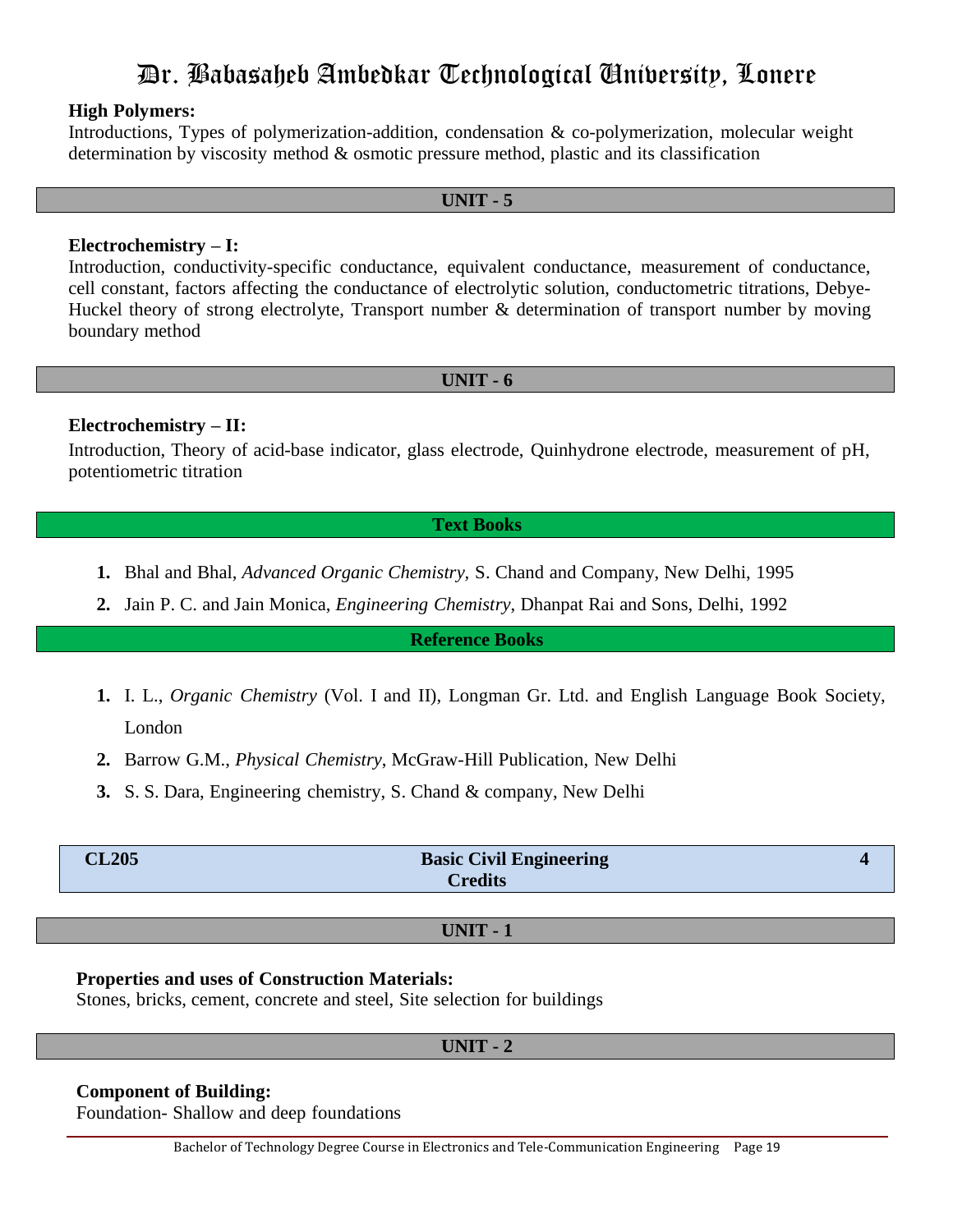### **UNIT - 3**

### **Brick and Stone Masonry:**

Plastering- Lintels, beams and columns- Roofs

### **UNIT - 4**

### **Roads:**

Classification of Rural and urban Roads- Pavement Materials-Traffic signs and road marking-Traffic Signals

**UNIT - 5**

### **Surveying:**

Classification-Chain Survey-Ranging-Compass Survey-exhibition of different survey equipment

# **UNIT - 6**

### **Water Supply:**

Quality of Water-Wastewater Treatment units-Their functional utility- Need for conservation of water

**Reference Books**

**1.**Sushil Kumar (2001), *Building Construction*, Standard Publishers Distributors

**2.**S.C Rangwala (1996), *Building Materials*, Charotar Publishing House

**3.**Lecture notes prepared by Department of Civil Engineering

| <b>ME206</b> |
|--------------|
|--------------|

**ME206 Basic Mechanical Engineering 4 Credits** 

**UNIT - 1**

### **Introduction to Mechanical Engineering:**

Thermal Engineering, Design Engineering, Manufacturing Engineering

**UNIT - 2**

### **Introduction to Laws of Thermodynamics:**

Simple examples pertaining to respective branches, IC Engines: Classification, Applications, 2 Stroke and 4 Stroke systems in IC Engines

**UNIT - 3**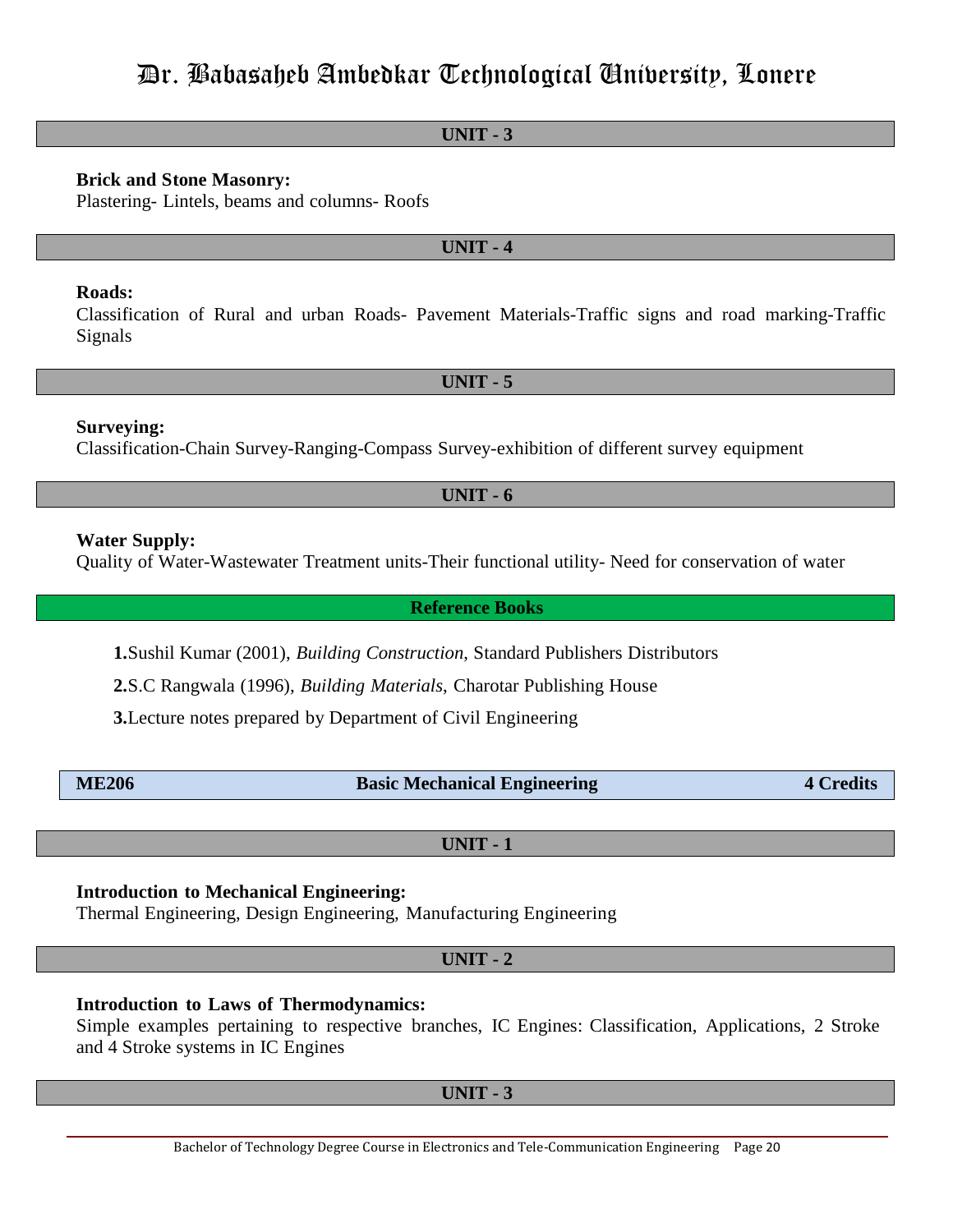# **Automobiles:**

Transmission systems, Suspension system, Power Plant: Types of Power plant; Gas power plant, Thermal power plant, nuclear power plant

### **UNIT - 4**

### **Design Basics:**

Mechanisms, Factor of safety, materials and metallurgical considerations

# **UNIT - 5**

Engineering Materials, Machine Elements, Transmission, Fasteners, Support Systems

**UNIT - 6**

### **Manufacturing:**

Classification, introduction to Lathe machine, Drilling machine, Milling machine, metal joining, Metal forming, casting (A visit to Workshop for demonstration)

**Text/Reference Books**

**1.** Lecture notes prepared by Department of Mechanical Engineering

**ME207 Engineering Graphics 6 Credits**

# **UNIT - 1**

# **Drawing standard:**

Drawing standard SP46: Dimensioning, Lettering, type of lines, scaling conventions

**UNIT - 2**

# **Geometrical Constructions:**

Dividing a given straight line into any number of equal parts, bisecting a given angle, drawing a regular polygon given one side, special methods of constructing a pentagon and a hexagon

### **UNIT - 3**

# **Orthographic /Isometric Projection:**

Introduction to orthographic projection, drawing orthographic views of objects from their isometric views - Orthographic projections of Points lying in four quarters, Orthographic projection of lines parallel and inclined to one or both planes. Orthographic projection of planes inclined to one or both planes. Isometric Projection and view of planes and simple solids

**UNIT - 4**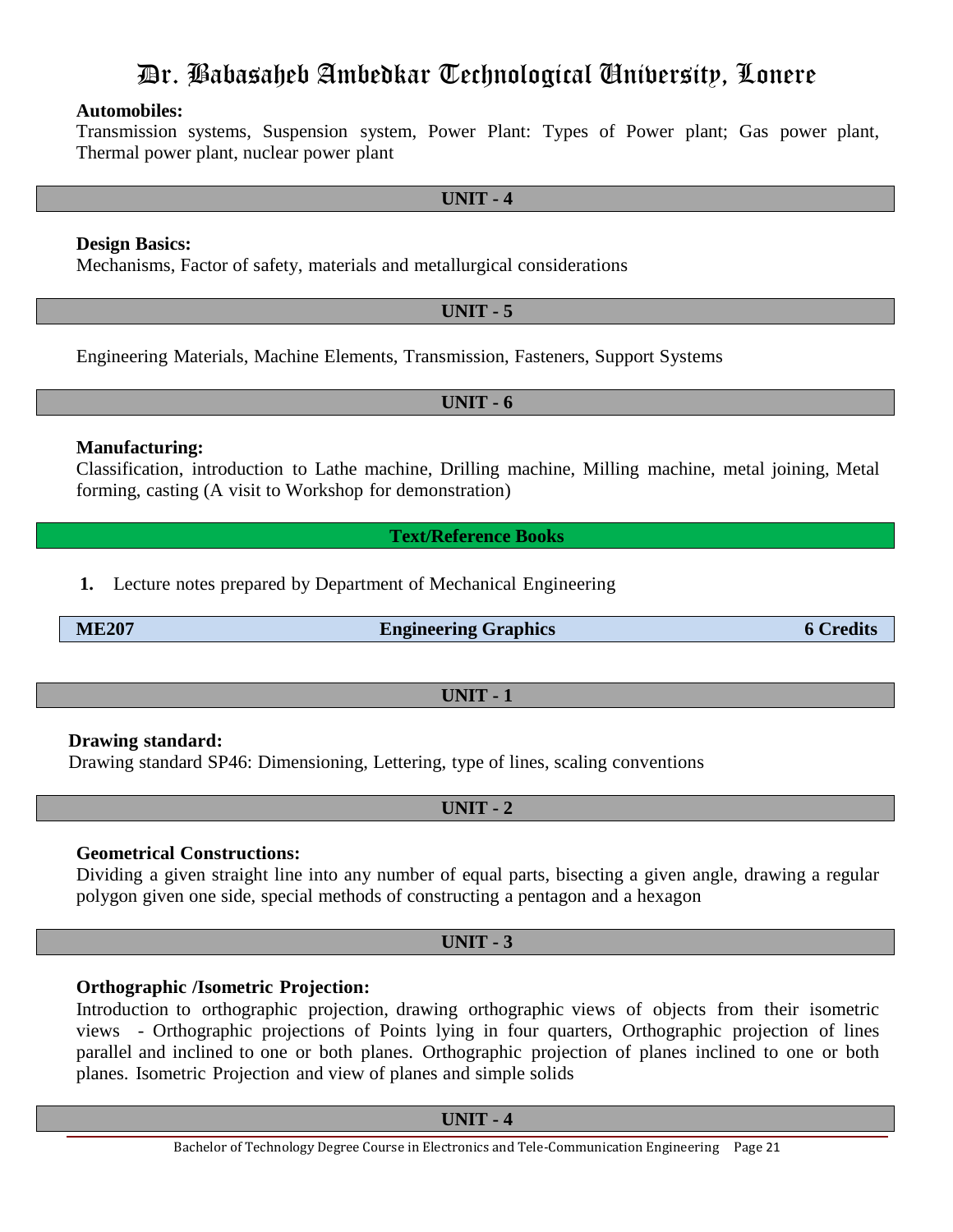### **Solids and Sectioning:**

Types of solids, Projections of solids with axis perpendicular to HP, solids with axis perpendicular to VP, solids with axis inclined to one plane. Projection of spheres touching each other sectioning of solids: section planes perpendicular to one plane and parallel or inclined to other plane

# **UNIT - 5**

### **Studies of Surfaces:**

Intersection of surfaces: intersection of cylinder and cylinder, intersection of cylinder and cone, intersection of prisms. Development of surfaces: Development of cylindrical and conical surfaces Development of prisms.

### **UNIT - 6**

# **Computer Aids:**

Introduction to computer aided drafting: introduction to computer aided drafting package to make drawings

### **Text Books**

**1.** N.D. Bhatt, *Engineering Drawing*, Charotar publishing House, 46th Edition, 2003

**2.**K.V. Nataraajan, *A text book of Engineering Graphic*, Dhanalakshmi Publishers, Chennai, 2006

**Reference Books**

**1.** K. Venugopal and V. Prabhu Raja, *Engineering Graphics*, New Age International (P) Ltd, 2008

**EX208 Electronics and Tele-Communication Engineering: Programming and Software 6Credits**

# **UNIT - 1**

# **Introduction to MATLAB:**

MATLAB and Its family, Menus and toolbars, Types of windows and types of files, MATLAB Help system, Basic calculations in MATLAB, Vectors and arrays, Multi-dimensional arrays, Element by element operations, Polynomial operations using arrays , X-Y Plotting functions, Subplots, 3-D Plots and Contour plots

# **UNIT - 2**

# **Functions and Files and Programming Techniques:**

Elementary mathematical functions, User defined functions, working with input and output files, Program design and development, Relation and Logical Operators, Conditional statements, Loops and switch structure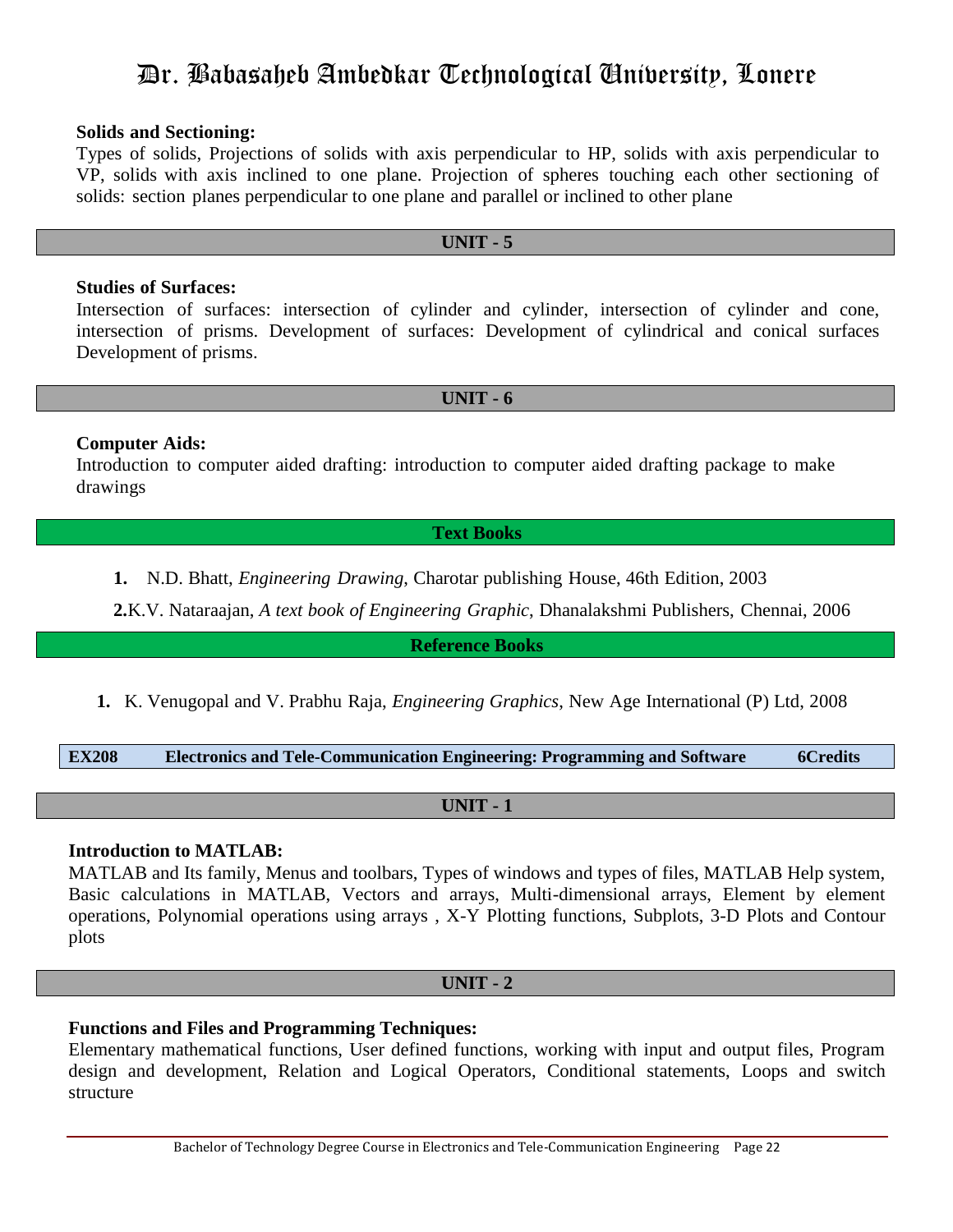# **UNIT - 3**

# **Introduction to Polymath:**

Equation solvers available with polymath, plotting with polymath

### **UNIT - 4**

### **Introduction to FEMLAB**

Overview of FEMLAB application modes, creating and opening models, modeling using GUI, Time dependent simulation, solving differential equations and logical functions, Electromagnetic Waves modeling

### **UNIT - 5**

# **Introduction to Office Automation:**

Word processor (Ms Office) and LaTeX, Spread sheet (Ms Excel)

# **UNIT - 6**

### **Introduction to Simulation Softwares**

Introduction to Webpack, Modelsim, Micro-wind, Proteus, Multisim, Compiler, Assembler, Debugger, Emulator, Workbench, Optisim, Com-sim, IE3D, Mathematica, Universal Programmer

### **Hand on Experience**

- **a)** Five programs using MATLAB ( Program will be on Basic Calculation, Calling Data file and sending results to Data file, Control structure, Plots and Subplots, creating and using built in functions) (5 Program Submissions)
- **b)** Solving differential equation using polymath (One)
- **c)** Simple models using FEMLAB (Three)
- **d)** Journal Paper will be created using Ms Word and using LaTeX each. (Two)
- **e)** One exercise using Ms Excel (One)

### **Text Books**

Getting started with MATLAB: A quick introduction for scientists and engineers' by Rudra Pratap, Oxford University press, 2003

# **Reference Books**

- **1.** Introduction to MATLAB 7 for Engineers, by W. L. Palm III, McGraw Hill ,2005
- **2.** FEMLAB user manual
- **3.** Polymath user manual (Freely downloadable from Polymath official website)
- **4.** User manuals for each of the software's in unit VI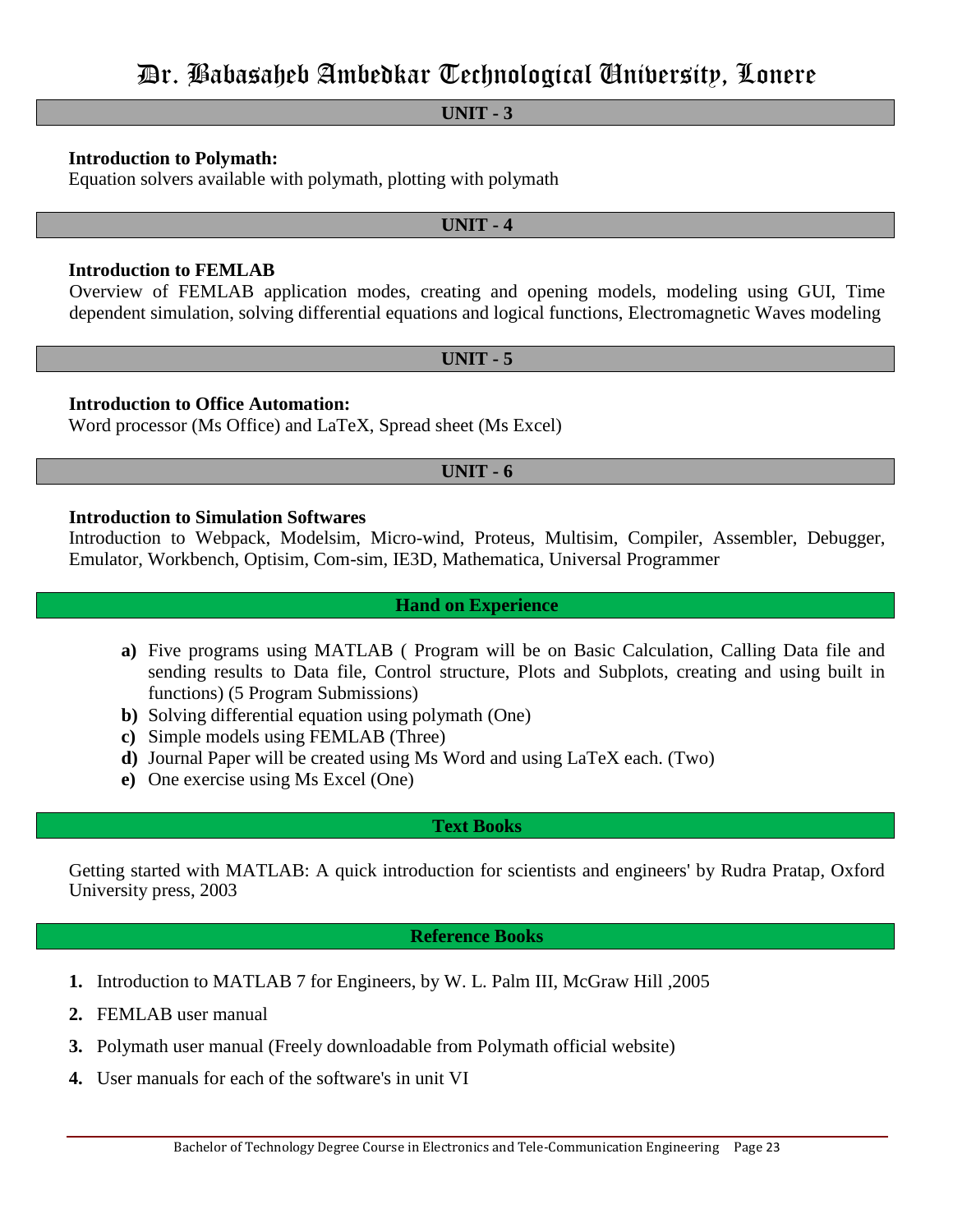| <b>CEIT301</b> | <b>Engineering Mathematics-III</b> | <b>8 Credits</b> |
|----------------|------------------------------------|------------------|
|                |                                    |                  |

**UNIT - 1**

### **Laplace Transform:**

Transform of elementary functions, Transform periodic function, Transform of special function, Transform of derivative, Transform of integral, Properties of laplace transform, Evaluation of integrals of laplace transform

### **UNIT - 2**

### **Inverse Laplace Transform**

Properties of inverse laplace transform, Other methods for finding inverse laplace transform, Convolution theorem for inverse laplace transform, Application to the differential equations, Simultaneous linear equations with constant coefficients.

### **UNIT - 3**

### **Partial Differential Equations and Applications**

Formation of Partial differential equations, Linear equations of the first order, Homogeneous linear equations with constant coefficients, Rules for finding complementary and particular integrals, Working procedure to solve the equations, Nonhomogeneous linear equations, Wave equations, One dimensional heat flow equation, Laplace equation.

### **UNIT - 4**

#### **Series Solution of Differential Equations and Special Functions**

Validity of series solution, Series solution when  $x = 0$  is an ordinary point, Frobenius method, Bessel's equation, Recurrence relation for Jn(x), Crthogonality of Bessel function.

#### **UNIT - 5**

### **Fourier Transform:**

Fourier integral – fourier sine and cosine integral – complexity forms of fourier integral, Fourier transform -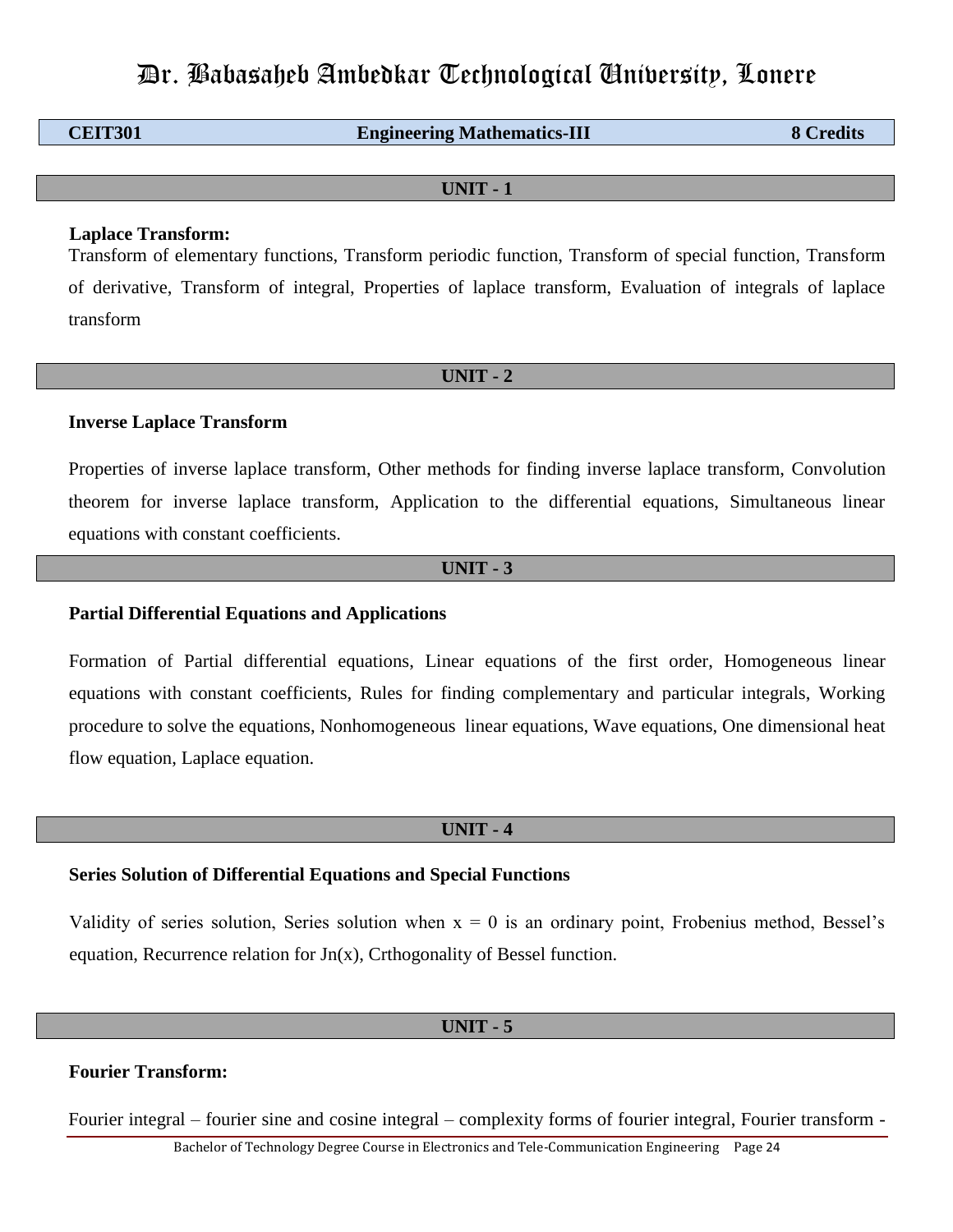fourier sine and cosine transform – finite fourier sine and cosine transform,

Properties of F- transform, Convolution theorem for F- transform, Parseval"s identity for F- transform.

### **UNIT - 6**

# **Integral Equations:**

Conversion of linear differential equation to an integral equation and vice versa, Conversion of boundary value problem to integral equation using Green"s functions, Solution of an integral equations, Integral equations of the convolution type, Abel"s integral equation, Intergro-differential equation, Solution of Fredhlom and Volterra equations by the methods of successive approximations.

# **TEXT/REFERENCE BOOKS**

- **1.** 1. B. S. Grewal, *Higher Engineering Mathematics*, Khanna publication.
- 2. E. Kreszig, *Advanced Engineering Mathematics*,  $6<sup>th</sup>$  edition, Wiley Eastern publication.
- **3.** Peter V.O. Neil, *Advanced Engineering Mathematics*, Thomson publication.

| <b>CEIT302:</b> | <b>Numerical Methods</b> | $\blacksquare$ |
|-----------------|--------------------------|----------------|
|                 |                          |                |

# **UNIT - 1**

# **Solution of Algebraic and Transcendental Equation:**

Bisection method, Method of false position, Newton"s method and Newton-Raphson method, Approximate solution of equation – Horner's method.

# **UNIT - 2**

# **Solution of Linear Simultaneous Equation:**

Gauss elimination method, Gauss-Jordan method, Crout's triangular method, Iterative method of solution-Jacobi iteration method, Gauss-Seidal iteration method, Relaxation method.

# **UNIT - 3**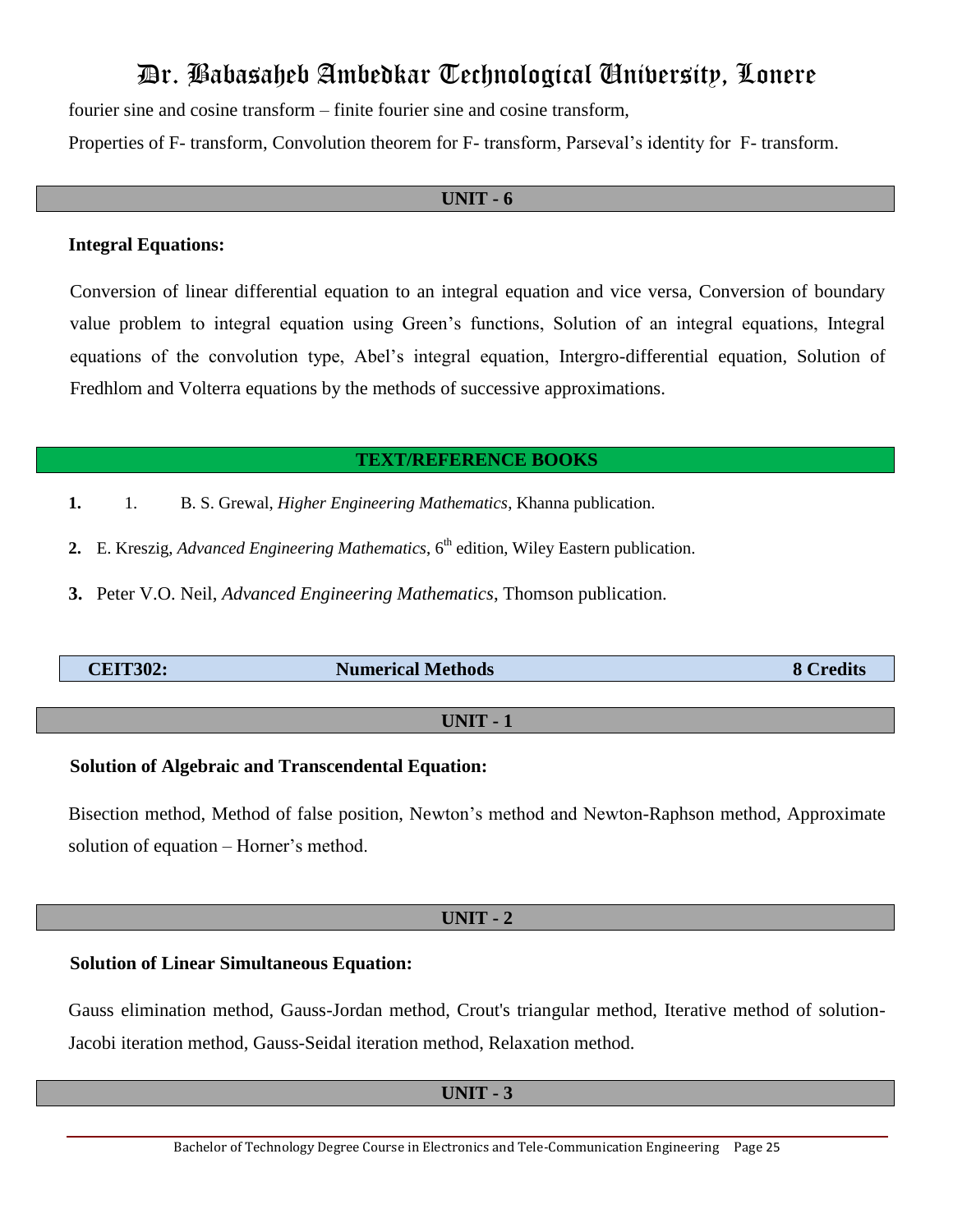# **Finite Differences:**

Forward difference operator, Backward difference operator, Central difference operator, Newton"s interpolation formulae, Newton's forward-backward-central interpolation formulae, Sterling formula, Bessel's formula, Interpolation with unequal intervals.

# **UNIT - 4**

**Differentiation and Integration:** Newton-Cortes formula, Trapezoidal rule, Simpson one–third rule, Simpson three- eighth rule, Weddle"s rule.

# **UNIT - 5**

**Numerical Solution of ODE:** Picard"s methods, Taylor series method, Euler"s method, Modified Euler"s method, Runge - Kutta method, Predictor–corrector method, Milne"s

method.

# **UNIT - 6**

Adams-Bash fourth method, Second–order differential equation, Numerical solution for elliptical partial differential equation.

# **TEXT/REFERENCE BOOKS**

- **1.** B.S Grewal, *Higher Engineering Mathematics*, 40<sup>th</sup> edition, Khanna publication.
- **2.** S. S. Shastri**,** *Introduction to Numerical Methods*, PHI publication.
- **3.** V. Rajaraman, *Computer Oriented Methods*, 3rd edition, PHI publication.

# **Reference Books:**

- 1. Conte and De boor, *Elementary Numerical Analysis*, BPB publication.
- 2. E. Kreyszig, *Advanced Engineering Mathematics*, BPB publication.
- Bachelor of Technology Degree Course in Electronics and Tele-Communication Engineering Page 26 3. Steven C Chapra, *Numerical Methods for Engineers*, 5<sup>th</sup> edition, McGraw Hill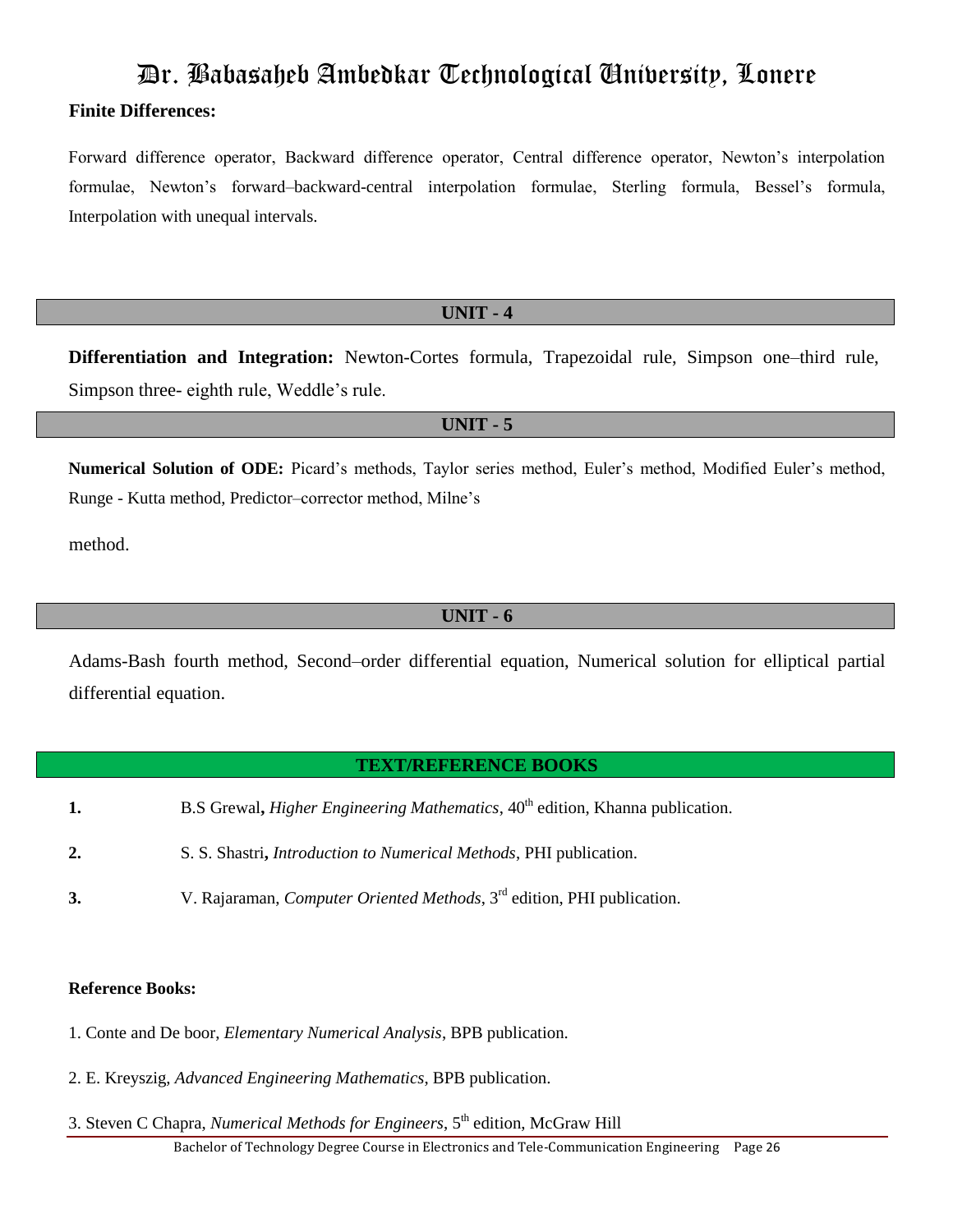publication.

| <b>CEIT303:</b> | <b>Switching Theory and Logic Design</b> | <b>6 Credits</b> |
|-----------------|------------------------------------------|------------------|
|                 |                                          |                  |

#### **UNIT - 1**

#### **Number Systems and Codes:**

Binary number system, Signed binary numbers, Binary arithmetic, Decimal number system, Hexadecimal number system, Octal number system, Arithmetic operations using 1's complement, 2's complement, 9's complement, 10's complement.

Codes: Numeric codes, Weighted and non-weighted codes, Sequential codes, Self complimenting codes, Cyclic codes, Reflective codes, BCD code, Excess-3 code, Gray code, Error detecting and correcting codes.

#### **UNIT - 2**

**Boolean Algebra and Logic Functions:** Introduction to analog and digital signal, Logic gates and switching functions: AND, OR, NOT, EX-OR, EX-NOR, NAND, NOR.

Implementation of universal gates using logic gates, De Morgan"s theorem, Boolean algebra, Representation of logic functions using POS and SOP form, Minimization of completely and incompletely specified switching functions- Karnaugh map (2,3,4,5,6 variable).

### **UNIT - 3**

**Combinational Circuits Design**: Quine – McCluskey method, TTL and CMOS logic families, Half and full adder, Half and full subtractor, Binary parallel adder, Binary parallel subtractor, Look ahead carry header, BCD to 7- segment decoder, Binary to Gray code converter, Gray to Binary code converter.

### **UNIT - 4**

**Combinational Logic Design using MSI Circuits**:

Multiplexer, Demultiplexer, BCD arithmetic: BCD adder, BCD subtractor, Arithmetic logic unit, Digital comparators, Parity generators.

Design of PAL, Design of PLA, Design of PROM.

Bachelor of Technology Degree Course in Electronics and Tele-Communication Engineering Page 27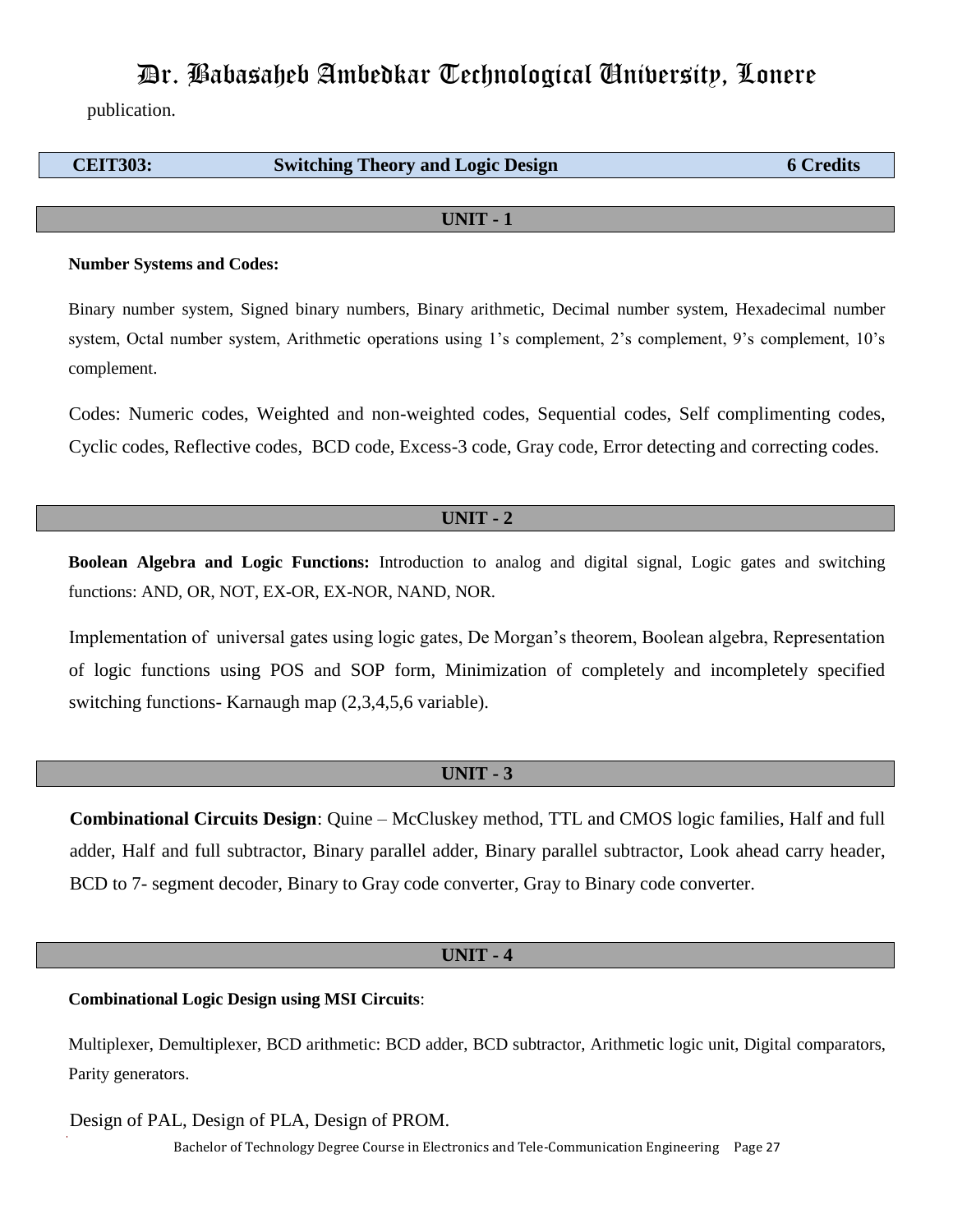### **UNIT - 5**

**Designing with Sequential MSIs**: Comparison between sequential and combinational circuit, Synchronous sequential circuits and asynchronous sequential circuits, Registers, Shift registers, Counters: asynchronous counters and synchronous counters, Sequential circuit's implementation.

Flip flops: Edge triggered flip-flops, S-R flip flop, J-K flip flop, T flip flop, D flip flop. Flip-flop conversion.

# **UNIT - 6**

**Finite State Machines and ASM Charts**: Regular expressions using FSM, Optimization using FSM, Reduction of states, Mealy and moore machine.

**Representation of sequential circuits using ASM charts, Synthesis of output and next state functions, Data path and control path, Partition-based design.** 

### **TEXT/REFERENCE BOOKS**

- **1.** R. P. Jain, *Modern Digital Electronics*, 3rd edition, TMH publication, 2003.
- **2.** Zvi Kohavi**,** *Switching and Finite Automata Theory*, 2nd edition, TMH publication, 2001.
- **3.** M. Morris Mano, *Digital Design*, 3rd edition, Prentice Hall publication, 2001.

#### **Reference Books:**

- 1. F. J. Gill Peterson, *Switching Theory and Logic Design*, John Wiley publication.
- 2. Samuel C. Lee, *Digital Circuits and Logic Design*, PHI publication.
- 3. V. Rajaraman ,T. Radhakrishnan, *An Introduction to Digital Computer Design*, Tata

McGraw Hill publication.

- 4. Hatchell and Gray, *Logic Synthesis and Verification Algorithms*, Kluwer Academic publication.
- 5. A. Anandkumar, *Switching Theory and Logic Design,* PHI Learning, 2008.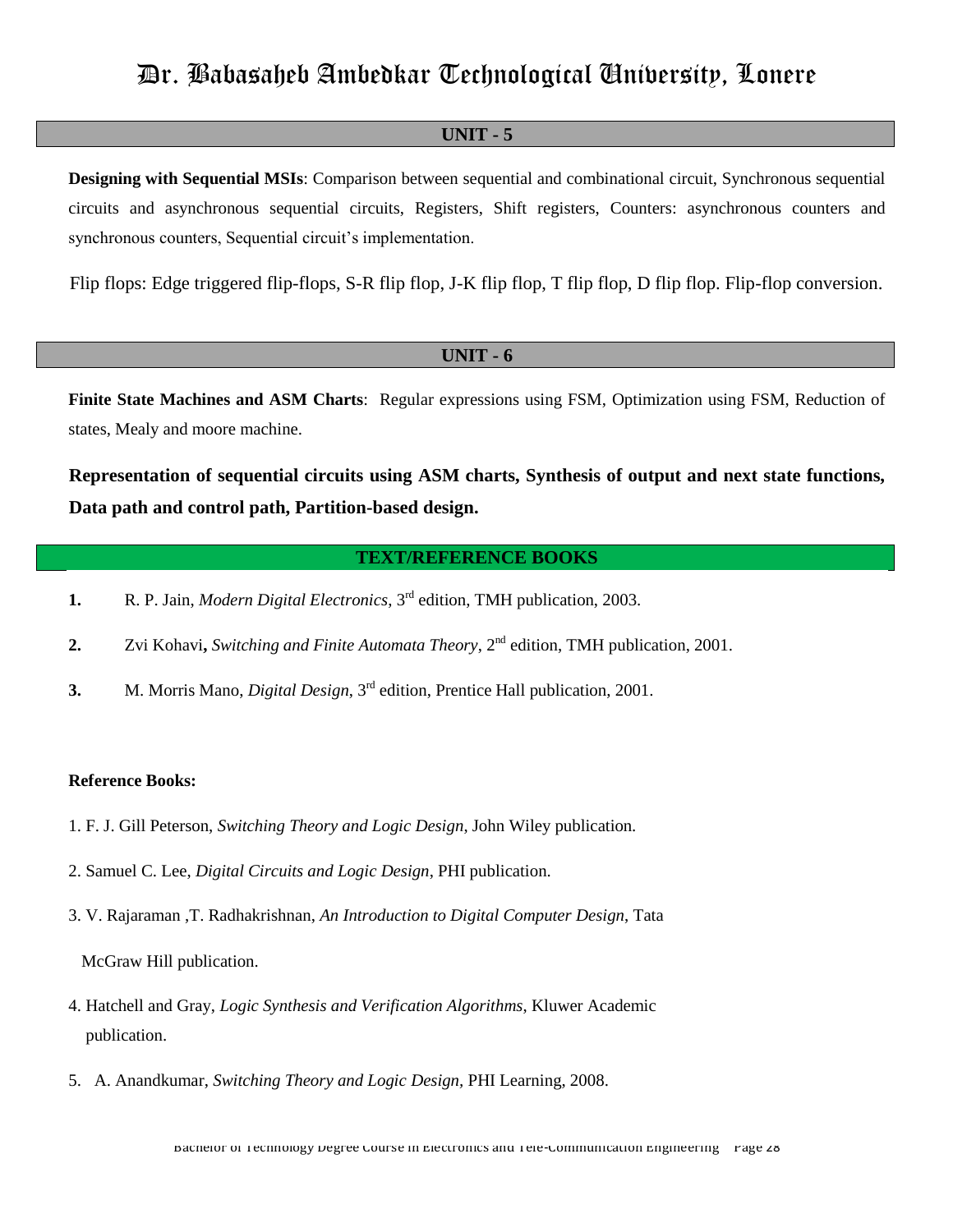**CEIT304: Discrete Structures** 8 Credits

**UNIT - 1**

**Fundamental Structures and Basic Logic:** Sets, Venn diagram, Cartesian product, Power sets, Cardinality and countability, Propositional logic, Logical connectives, Truth tables, Normal forms, Validity, Predicate logic, Limitations of predicate logic, Universal and existential quantification.

### **UNIT - 2**

**Functions and Relations:** Subjective, Injective, Bijective and inverse functions, Composition of function, Reflexivity, Symmetry, Transitivity and equivalence relations.

# **UNIT - 3**

**Proof Techniques:** Completeness, Pigeonhole principle, Modus ponens and modus tollens , Notions of implication, Converse, Inverse, Contra-positive, Negation and contradiction, Structure of formal proofs, Directs proofs, Proof by counter example, Proof by contradiction, Mathematical induction, Strong induction, Recursive mathematical definitions, Well orderings.

### **UNIT - 4**

**Graph Theory:** Basic terminology, Multi graphs and weighted graphs, Paths and circuits, Shortest path problems, Euler and Hamiltonian paths, Representation of graph, Isomorphic graphs, Planar graphs.

### **UNIT - 5**

**Trees:** Rooted trees, Path length in rooted tree, Binary search trees, Spanning trees and cut set, Minimal spanning trees, Kruskal's and Prim's algorithms for minimal spanning tree.

### **UNIT - 6**

**Algebraic Systems:** Algebraic systems, Groups, Semi group, Monoid, Subgroup, Isomorphism and homomorphism, Rings and fields, Lattices, Boolean lattices and Boolean algebra.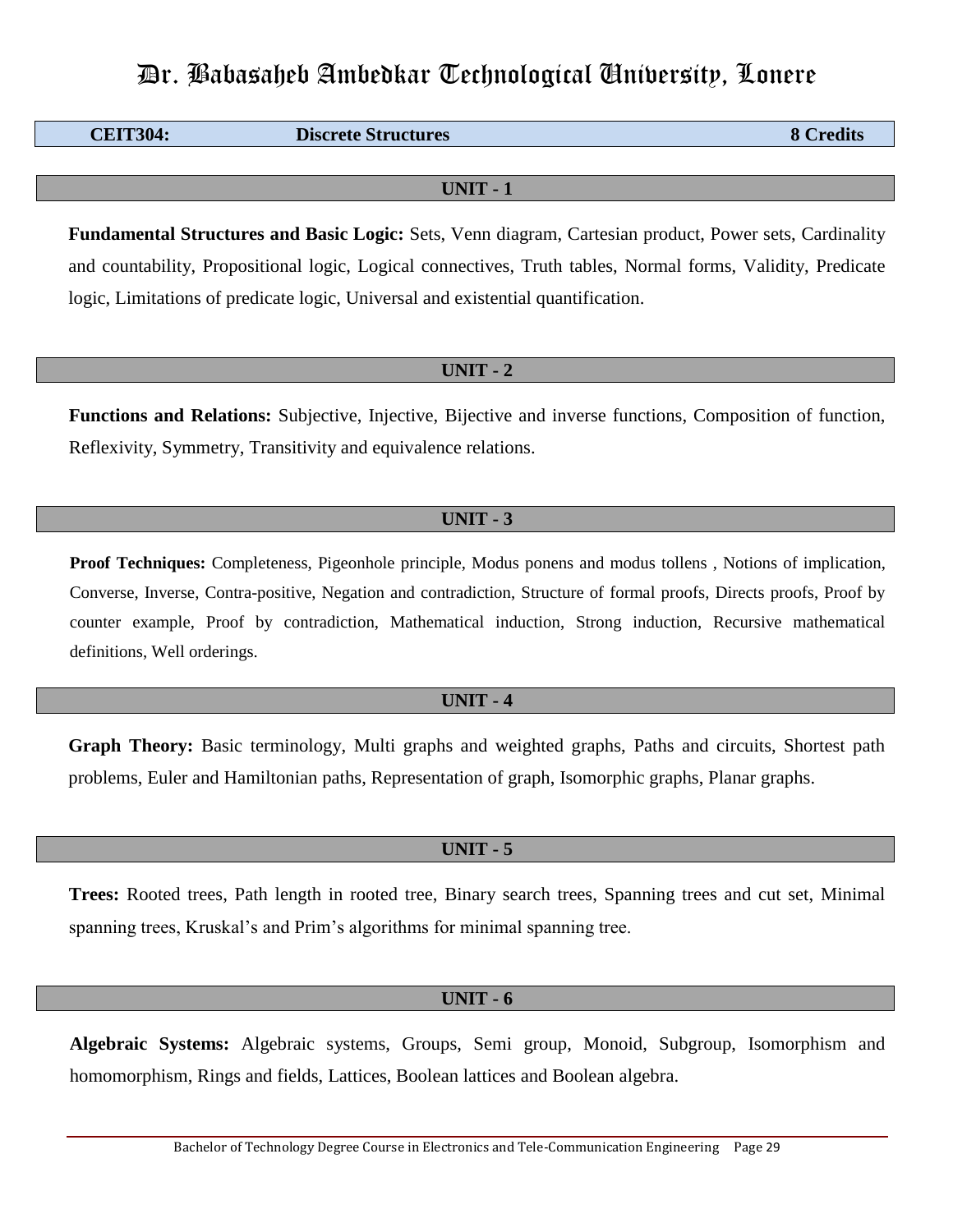### **TEXT/REFERENCE BOOKS**

### **Text Books:**

C. L. Liu, *Elements of Discrete Mathematics*, 3 rd edition, Tata McGraw Hill publication,

2008.

Kenneth H. Rosen, *Discrete Mathematics and its Applications*, 6<sup>th</sup> edition, Tata McGraw Hill publication, 2010.

### **Reference Books:**

1. Lipschutz Lipson, *Discrete Mathematics*, 3 rd edition, Tata McGraw Hill publication, 2009.

2. V. K. Balakrishnan, *Schaum's Outline Of Graph Theory,* 1 st edition, Tata McGraw-hill publication.

| <b>CEIT305:</b> | <b>Computer Organization and Architecture</b> | 8 Credits |
|-----------------|-----------------------------------------------|-----------|
|-----------------|-----------------------------------------------|-----------|

### **UNIT - 1**

**Introduction:** Concept of computer organization and architecture, Fundamental unit, Computer function and interconnection, CPU structure and function.

# **Instruction Sets:**

Characteristics, Types of operands, Types of operations, Assembly language, Addressing modes, Instruction format, Types of instruction, Instruction execution, Machine state and processor status, Structure of program, Introduction to RISC and CISC architecture.

# **UNIT - 2**

**Computer Arithmetic:** The arithmetic and logic Unit, Integer representation, Integer arithmetic, Floating-point representation, Floating-point arithmetic, Introduction of arithmetic co-processor.

### **UNIT - 3**

### **Memory Organization:**

**Internal Memory:** Semiconductor main memory, Error correction, Advanced DRAM organization, Virtual memory systems and cache memory systems.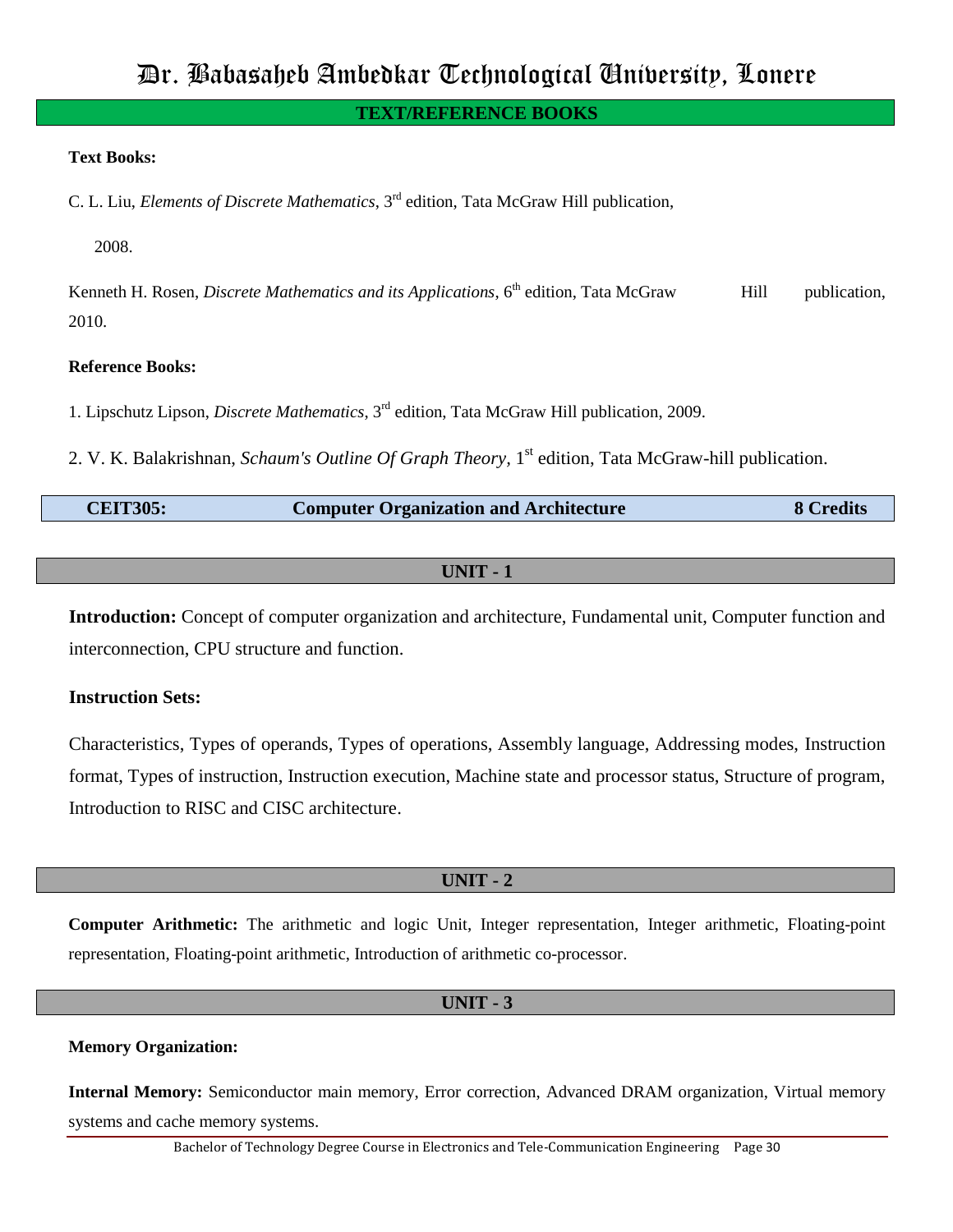**External Memory:** Organization and characteristics of magnetic disk, Magnetic tape, Optical memory, RAID, Memory controllers.

### **UNIT - 4**

### **Control Unit:**

Control unit operation: Micro-operations, Control of the processor, Hardwired implementation,

#### **Micro - programmed Control Unit:**

Basic concepts, Microinstruction sequencing, Microinstruction execution, Applications of microprogramming.

# **UNIT - 5**

### **Input/ Output Organization:**

External devices, I/O module, Programmed I/O, Interrupt driven I/O, Direct memory access, I/O channels and processors, External interface.

#### **UNIT - 6**

**Instruction pipelining:** Concepts.

**Parallel processing**: Multiple processor organization, Symmetric multiprocessor, Cache coherence and the MESI protocol.

### **TEXT/REFERENCE BOOKS**

#### **Text Books:**

William Stallings**,** *Computer Organization and Architecture: Designing for Performance***,** 8 th edition, Prentice Hall publication, 2009.

Hayes, *Computer Architecture and Organization*, 3 rd edition, Tata McGraw Hill publication, 2010.

Zaky, *Computer Organization*, 5<sup>th</sup> edition, Tata McGraw Hill publication.

### **Reference Books:**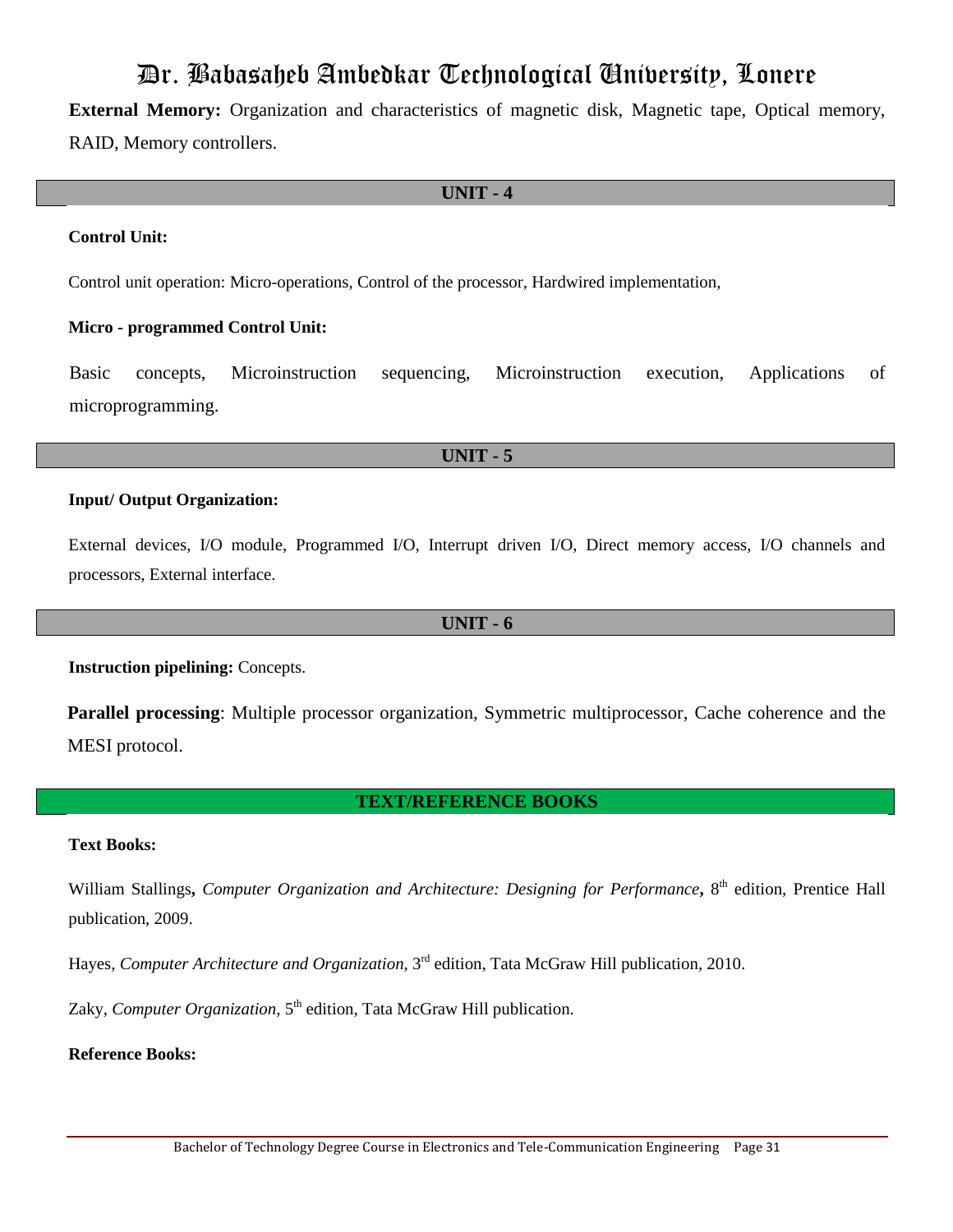1. Hennessy and Patterson, *Computer Architecture: A Quantitative Approach*, 4 th edition, Morgan and Kaufman publication, 2007.

2. Morris Mano, *Computer Architecture and Organization*, PHI publication.

| <b>CEIT306:</b> | <b>Object Oriented Programming in <math>C++</math></b> | <b>6 Credits</b> |
|-----------------|--------------------------------------------------------|------------------|
|-----------------|--------------------------------------------------------|------------------|

### **UNIT - 1**

### **Introduction to Object Oriented Programming:**

Need of object oriented programming, The object oriented approach, Characteristics of object oriented languages.

# **UNIT - 2**

### **Objects and Classes and Operator Overloading:**

A class, Objects as data types, Constructors, Objects as function arguments, Returning objects.

Overloading unary and binary operators, Data conversion.

# **UNIT - 3**

### **Inheritance and Polymorphism:**

Derived and base class, Public and private inheritance, Levels of inheritance, Multiple inheritance, Examples, Virtual functions, Dynamic binding, Abstract classes and pure virtual functions, Friend functions, The this pointer.

# **UNIT - 4**

#### **Streams and Files:**

Streams, Stream output and input, Stream manipulators, Files and streams, Creating, Reading, Updating sequential and random files.

**UNIT - 5**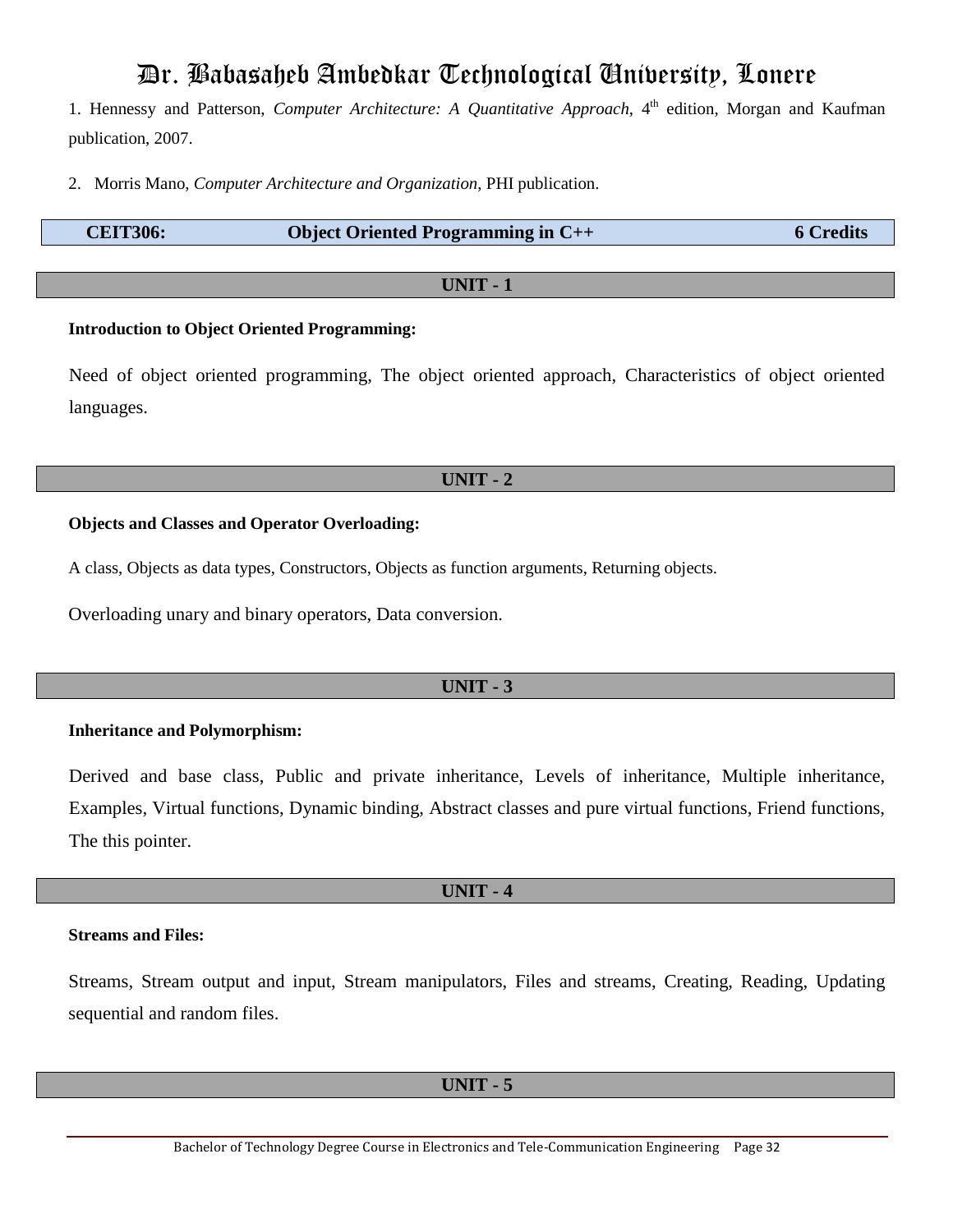# **Templates and Exception Handling:**

Function templates, Overloading function templates, Class templates, Exception handling overview,Need of exceptions, An exception example, Multiple exceptions, Exception specifications.

### **UNIT - 6**

### **Standard Template Library (STL):**

Introduction to STL- Containers, Iterators, Algorithms, Sequence containers, Associative containers, Container adapters.

# **TEXT/REFERENCE BOOKS**

1. E. Balagurusamy, *Object Oriented Programming with C++*, Tata McGraw Hill

publication.

2. Robert Lafore, *Object Oriented Programming in C++*, Sams publishing.

### **Reference Books:**

- **1.** P.J.Deitel, H.M.Deitel, *C++ How to Program*, PHI publication.
- **2.** John Hubbard, *Programming with C++, Schaum's outlines*, Tata McGraw-Hill publication.

### **CE307: Programming Laboratory I 2 Credits**

# **Switching Theory and Logic Design Lab**

- **1.** Implementation of Logic gates and Universal Gates.
- **2.** Implementation of Boolean Functions using Logic Gates.
- **3.** Study of Boolean algebra and DeMorgan"s Theorem.
- **4.** Implementation of 4 bit Binary to Gray Code Converter and vice-versa, Excess-3 Code to BCD and viceversa.
- **5.** Implementation of Half and Full Adder.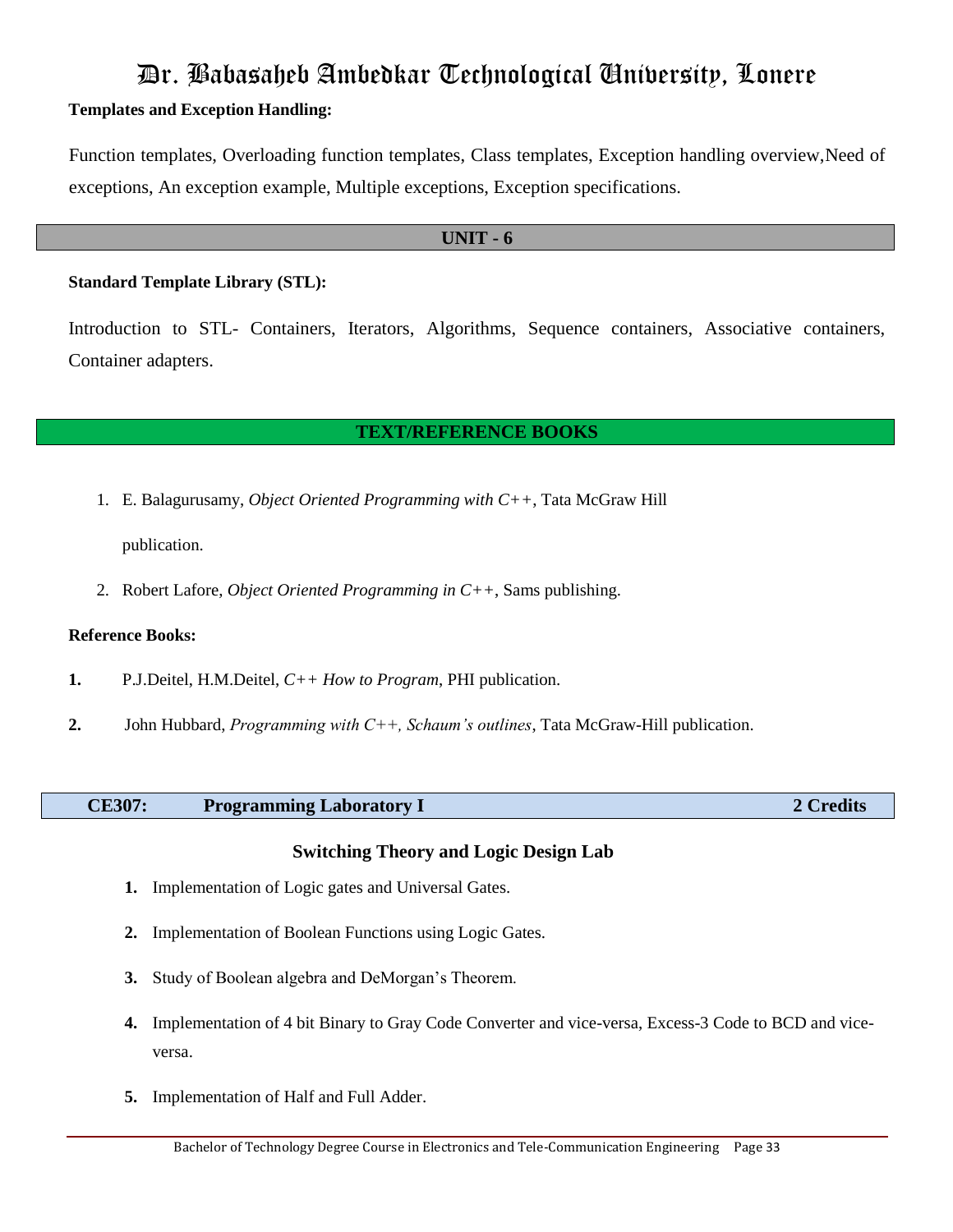- **6.** Implementation of Half and Full Subtractor.
- **7.** Implementation of Multiplexer and Demultiplexer.
- **8.** Study of Flip Flops.
- **9.** Study of Shift Registers.
- **10.** Designing of Divide by N-Counter using 7490/74191.
- **11.** Implementation of BCD-to-7 segment decoder.
- **12.** Study of ASM.

| <b>CE308:</b> | <b>Programming Laboratory II</b> | 2 Credits |
|---------------|----------------------------------|-----------|
|               |                                  |           |

# **Object Oriented Programming in C++ Lab**

### **List of experiments:**

- 1.1. A program to demonstrate Function.
- a. Call by Value

### b. Call by Reference

- 2. A program to demonstrate Arrays.
- 3. A program to demonstrate Friend function.
- 4. A program for creation of object using Simple class.
- 5. A program to demonstrate Inline function.
- 6. A program to illustrate Function Overloading.
- 7. A program to illustrate Operator Overloading.
- 8. A program to illustrate Inheritance.
- 9. A program to demonstrate Polymorphism.
- 10. A program for Exception handling.
- 11. A program using templates.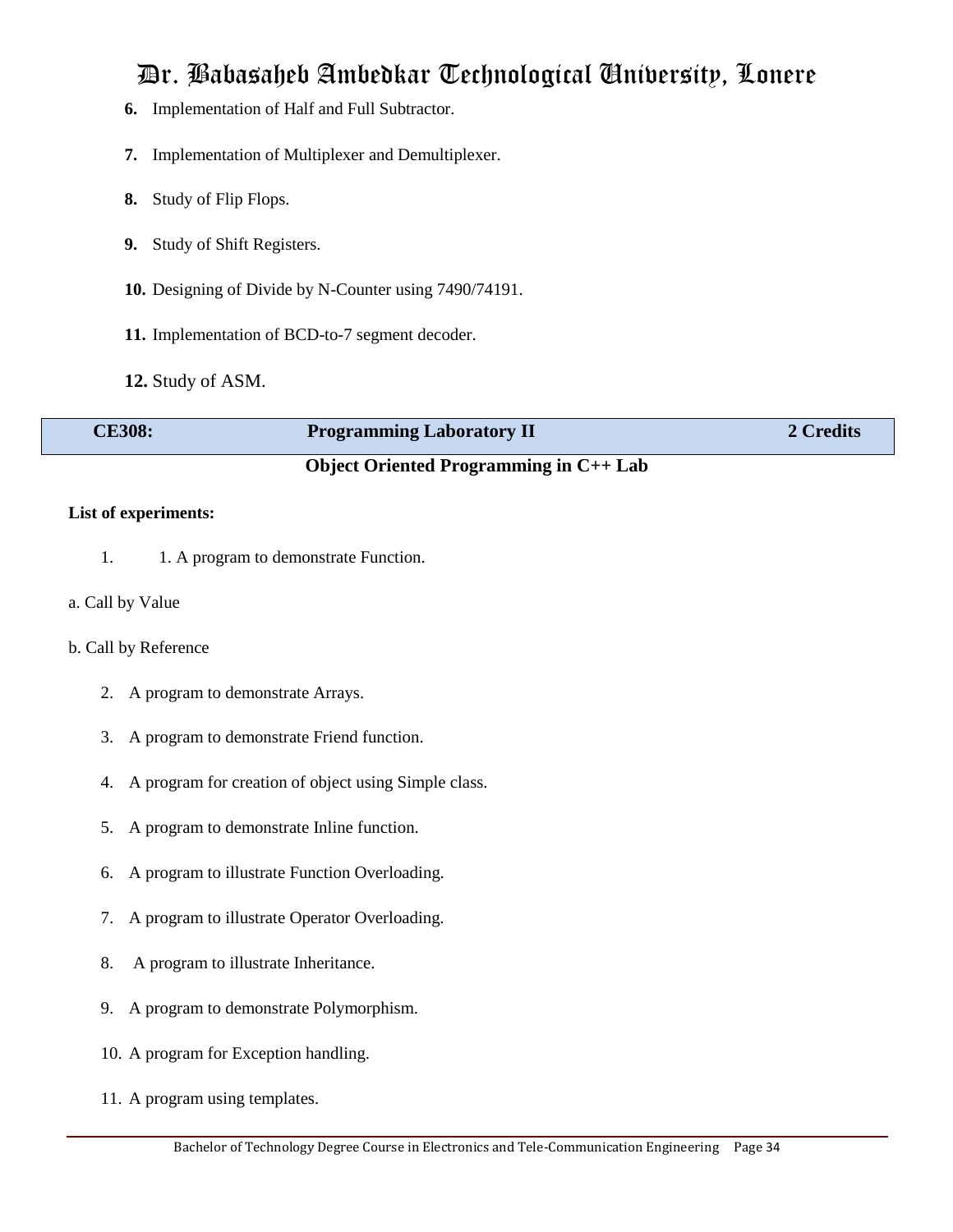**CEIT401: Probability Statistics and Queuing Theory 8 Credits**

# **UNIT - 1**

### **Probability Theory:**

Definition of probability: classical, empirical and axiomatic approach of probability, Addition theorem of probability, Multiplication theorem of probability, Bayes" theorem of inverse probability, Properties of probabilities with proofs, Examples.

### **UNIT - 2**

### **Random Variable and Mathematical Expectation:**

Definition of random variables, Probability distributions, Probability mass function, Probability density function, Mathematical expectation, Join and marginal probability distributions, Properties of expectation and variance with proofs, Examples.

# **UNIT - 3**

# **Theoretical Probability Distributions:**

Binomial distribution, Poisson distribution, Normal distribution, Fitting of binomial distributions, Properties of binomial, poisson and normal distributions, Relation between binomial and normal distributions, Relation between poisson and normal distributions, Importance of normal distribution, Examples.

# **UNIT - 4**

### **Correlation:**

Introduction, Types of correlation, Correlation and causation, Methods of studying correlation, Karl pearson"s correlation coefficient, Spearman"s rank correlation, Coefficient, Properties of Karl pearson"s correlation coefficient, Properties of Spearman"s rank correlation coefficient, Probable errors, Examples.

# **UNIT - 5**

**Linear Regression Analysis:**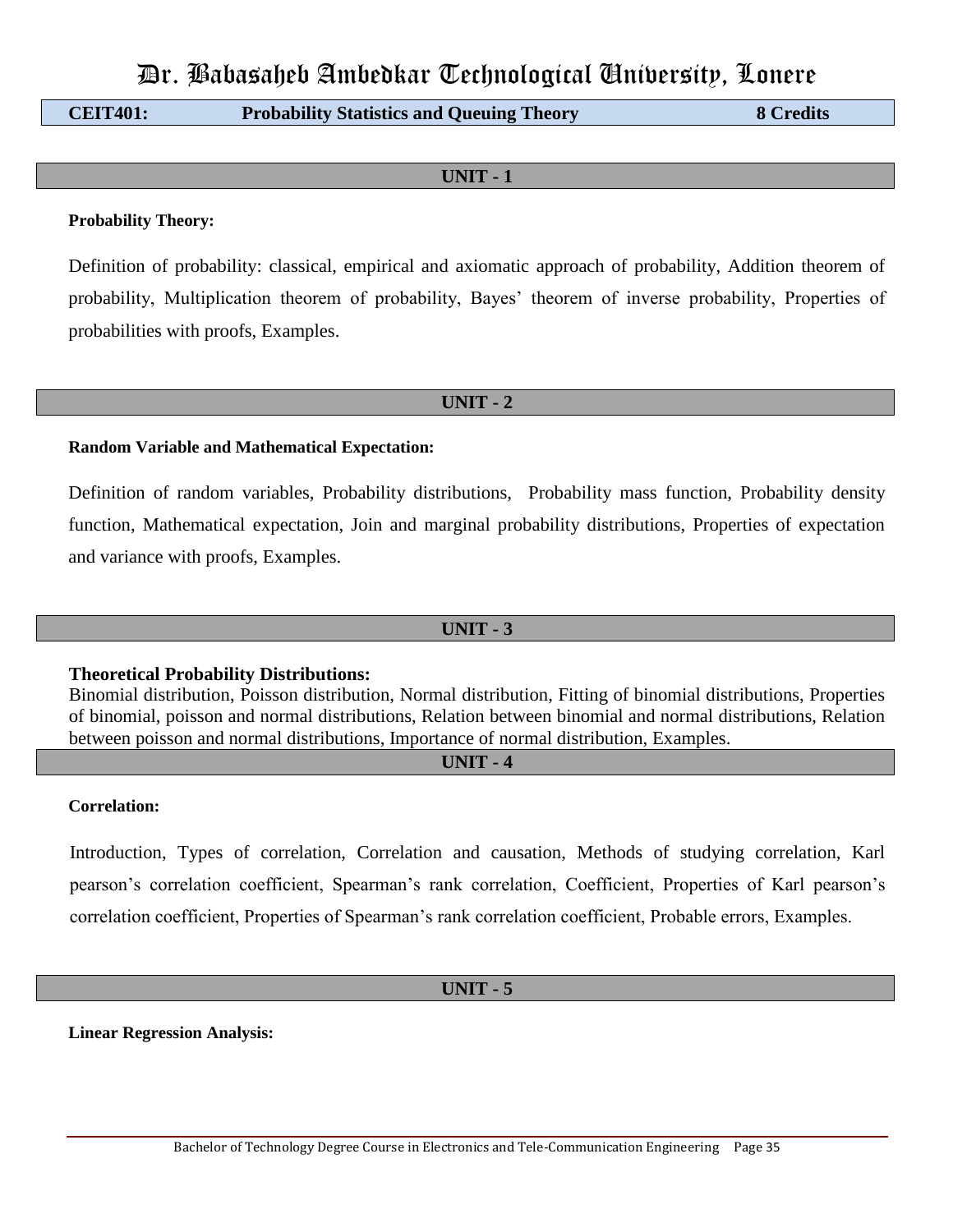Introduction, Linear and non-linear regression, Lines of regression, Derivation of regression lines of yon x and x on y, Angle between the regression lines, Coefficients of regression, Theorems on regression coefficient, Properties of regression coefficient, Examples.

#### **UNIT - 6**

### **Queuing Theory:**

Introduction, Queuing systems, The input or arrival pattern, The service pattern and service discipline , Notation, Performance measures, Little's formula, Relation between the probabilities of states,  $M/M/1/\infty$ systems, Examples.

#### **TEXT/REFERENCE BOOKS**

### **Text Books:**

1.S. C. Gupta, *Fundamentals of Statistics*, 46<sup>th</sup> edition, Himalaya publishing house, 2010.

2. G.V. Kumbhojkar, *Probability and Random Processes*, 14<sup>th</sup> edition, C. Jamnadas and co., 2010.

3. G. Haribaskaran, *Probability, Queuing Theory and Reliability Engineering*, 6<sup>th</sup> edition, Laxmi publications, 2010.

#### **Reference Books:**

1. Kishor S. Trivedi, *Probability, Statistics with Reliability, Queuing and Computer Science Applications*, 2<sup>nd</sup> edition, Wiley India Pvt. Ltd., 2008.

**CEIT402:** Data Communication 6 Credits

# **UNIT - 1**

**Introduction:**Components of communication, Data representation, Data flow, Communication model, Network, Network topologies, Network connection, Network categories, LAN, WAN, MAN, Internet.

Network Models: Layered tasks, OSI Model – Layered architecture, Layers in OSI model TCP/IP model, Comparison. Data and Signals: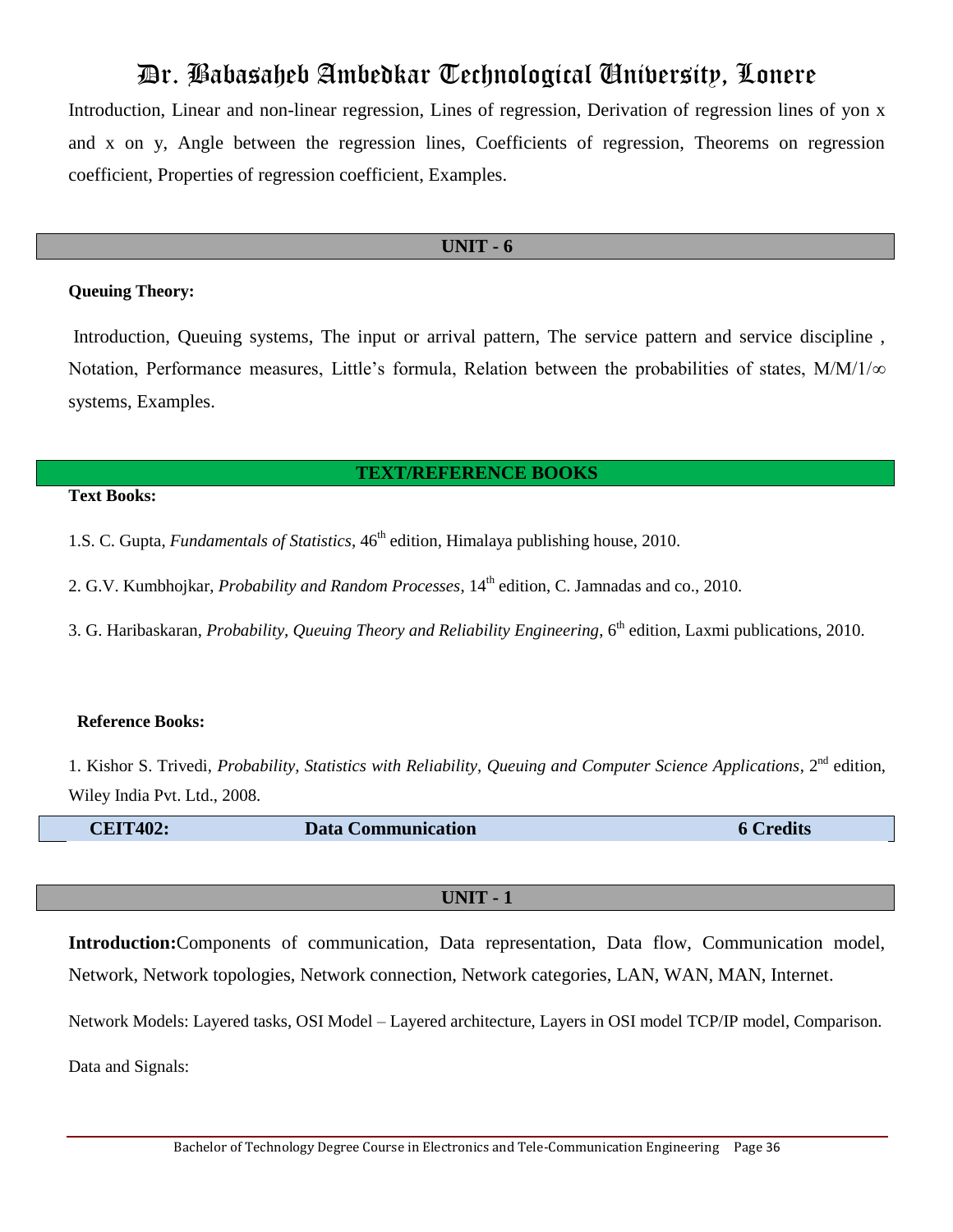Analog and digital data, Analog and digital signals, Periodic and non-periodic signals, Sine wave, Parameters of sine wave, Time and frequency domain, Composite signals, Bandwidth, Digital signal-bit rate, Baseband and broadband transmission, Transmission impairments, Nyquist bit rate, Shannon capacity, Performance: Throughput, Latency, Bandwidth-delay product, Jitter

# **UNIT - 2**

### **Analog Transmission:**

Digital to analog conversion- Amplitude shift keying, Frequency shift keying, Phase shift keying, Quadrature amplitude Modulation, Analog to analog Conversion - Amplitude modulation, Frequency modulation, Phase modulation.

**Multiplexing:** Need of multiplexing, Introduction, Multiplexer and demultiplexer, Frequency division multiplexing, Wavelength division multiplexing, Time division multiplexing – Statistical TDM, Synchronous TDM, Data rate management in TDM.

## **UNIT - 3**

## **Digital Transmission:**

Digital to digital conversion, Signals element, Data element, Signal rate, Data rate, DC-component, Self synchronization, Line coding schemes - NRZ, NRZI, Bipolar AMI, Pseudoternary, Manchester, Differential manchester. Block coding schemes - 4B/5B, 8B/10B, Scrambling –HDB3, B8ZS, Analog to digital conversion: Pulse code modulation, Delta modulation, Transmission modes- serial and parallel transmission.

## **UNIT - 4**

#### **Transmission Media:**

Guided Media – Twisted pair cable, Co-axial cable, Fiber optic cable, Performance of each, Unguided media – Radio waves, Microwaves, Infrared.

**Introduction to fiber optics:** Nature of light, Fiber characteristics, Sources and detectors, Connectors and splices.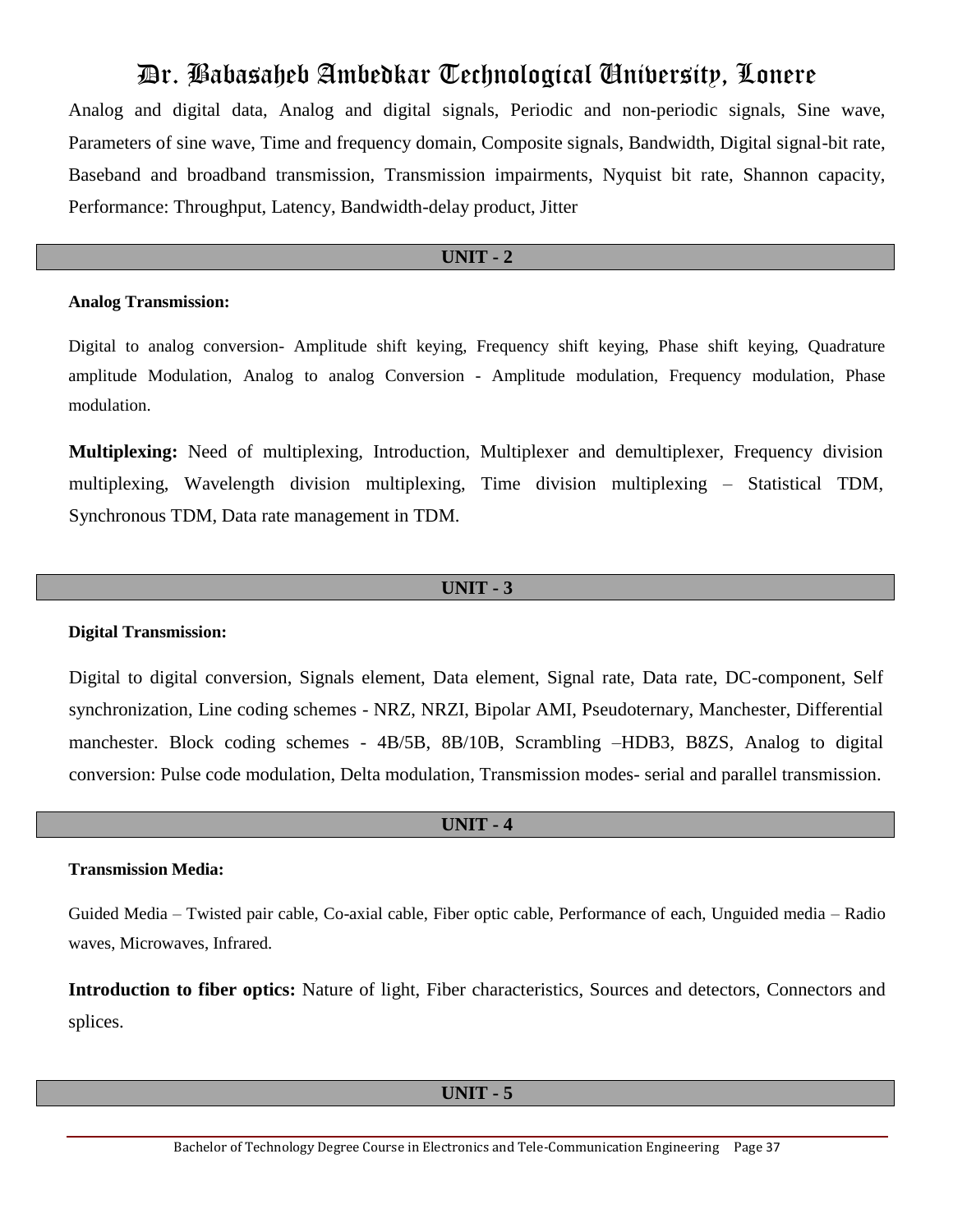# Dr. Babasaheb Ambedkar Technological University, Lonere **Error Detection and Correction:**

Introduction: Types of errors, Redundancy, Detection versus correction, Forward error correction and retransmission, Modular arithmetic, Block Coding: error detection, error correction, Hamming distance, Minimum hamming distance, Linear block codes, Cyclic Codes: Cyclic Redundancy check, Hardware implementation, Polynomials, Cyclic code analysis, Checksum: Concept, One"s component, Internet checksum.

# **UNIT - 6**

## **Multiple Access:**

Random Access Protocol: ALOHA, CSMA, CSMA/CD, CSMA/CA, Controlled access: Reservation, Polling, Token passing, Channelization: FDMA, TDMA, CDMA.

# **Cellular Phones and Satellite Networks:**

Frequency reuse principle, roaming, Three generations, Satellite networks: Orbits, GEO, MEO, LEO satellite.

# **TEXT/REFERENCE BOOKS**

- 1. Schweber, *Data Communication*, 1<sup>st</sup> edition, Tata McGraw Hill publication, 2009.
- 2. Behrouz Forouzan, *Data Communications and Networking*, 4<sup>th</sup> edition, Tata McGraw Hill publication, 2010.
- 3. Stalling, *Data Communications and Computer Network*, PHI publication.

| <b>CEIT403:</b> | <b>Microprocessors and Micro-controllers</b> | <b>8 Credits</b> |
|-----------------|----------------------------------------------|------------------|
|-----------------|----------------------------------------------|------------------|

**UNIT - 1**

# **Architecture of Microprocessors:**

# **Architecture of Microprocessors:**

General definitions of mini computers, Microprocessors, Micro controllers and digital signal processors.

Overview of 8085 microprocessor, Overview of 8086 microprocessor, Signals and pins of 8086 microprocessor.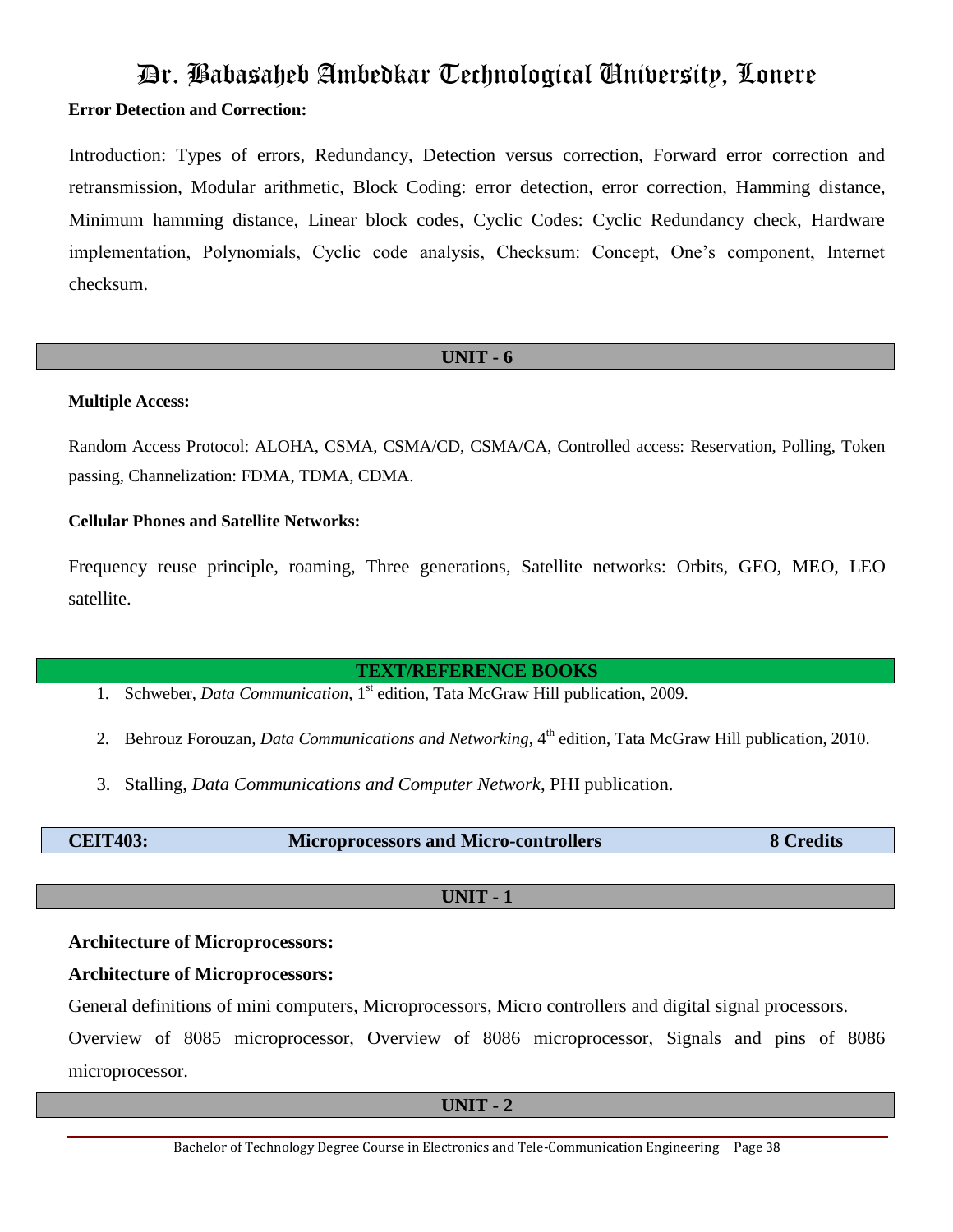# **Assembly language of 8086:**

Description of Instructions, Assembly directives, Assembly software programs with algorithms.

# **UNIT - 3**

## **Interfacing with 8086:**

Interfacing with RAMs, ROMs along with the explanation of timing diagrams, Interfacing with peripheral ICs like 8255, 8254, 8279, 8259, 8259 etc., Interfacing with keyboards, LEDs, LCDs, ADCs, and DACs etc. Coprocessor 8087: Architecture of 8087, interfacing with 8086. Data types, Instructions and programming**.**

# **UNIT - 4**

# **Architecture of Micro controllers:**

Overview of the architecture of 8051 microcontroller, Overview of the architecture of 8096 16 bit microcontroller.

**Assembly language of 8051:** Description of Instructions, Assembly directives, Assembly software programs with Algorithms.

# **UNIT - 5**

## **Interfacing with 8051:**

Interfacing with keyboards, LEDs, 7 segment LEDs, LCDs, Interfacing with ADCs, Interfacing with DACs, etc.

## **UNIT - 6**

## **Unit 6**

**High end processors:** 

Introduction to 80386 and 80486.

## **TEXT/REFERENCE BOOKS**

# **Text Books:**

1. 1. Douglas Hall, *8086 Microprocessor, Architecture and Programming*, PHI publication.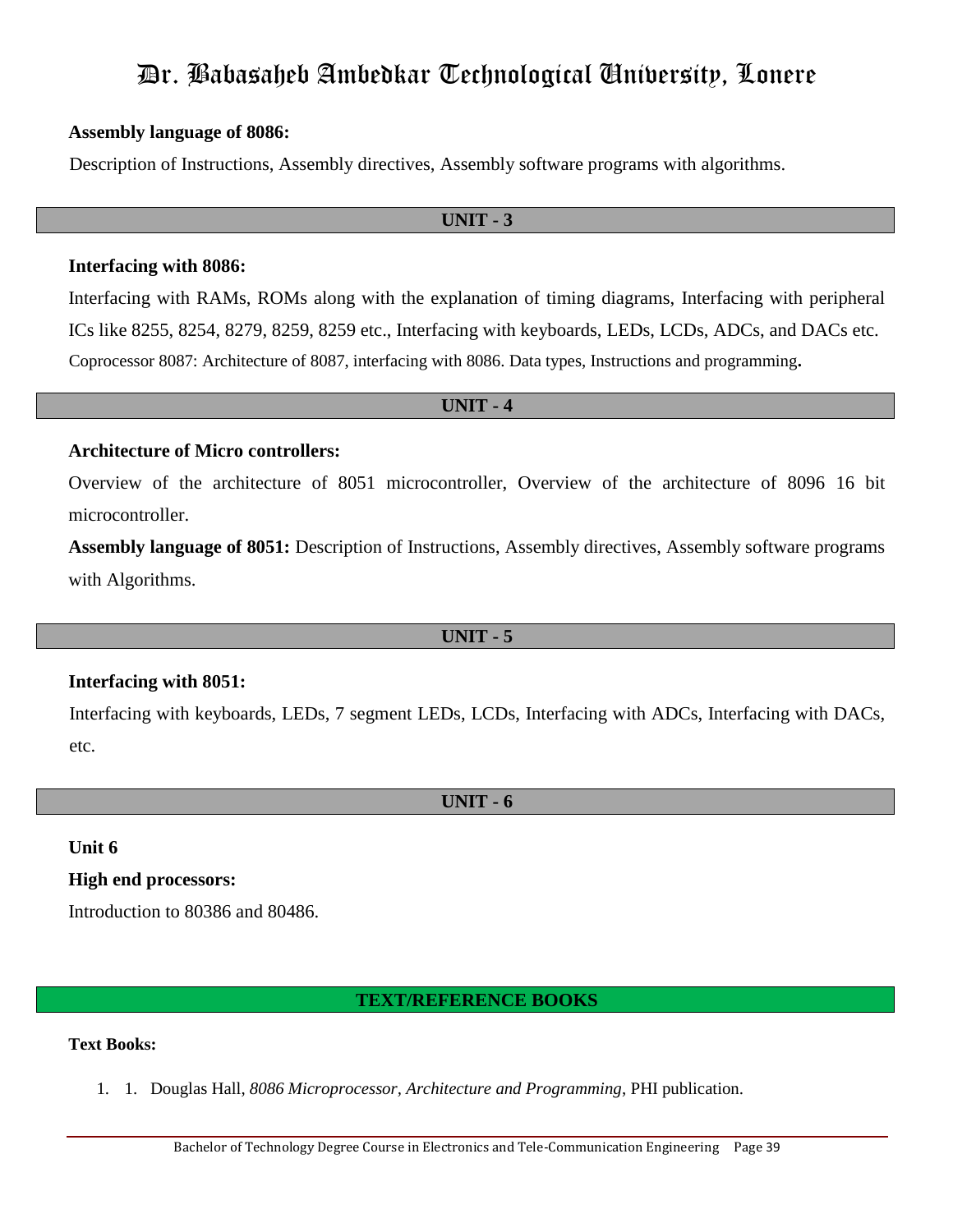2. Muhammad Ali Mazidi, *The 8051 Microcontrollers & Embedded System,* Pearson Education

India publication.

3. Turley, *Advanced 80386 Programming*, McGraw Hill publication.

# **Reference Books:**

- 1. Liu, Gibson, *Microcomputer system – The 8086/8088 Family*, PHI publication.
- 2. John F.Uffenbeck, *The 8086/8088 Family Design, Programming and Interfacing*, PHI publication.
- 3. Intel 8086, 80386, 80486 manuals.
- 4.A. K. Ray and K. M. Bhurchandi, *Advanced Microprocessors and Peripherals,* Tata McGraw

Hill publication.

| <b>CEIT404:</b> | <b>Data Structures</b> | <b>Tredits</b><br>ю |
|-----------------|------------------------|---------------------|
|                 |                        |                     |

# **UNIT - 1**

## **Introduction:**

Data, Data types, Data structure, Abstract Data Type (ADT), representation of Information, characteristics of algorithm, program, analyzing programs, time and space complexity, Big "O" and "Ω" notation, best average and worst cases.

# **UNIT - 2**

# **Arrays:**

Concept of sequential organization, linear and non-linear data structure, storage representation, array processing sparse matrices, transpose of sparse matrices.

**UNIT - 3**

## **Linked Lists:**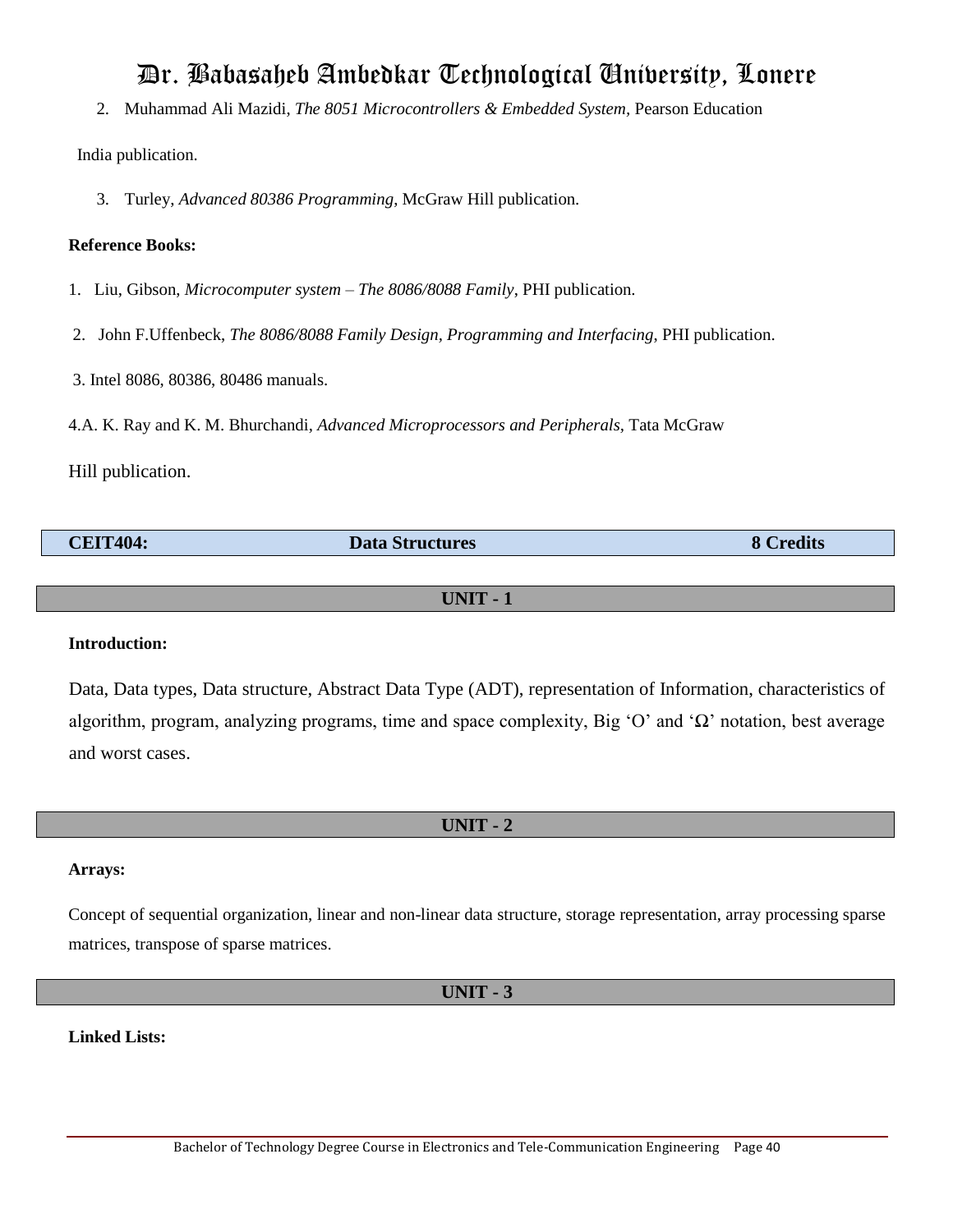Concept of linked organization, singly and doubly linked list and dynamic storage management, circular linked list, operations such as insertion, deletion, concatenation, traversal of linked list, dynamic memory management, garbage collection.

#### **UNIT - 4**

#### **Stacks and Queues:**

Introduction, stack and queue as ADT, representation and implementation of stack and queue using sequential and linked allocation, Circular queue and its implementation, Application of stack for expression evaluation and expression conversion, recursion, priority queue.

#### **UNIT - 5**

#### **Trees and Graphs:**

Basic terminology, binary trees and its representation, insertion and deletion of nodes in binary tree, binary search tree and its traversal, threaded binary tree, Heap, Balanced Trees. Terminology and representation of graphs using adjacency matrix, Warshall"s algorithm

## **UNIT - 6**

#### **Searching and Sorting:**

Sequential, binary searching, skip lists – dictionaries, linear list representation, skip list representation, operations – insertion, deletion and searching. Insertion sort, selection sort, radix sort. File handling.

#### **TEXT/REFERENCE BOOKS**

## **Text Books:**

1. Mark Allen Weiss, *Data structures and algorithms analysis in C++,* Second edition, Pearson

Education.

- 2. S. Lipschutz, *Data Structures,* McGraw Hill Pub.
- 3.Y. Langsm, M. Augenstin, A. Tanenbaum, *Data Structure using C and C++*, Pearsons Education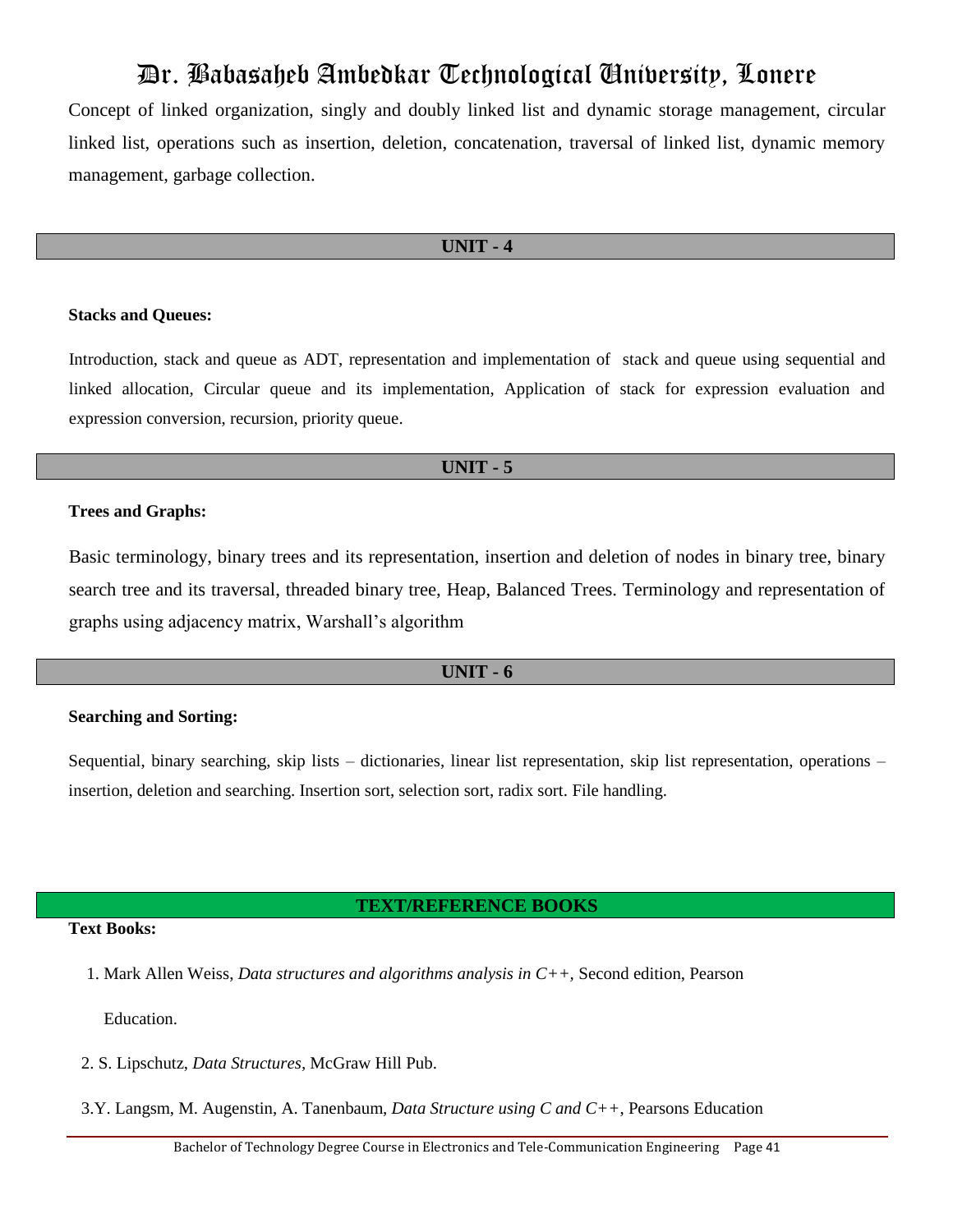Asia Pub.

4.Trembley and Sorenson, *Introduction to Data Structures*, PHI Pub.

## **Reference Books:**

E. Horowitz, S. Sahani, *Data Structure and Algorithms*, Galgotia Pub.

Thomas Cormen, *Introduction to Algorithms*, PHI.

# **CE405: Elective I Information system Analysis and Design 8 Credits**

**UNIT - 1**

**Introduction to Information System Development:** What is System Analysis and Design?, Business System concepts, Categories of Information systems, System development Strategies. **Managing the application development portfolio:** How system projects have begun, Managing project review and selection, Preliminary investigation, Selecting the project development strategies.

# **UNIT - 2**

**Tools for determining system requirement:** 

What is requirements determination?, Fact finding techniques, Tools for documenting procedure and decision.

# **UNIT - 3**

**Structured Analysis development strategies:** Structured Analysis, Developing Data flow diagrams. Computer Aided Systems Tools: Role of Tools, Categories of automated Tools, CASE Tools, Benefits of CASE.

# **UNIT - 4**

**The Analysis to design transitions:** Specifying Application requirements, Objectives in designing Information systems, What features must be designed?

**Design of computer output:** How to identify computer Output needs, How to present information, Designing printed output, Designing visual concerns guide input design, Capturing data for input, Input validation.

## **UNIT - 5**

**Design of online dialogue:** How is online different?, What is an interface, Designing dialogue, Dialogue strategy, Data entry dialogues.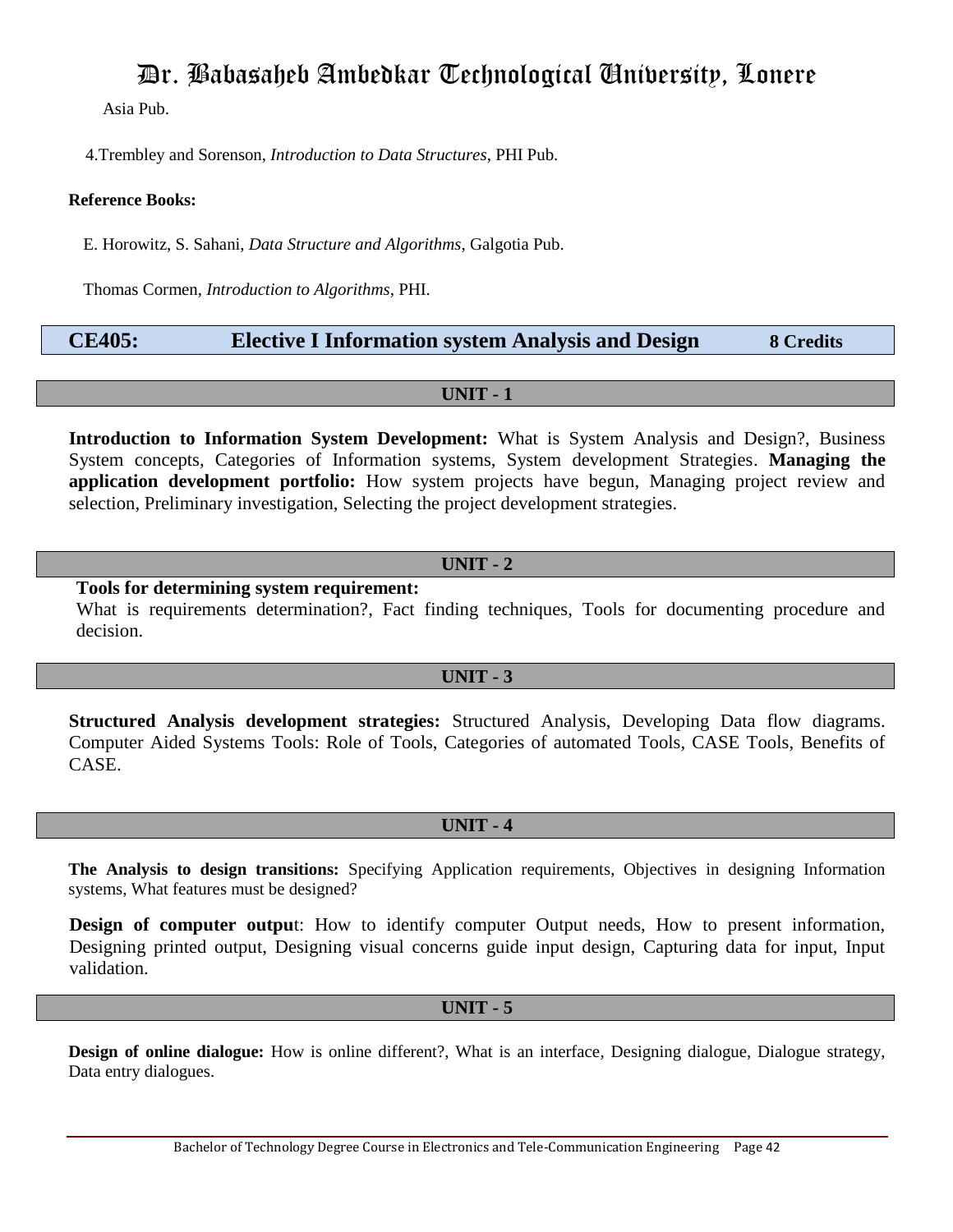**Design of files and use of auxiliary storage devices:** Basic file terminology, Data Structure Diagrams, Types of files, Methods of file organization.

## **UNIT - 6**

**Systems Engineering and Quality assurance:** Design objectives, Program structure charts, Design of software, Managing quality assurance, Managing testing practices.

**Managing system implementation:** Training, Conversion, post implementation review. **Managing information systems development:** Estimation and management of development time, Estimation, Personnel and development management.

**Hardware and Software selection:** Hardware selection, Software Selection

# **TEXT/REFERENCE BOOKS**

#### **Text Book:**

1. James A. Senn, " Analysis and Design of Information Systems", Second Edition, TMH.

### **Reference Books:**

- 1. Elias M. Award, "System Analysis and Design", Second Edition, Galgotia Publishing Ltd.
- 2. Hoffer J. A., "Modern Systems Analysis & Design", Third Edition, Tata Mcgraw Hill publication.
- 3. Kendall & Kendall, "Systems Analysis and Design", Eighth Edition, Prentice Hall publication.

| <b>CE407:</b> |
|---------------|
|---------------|

# **Programming Laboratory III** 2 Credits

# **Microprocessors and Micro-controllers Lab**

# **List of experiments:**

- **1.** Write an assembly language program for 8086 and 8051 to perform 8 bit, 16bit addition and subtraction.
- **2.** Write an assembly language program for 8086 and 8051 to perform 8 bit, 16 bit multiplication and to perform 16 bit by 8 bit division.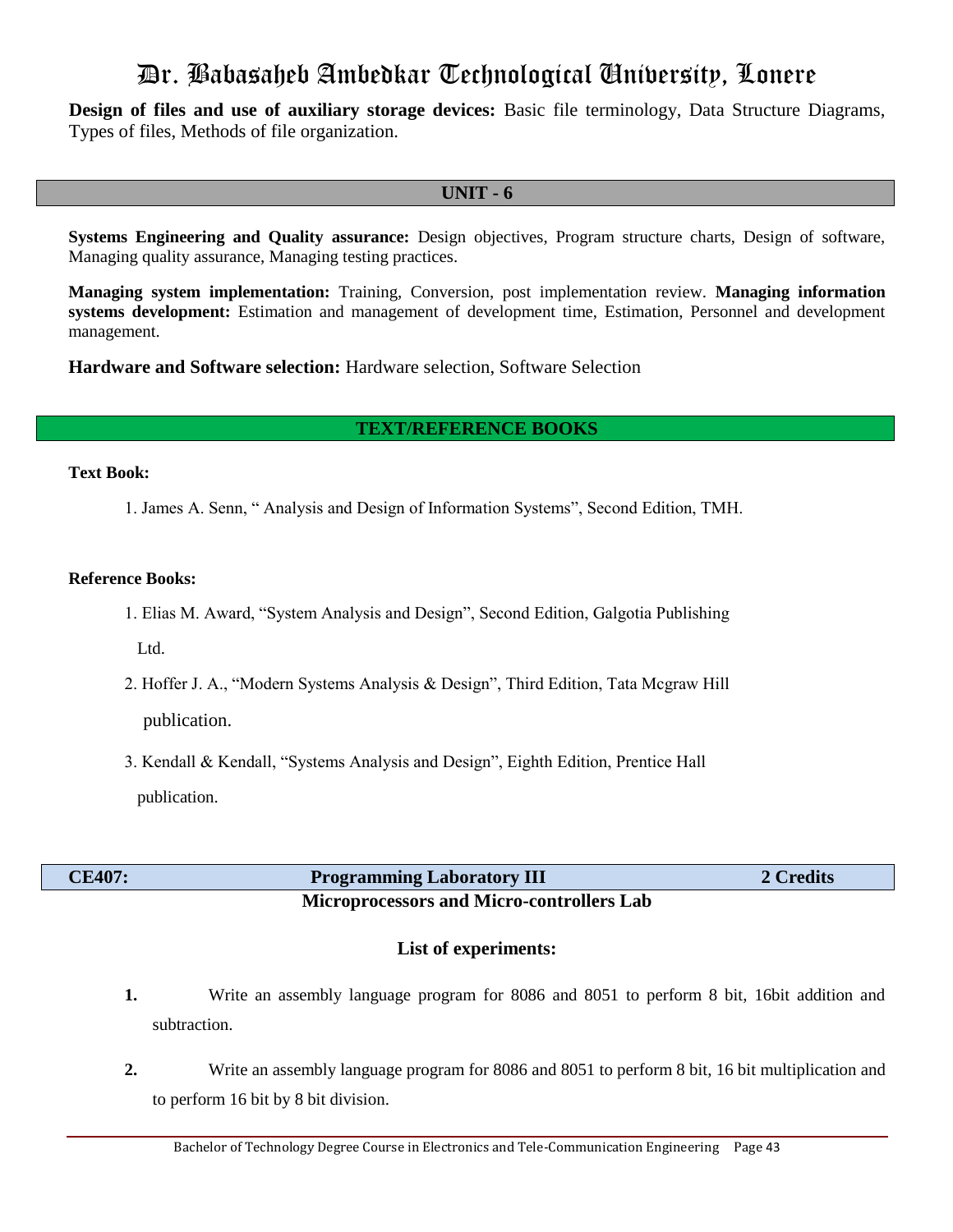**3.** Write an assembly language program for 8086 and 8051 to perform conversion from

two ASCII numbers to packed BCD and BCD to Hex.

| 4. | Write an assembly language program to implement 8051 Timer/counter programming.        |
|----|----------------------------------------------------------------------------------------|
| 5. | Write an assembly language program to implement 8051 serial communication programming. |
| 6. | Write an assembly language program to implement 8051 interrupt programming.            |
| 7. | Write an assembly language program to interface 8086 to ADC and DAC.                   |
| 8. | Write an assembly language program to interface 8051 to LCD, ADC, sensors.             |

## **Data Communication Lab**

# **List of experiments:**

- 1. Study of Sampling theorem.
- 2. Study of Amplitude Modulation, Frequency Modulation, Phase Modulation.
- 3. Study of Frequency Division Multiplexing and Demultiplexing.
- 4. Study of Time Division Multiplexing and Demultiplexing
- 5. Study of Amplitude Shift Keying (ASK), Frequency Shift Keying (FSK), Phase Shift Keying (PSK)
- 6. Study of Stop and Wait protocol.
- 7. Study of Sliding Window protocol.
	- (a) Go Back n
	- (b) Selective Repeat
- 8. Study of ALOHA and CSMA.
- 9. Study of CSMA/CD.
- 10. Study of token passing access method.

| <b>Programming Laboratory IV</b> | 2 Credits |
|----------------------------------|-----------|
|                                  |           |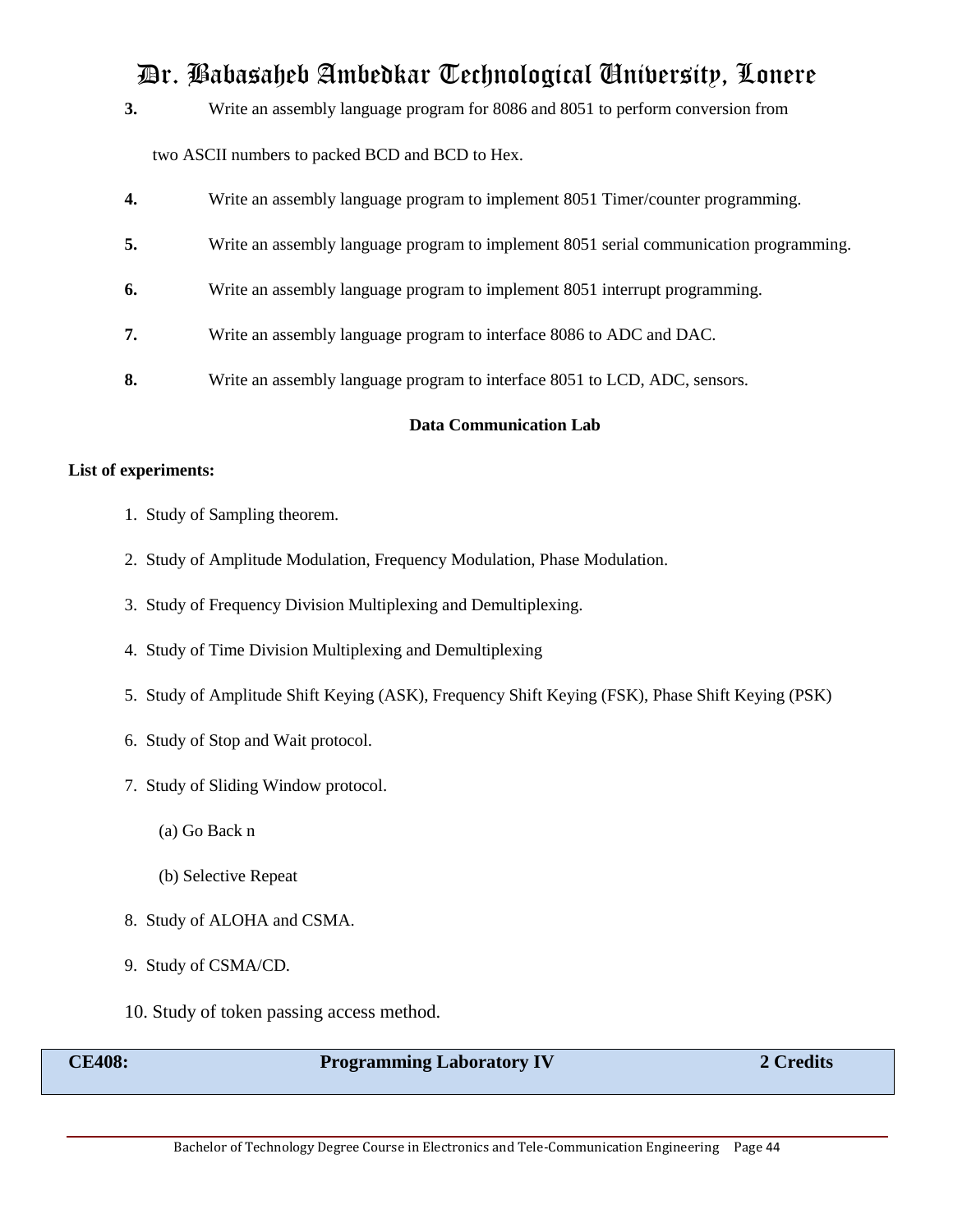# Dr. Babasaheb Ambedkar Technological University, Lonere **Data Structures Lab**

# **List of experiments:**

- **3.** Implementation of Single linked list.
- **4.** Implementation of Double linked list.
- **5.** Implementation of sequential representation of Stack and Queue.
- **6.** Implementation of linked representation of Stack and Queue.
- **7.** Implementation of Tree traversal methods (Inorder, Preorder, Postorder).
- **8.** Implementation of sequential and linked representation of Graph.
- **9.** Implementation of Graph traversal methods (DFS, BFS).
- **10.** Implementation of Sorting methods: Insertion Sort, Radix Sort, Bubble Sort, Selection Sort.
- **11.** Implementation of Searching methods: Linear Search, Binary Search.

**CEIT501: Database Management Systems 8 Credits**

# **UNIT - 1**

Introduction: Database system versus file system, Views of data models, Database languages, Overall architecture of DBMS.

## **UNIT - 2**

**Data Models:** Entity relationship model and relational model, Brief description of hierarchical and network model.

# **UNIT - 3**

**Relational Database Model:** SQL and other relational languages like relational algebra, Tuple calculus and domain calculus, Integrity and security, Relational database design.

# **UNIT - 4**

VData Storage: Storage and file structure, Indexing and hashing.

**UNIT - 5**

Bachelor of Technology Degree Course in Electronics and Tele-Communication Engineering Page 45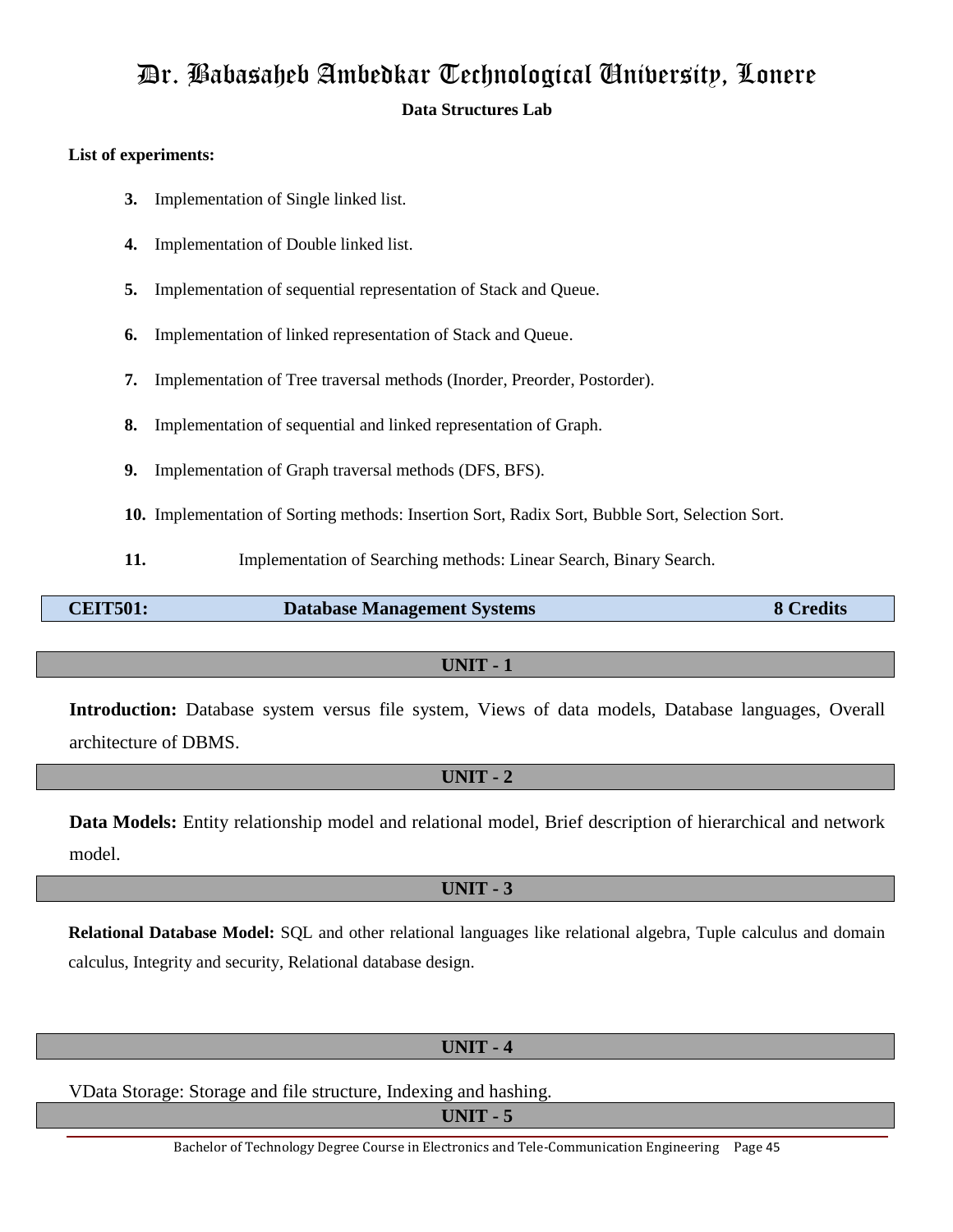Query Processing.

# **UNIT - 6**

**Advanced Topics:** XML and database system architecture.

#### **TEXT/REFERENCE BOOKS**

## **Text Books**

- 1. C. J. Date, *Introduction to Database Management*, Narosa publication.
- 2. Korth, Schilberschatz, *Database System Concepts*, 5<sup>th</sup> edition, Tata McGraw Hill

### publication.

3. James Martin, *Principles of Database Management,* Tata McGraw Hill publication.

#### **Reference Books**

- 1. *Understanding Oracle*, BPB publication.
- 2. Wiederhold, *Database Design*, MGH publication.Navathe, *Fundaments of Database System*, Addison Wesley publication.

| <b>CEIT502:</b> | <b>Design and Analysis of Algorithms</b> | 8 Credits |
|-----------------|------------------------------------------|-----------|
|                 |                                          |           |

### **UNIT - 1**

**Introduction: Definition, Algorithm specification, Design and performance analysis, Recurrences, Randomized algorithms.**

## **UNIT - 2**

**Divide and Conquer Technique:** General method, Binary search, Finding maximum and minimum number, Merge sort, Quick sort, Selection sort, Strassen's matrix multiplication.

## **UNIT - 3**

**The Greedy Method:** The general method, Knapsack problem, Job sequencing with deadlines, Minimum cost spanning tree, Optimal storage on tapes, Optimal merge pattern, Single source shortest path..

## **UNIT - 4**

**Dynamic Programming:** The general method, Multistage graph, All pairs shortest path, Optimal binary search trees, 0/1 knapsack, The traveling salesperson problem.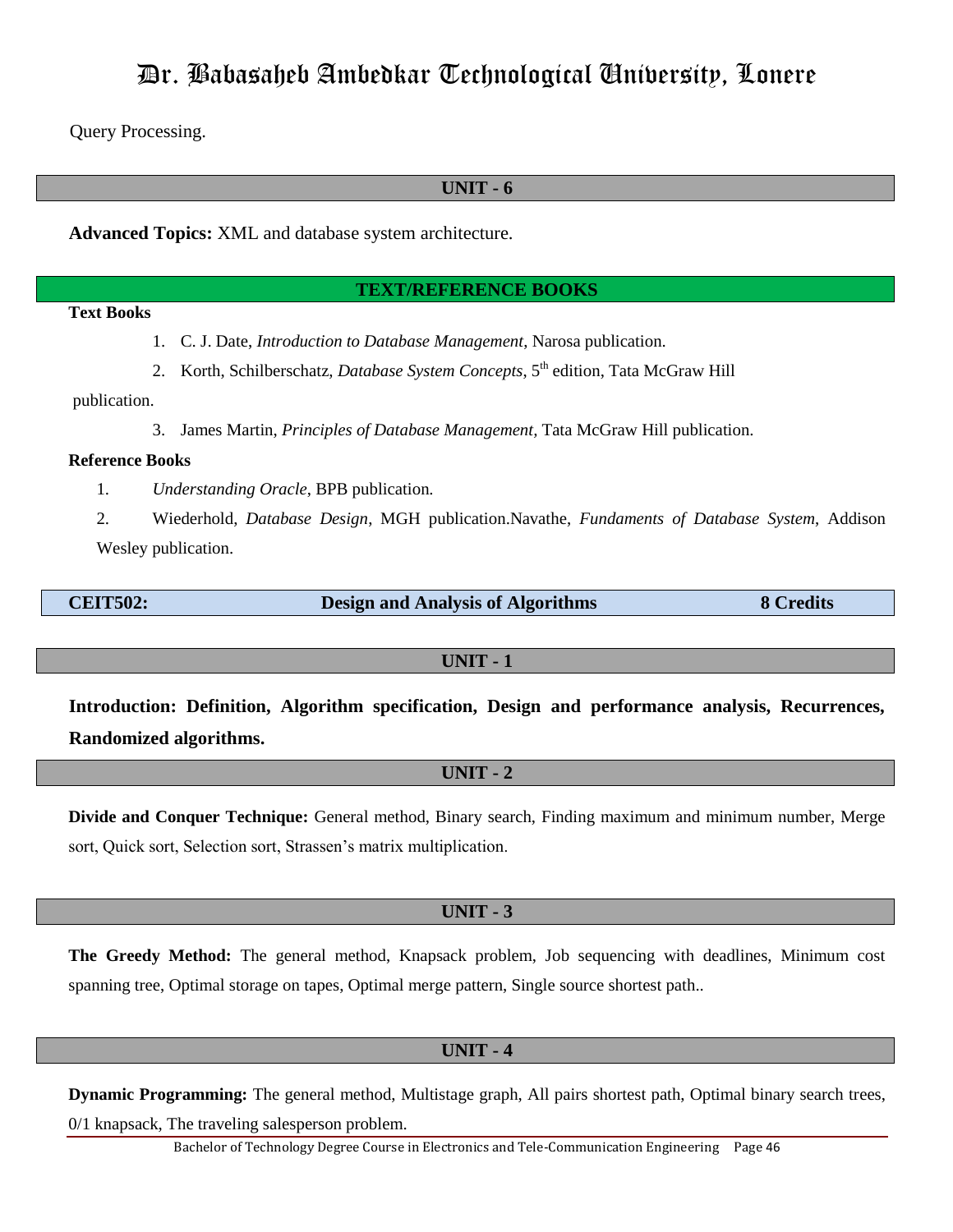# **UNIT - 5**

**Basic Traversal and Search Techniques:** Techniques for binary trees, Techniques for graphs, Connected components and spanning trees.

## **UNIT - 6**

**Amortized analysis, NP-hard and NP-complete problems:** Aggregation analysis, Accounting method, The potential method. NP-hard and NP-complete problems**,** Basic concepts of NP-hard and NP-complete, NP hard graph problems.

# **TEXT/REFERENCE BOOKS**

# **Text Books:**

- 1. Elise Horowitz, Sartaj Sahni, S. Rajasekaran, *Fundamentals of Computer Algorithms*, 2<sup>nd</sup> edition, University Press (India) Private Ltd.
- 2. Sara Base, *Computer algorithms: Introduction to Design and Analysis*, 2<sup>nd</sup> edition, Addison Wesley publication, 1988.

#### **Reference Books:**

- 1. Cormen, *Introduction to Algorithms*, 2<sup>nd</sup> edition, PHI publication.
- 2. Aho, Ullman, *Data Structure and Algorithms*, Addison Wesley publication.

| <b>CEIT503:</b> | <b>Theory of Computation</b> | <b>8 Credits</b> |
|-----------------|------------------------------|------------------|
|                 |                              |                  |

### **UNIT - 1**

**Finite Automata and Regular Expressions :** Definition of deterministic finite automata, Non deterministic finite automata, Moore and Mealy machines and their conversions, Regular expressions, Recursive definition, NFA with e-moves, Inter-conversion between NFA and DFA , Regular expression and FA, Pumping lemma.

#### **UNIT - 2**

**Context Free Grammars:** Definition, Production rules, Ambiguous grammar, Removal of ambiguity, Chomsky hierarchy, Context Free Grammar (CFG) – definition, Simplification of CFG.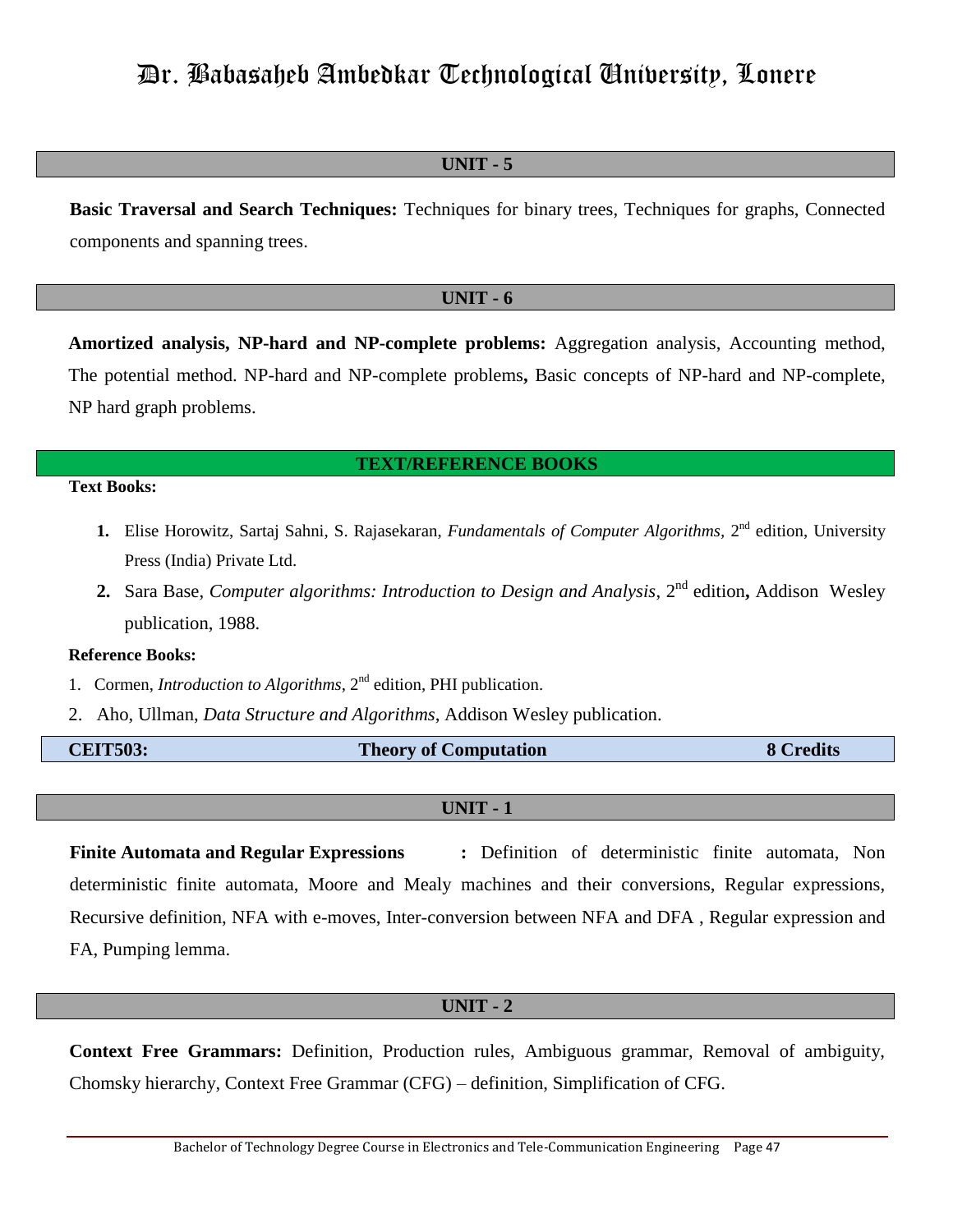# **UNIT - 3**

**Context Free Languages:** Definition of context free languages, Regular grammar definition, Left linear, Right linear grammar, Interconversion between left linear and right linear regular grammar, Regular grammar and finite automata, CNF, GNF, Derivation graphs, Type 0 and Type 1 grammars.

#### **UNIT - 4**

**Pushdown Automata:** Formal definition, Pushdown automata (PDA), Deterministic pushdown automata (DPDA) – definition, Non-deterministic pushdown automata (NPDA)-definition, relative powers of DPDA and NPDA.

### **UNIT - 5**

**Turing Machines:** The definition of a Turing machine, Computing with Turing machine, Extensions of Turing machines, Random access Turing machines, Non-deterministic Turing machines, Grammars, The Church"s Turing hypothesis, Universal Turing machines, The Halting problem, Unsolvable problems about Turing machines.

#### **UNIT - 6**

**Applications:** Applications of RE and FA - Lexical analyzer, Text editor and searching using RE, Applications of PDA - Expression conversion, Applications of CFG–syntax analysis, Language definition.

# **TEXT/REFERENCE BOOKS**

# **Text Books**

Hopcroft, Ullman, Motwani, *Introduction to Automata Theory, Languages, and Computation*, Addison Wesley publication.

Daniel I. A. Cohen, *Introduction to Computer Theory*, Willey publication.

#### **Reference Books**

- John C. Martin, *Introduction to Languages and Theory of Computation*, Tata McGraw Hill publication. Papadimitriou, Lewis, *Elements of the Theory of Computations*, PHI publication.
	- E. V. Krishnmurthy, *Theory of Computer Science*, EWP publication.

| <b>CEIT504:</b> | <b>Operating Systems</b> | $\alpha$ redits |
|-----------------|--------------------------|-----------------|
|                 |                          |                 |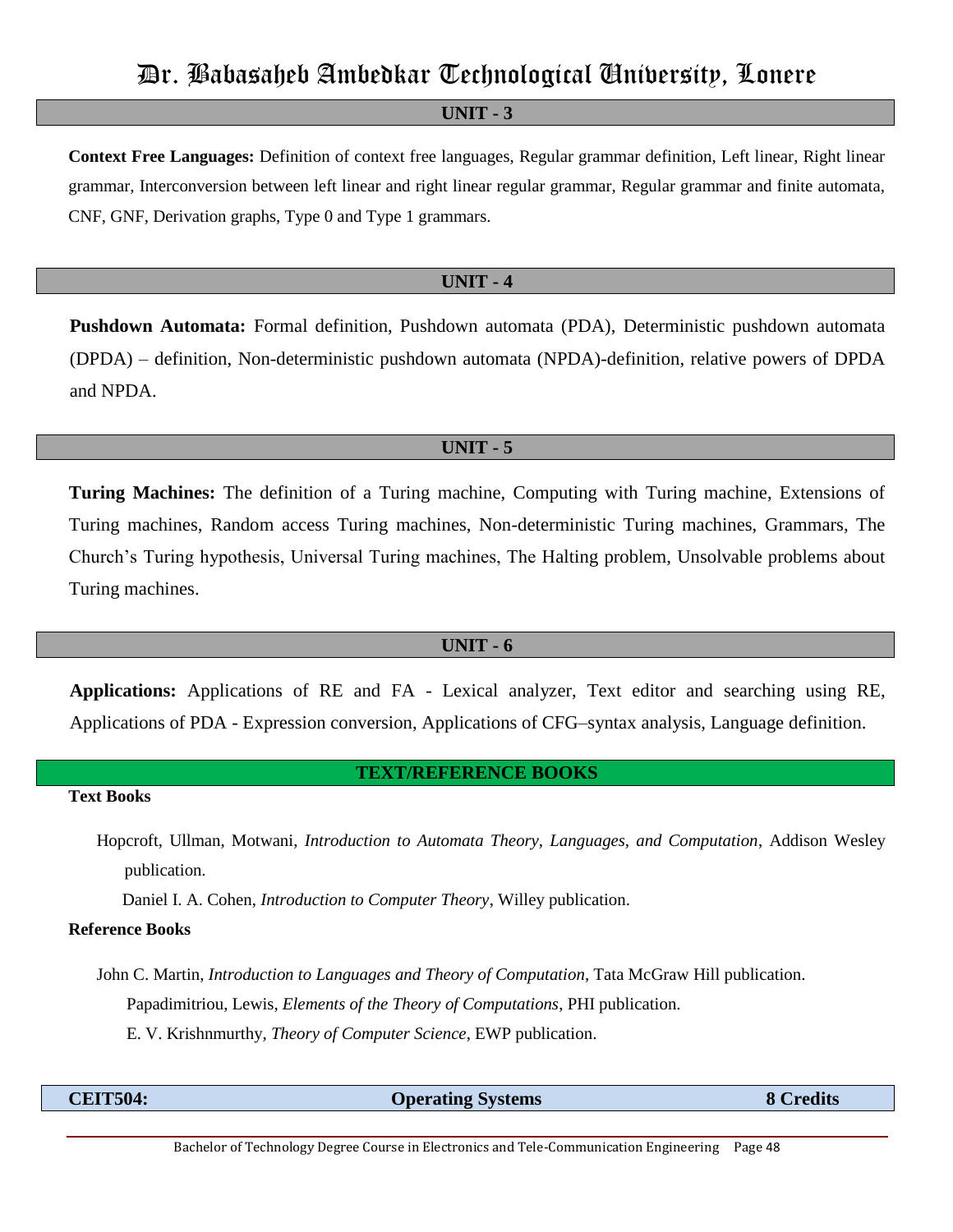# **UNIT - 1**

**Introduction and Operating system structures:** Definition, Types of Operating system, Real-Time operating system, System Components- System Services, Systems Calls, System Programs, System structure. Virtual Machines, System Design and Implementation, System Generations.

### **UNIT - 2**

**Processes and CPU Scheduling:** Process Concept, Process Scheduling, Operation on a process, Cooperating processes. Threads, Interprocess Communication, Scheduling criteria, scheduling Algorithms, Multiple-Processor Scheduling, Real-Time Scheduling, Scheduling Algorithms and performance evaluation.

# **UNIT - 3**

**Process Synchronization** The critical-section problem, Critical regions, Synchronization Hardware, Semaphores, Classical Problems of synchronization, Monitors Synchronizations in Solaris.

# **UNIT - 4**

**Deadlocks**: Systems Model, Deadlock characterization, Methods for handling Deadlocks, Deadlock Prevention, Deadlock Avoidance, Deadlock Detection, Recovery from Deadlock, Combined approach to deadlock Handling.

## **UNIT - 5**

**Memory Management and Virtual Memory:** Logical versus Physical address space, Swapping, Contiguous allocation, Paging, Segmentation with Paging, Demand Paging, Page replacement algorithms, Thrashing.

## **UNIT - 6**

**File Management**: File System and Secondary storage devices, Real-Time Operating Systems, RT Linux and Case Studies: MS-DOS and UNIX.

### **TEXT/REFERENCE BOOKS**

# **Text Books:**

Silberschatz, Peter B Galvin, Operating System Concepts, Addison Wesley Publishing Company, 1993. Andrew S. Tanenbaum, Modern Operating System, PHI Pub, 1995.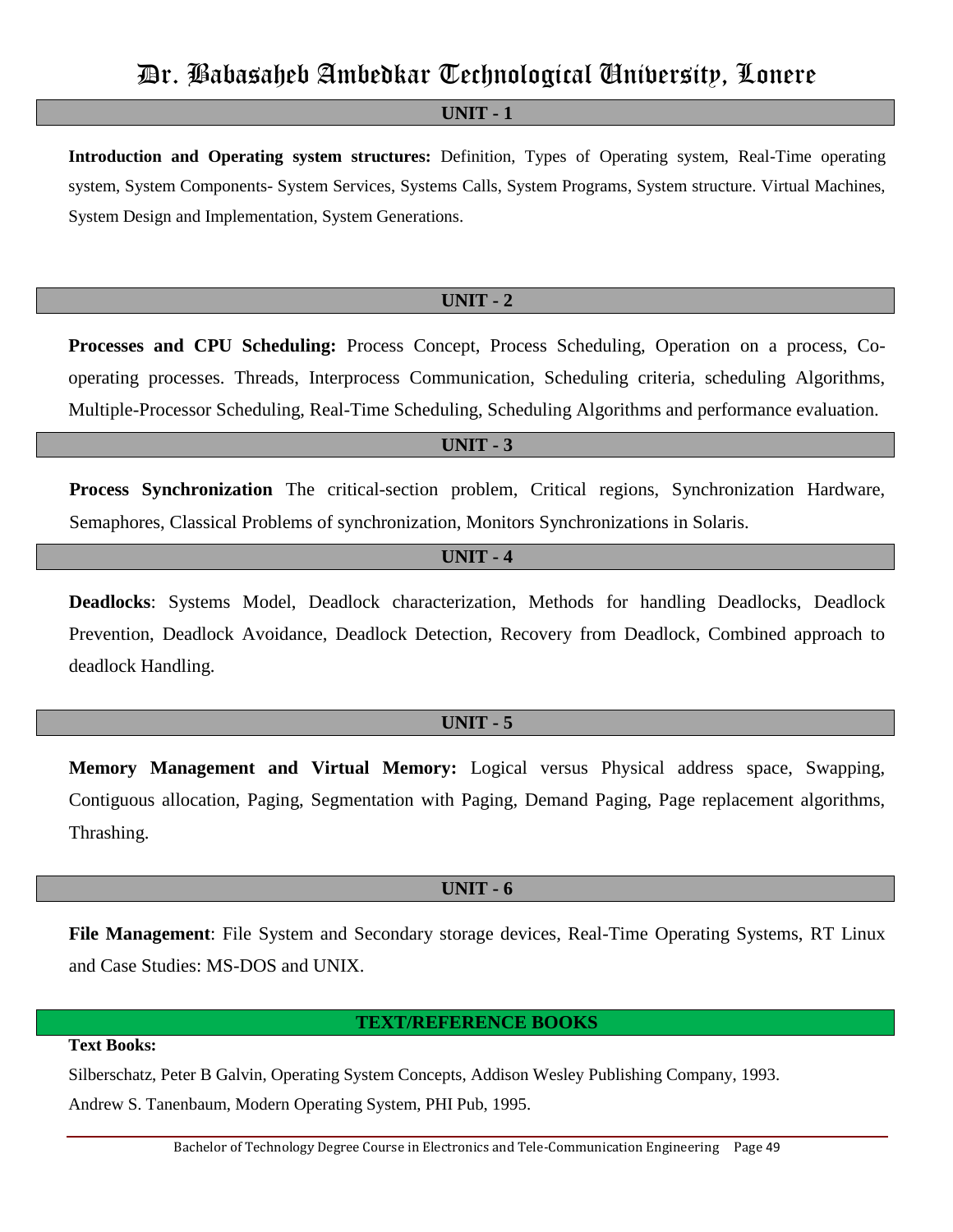### **Reference Books:**

- 1. D.M. Dhamdhere, Systems Programming and Operating Systems, 2<sup>nd</sup> Edition, Tata McGraw Hill, 1996.
- 2. Garry Nutt, Operating Systems Concepts, Addison Wesley Publication.
- 3. Harvey M. Deitel, An Introduction to Operating Systems, Addison Wesley Publication.

# **CE505: Object-Oriented Analysis and Design (Elective II) 6 Credits**

# **UNIT - 1**

**Introduction** Overview of object oriented system, Object orientation, Objects, attributes, object behavior,Object respond to messages, encapsulation, Inheritance, Polymorphism, object relationships and association, aggregation,Object identity static and dynamic binding, Object persistence, meta classes. Object oriented system development life cycle.

# **UNIT - 2**

**Object oriented modeling**Modeling, UML Modeling, class diagram, activity diagram, Sequence diagram,collaboration diagram, statechart diagram, interaction diagram, Implementation diagram, use case diagram.

# **UNIT - 3**

Use case analysis, CRC card analysis

# **UNIT - 4**

**Object Oriented Design**Design Patterns.

# **UNIT - 5**

**Implementation**From Design to Implementation, Programming Style, Object-Oriented languages, Non-Object- Oriented languages, Object Oriented Databases.

# **UNIT - 6**

Computer animation, Electrical Distribution design System, Future of Object-Oriented Technology.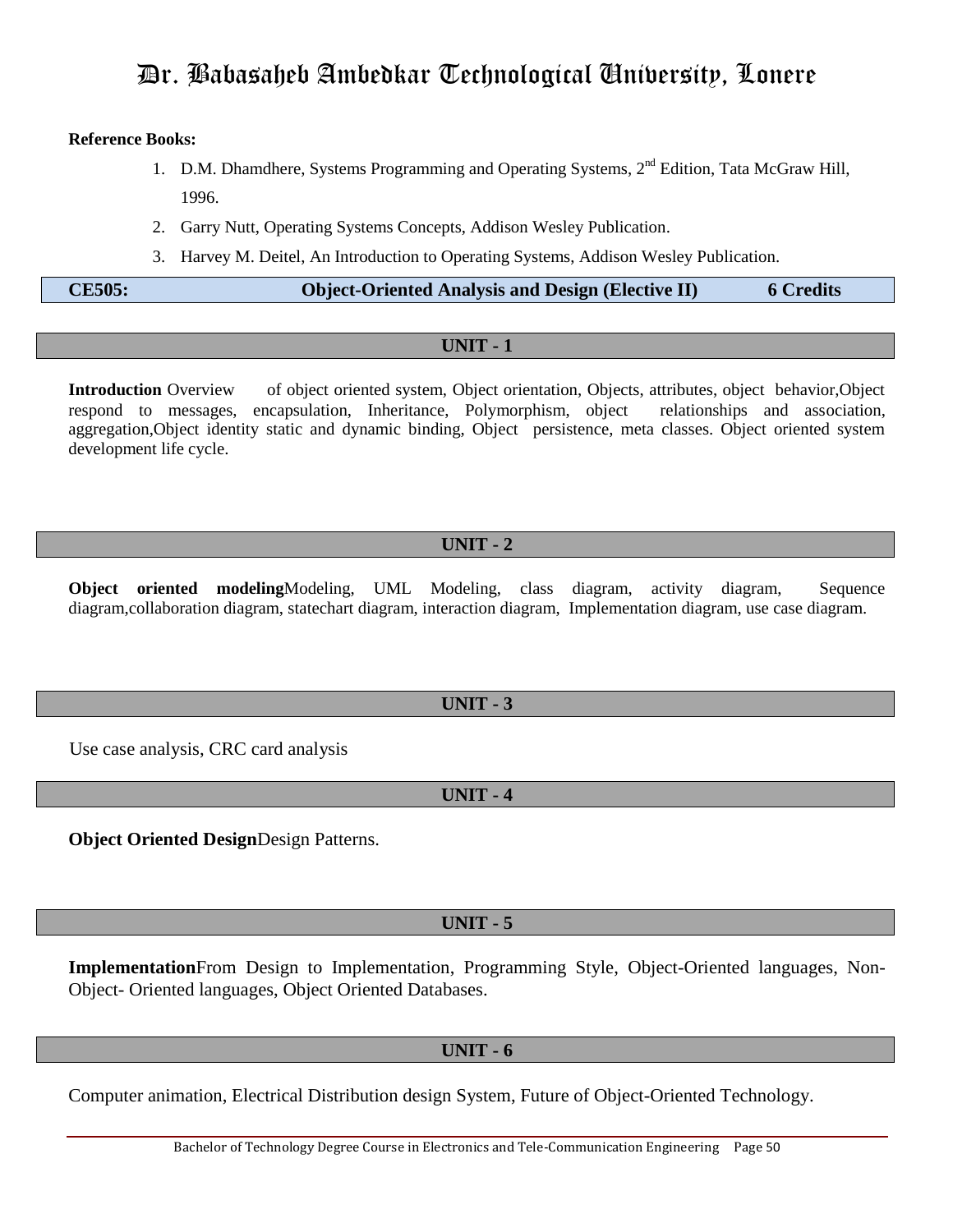# **TEXT/REFERENCE BOOKS**

### **Text Books**

Grady, Booch, Object Oriented analysis and design with applications; 2nd Edition, PHI

James Rumbaugh, Object-Oriented Modeling And design, 1st Edition, PHI Pub

Ali Bahrami, Object Oriented Systems Development , 1st Edition Tata Mcgraw - Hill Pub

## **Reference Books**

Robert Lafore, Object oriented programming, Galgotia Pub.

E – Balagurusamy, Object oriented programming, TMH Pub.

S. Koshafian, Object Orientation, Wiley Pub

| <b>CEIT506:</b> | <b>Programming Laboratory V</b> | <b>4 Credits</b> |
|-----------------|---------------------------------|------------------|
|                 | Dotabase Managament Systems Lab |                  |

#### **Database Management Systems Lab**

## **List of Experiments**

- **1.** Study of oracle installation.
- **2.** Study of oracle commands.
- **3.** Study of set operations commands.
- **4.** Study of aggregation functions.
- **5.** Implementation of nested queries.
- **6.** Implementation of complex queries.
- **7.** Study of views.
- **8.** Modification of database.
- **9.** Study of join operations.

## **Operating Systems Lab**

## **List of experiments:**

| 1. | Study of Unix commands.                                              |
|----|----------------------------------------------------------------------|
| 2. | Study of making disk bootable and installation of operating systems. |
| 3. | Program for FCFS CPU scheduling algorithm.                           |
| 4. | Program for SJF CPU scheduling algorithm.                            |
| 5. | Program for RR CPU scheduling algorithm.                             |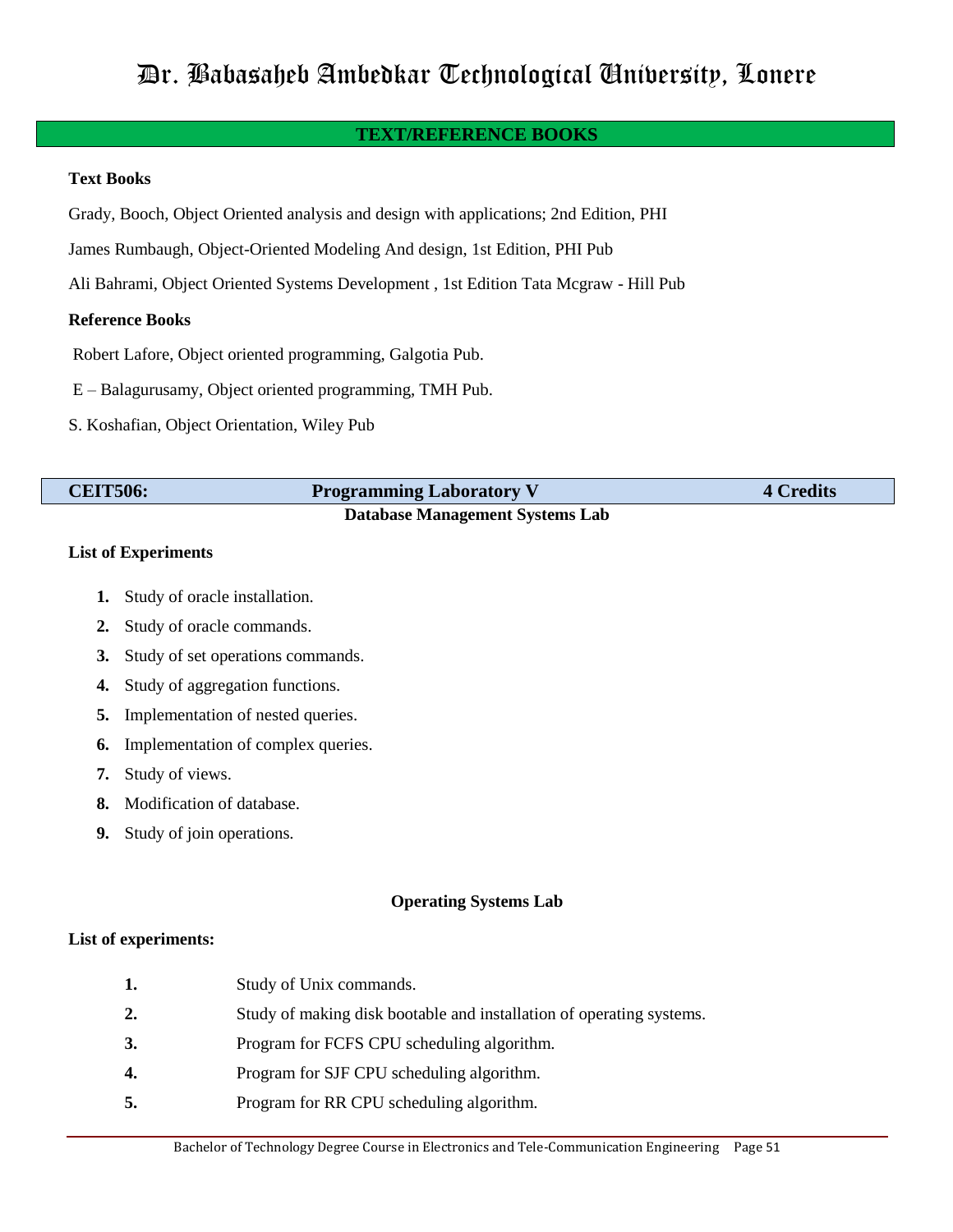- **6.** Program for priority CPU scheduling algorithm.
- **7.** Implementation of various synchronization problems using semaphores, Producer- Consumer problem, Dining Philosopher problem.
- **8.** Program for Banker"s algorithm.
- **9.** Program for page replacement algorithms (FIFO, LRU, Optimal).

| <b>CEIT507:</b> | <b>Programming Laboratory VI</b>             | 2 Credits |
|-----------------|----------------------------------------------|-----------|
|                 | <b>Design and Analysis of Algorithms Lab</b> |           |

# **List of experiments:**

| <b>CEIT508:</b> | <b>Seminar</b><br><b>4 Credits</b>                                             |  |
|-----------------|--------------------------------------------------------------------------------|--|
|                 | 13.                                                                            |  |
| 12.             | Program for Graph traversal technique.                                         |  |
| 11.             | Program for Tree traversal techniques.                                         |  |
| 10.             | Implementation of all pairs shortest path.                                     |  |
| 9.              | Implementation of single source shortest path.                                 |  |
| 8.              | Program for finding minimum cost Spanning Tree.                                |  |
| 7.              | Implementation of Job Sequencing with deadlines.                               |  |
| 6.              | Implementation of Selection sort.                                              |  |
| 5.              | Implementation of Merge/ Quick sort.                                           |  |
| 4.              | Implementation of finding maximum and minimum number using divide and conquer. |  |
| 3.              | Implementation of Binary Search.                                               |  |
|                 |                                                                                |  |

Seminar topic is included to enable the students to apply their knowledge to understand advanced technologies, designs etc. Literature survey may help to select such topics which are invaluable to an engineer in an Information Technology industry. It will encourage students to develop their presentation skills, good communication skills and skills of collecting the correct information regarding the technical topic.

The students will be able to deliver seminar with useful information. He/she should understand the technologies, designs and skills of writing technical report, to do literature survey and to attempt the queries from examiner.

## **Report and Assessment**

The concerned guide will assess the term work as a continuous activity done by students to complete seminar. The students will have to deliver seminar for 20-25 minutes, during examination and explain the topic in presence of all students and department faculties. Questions and answers session will be of five minutes to each student. Examiner,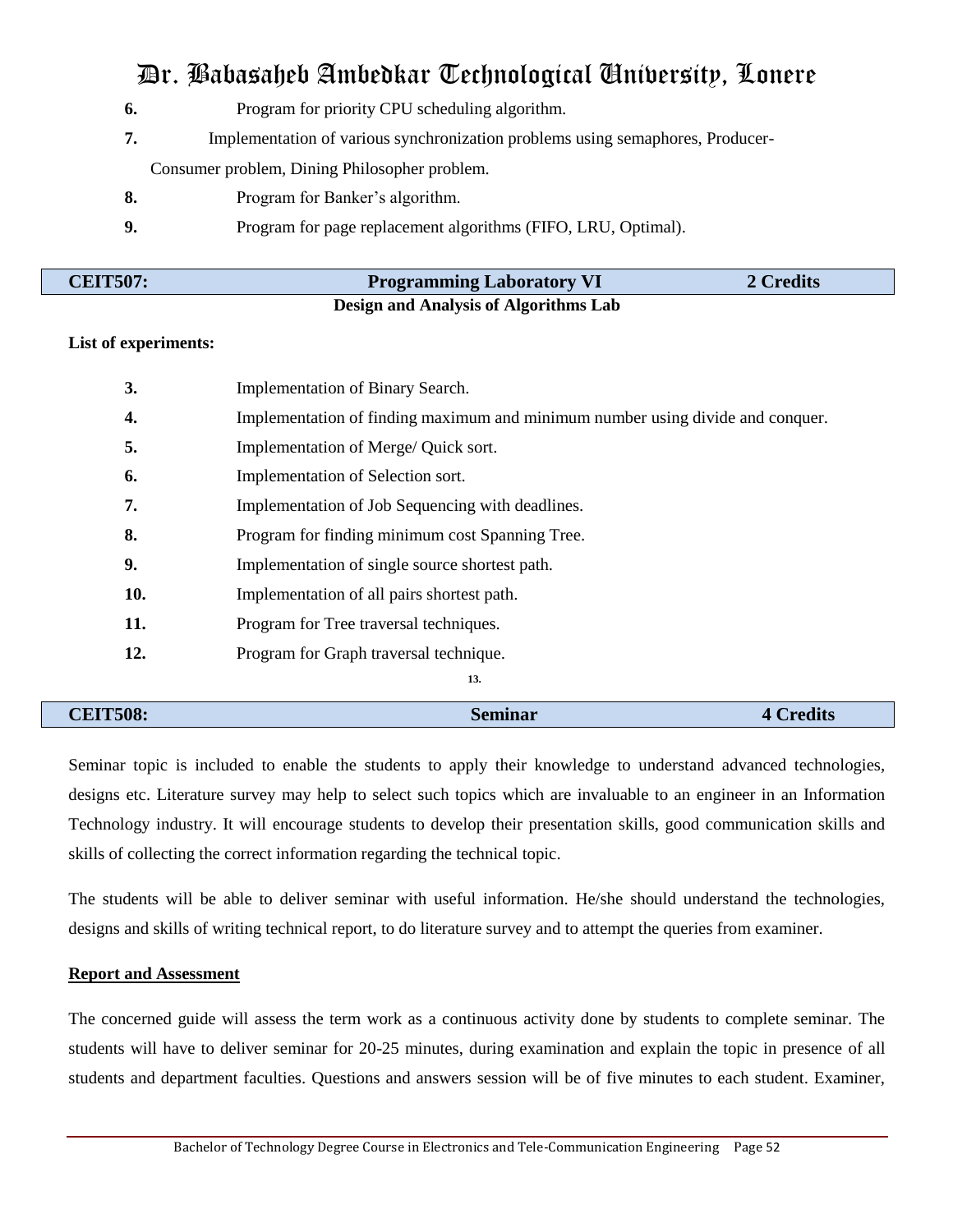concerned guide and senior faculty of the department will assess the performance during examination. Report writing should be as per given format.

**CEIT601: Software Engineering 8 Credits**

**UNIT - 1**

**Software Engineering and The Software Process:** Introduction, Process models.

# **UNIT - 2**

**Modeling-Part I:** Principles that guide practice, Understanding Requirements, Requirements modeling: Scenarios, Information, and analysis classes, Requirements modeling: Flow, Behavior, Patterns, and webapps.

# **UNIT - 3**

**Modeling-Part II**: Design concepts, Architectural design, Component level design, User interface design, Pattern based design, Webpage design.

## **UNIT - 4**

**Quality Management:** Quality concepts, Review techniques, Software quality assurance, Software testing strategies, Testing conventional applications.

# **UNIT - 5**

**Quality Management-Part II:** Testing Object-Oriented applications, Testing web applications, Software configuration management, Product metrics.

# **UNIT - 6**

**Managing Software projects:** Project management concepts, Process and project Metrics, Estimation for software projects, Project scheduling, Risk management, Maintenance and reengineering.

# **TEXT/REFERENCE BOOKS**

**Text Books:**

1. Roger Pressman, *Software Engineering: A Practitioners Approach*, 7<sup>th</sup> edition, Tata McGraw Hill publication.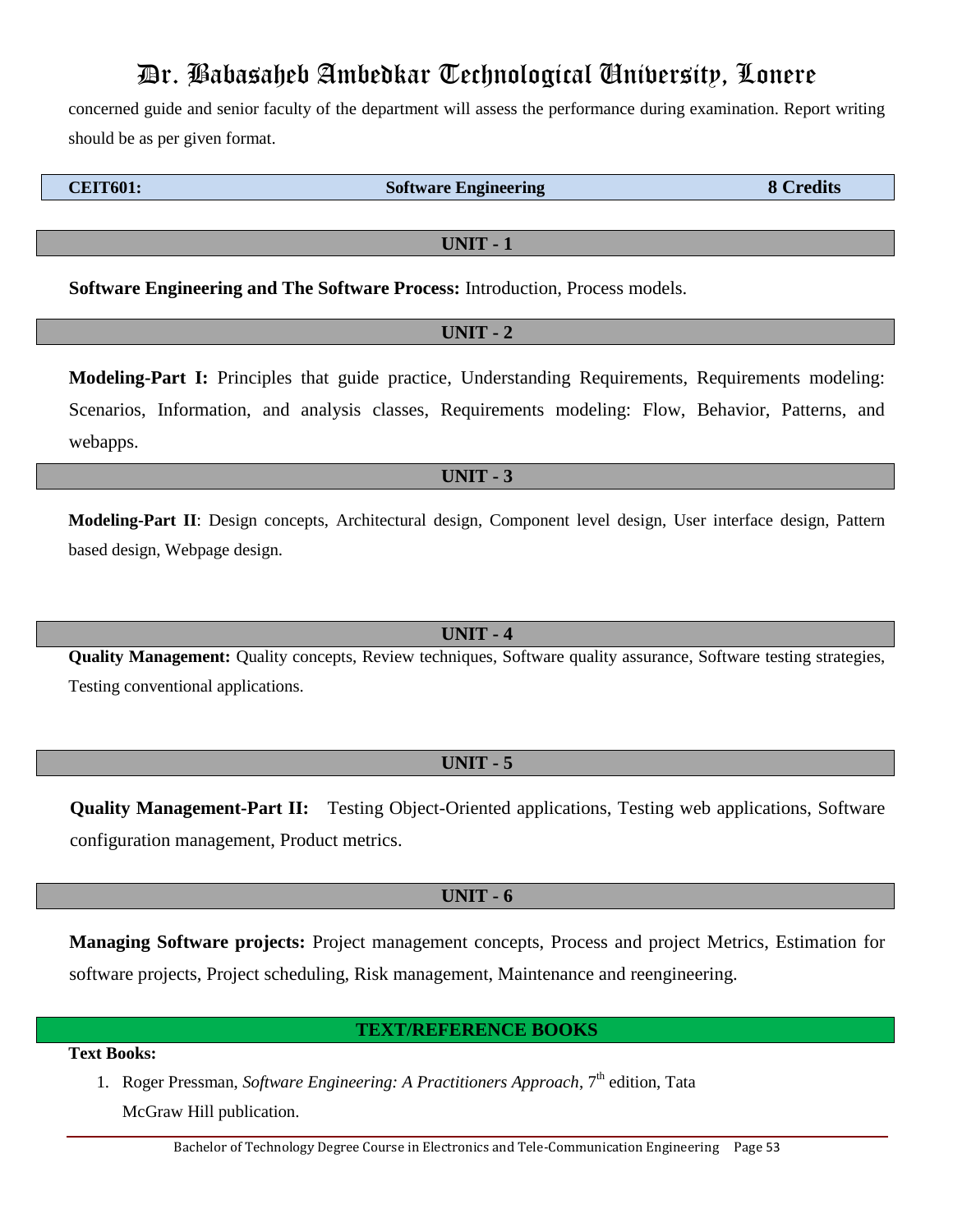2. Jalota Pankaj, *An Integrated Approach to Software Engineering*, 3rd edition, Narosa publication.

### **Reference Books:**

- 1. Jawadekar, *Software Engineering*, 5<sup>th</sup> edition, Tata McGraw Hill publication.
- **2.** Sommerville, *Software Engineering*,  $7<sup>th</sup>$  edition, Pearson Education, 2007.

| <b>CEIT602:</b> | <b>Computer Networks</b> | <b>Predits</b> |
|-----------------|--------------------------|----------------|
|                 |                          |                |

# **UNIT - 1**

**Introduction:** Applications of computer networks, Network hardware and software, Reference models: OSI and TCP/IP, Example networks: Internet, X.25, Frame relay, ATM, Ethernet, Wireless LANs, Network standardization, Switching, Buffering and multicasting.

# **UNIT - 2**

**Data Link Layer:** Design issues: Services, Framing, Error and flow control, Stop-and-wait protocol, Sliding window protocol, Go-Back-N ARQ, Selective repeat ARQ, HDLC, Data link layer in Internet and ATM.

**Point-to-Point-Access** (PPP): Frame format, Transition states, PPP Stack: LCP, NCP.

**Network Hardware Components:** Connectors, Transceivers and media converters, Repeaters, NICs, Bridges and switches.

# **UNIT - 3**

**Medium Access Control sub-layer:** Channel allocation: static and dynamic allocation, Multiple access protocols: ALOHA, CSMA, Collision-free and limited-contention protocols, WDMA, Wireless LAN protocols, Ethernet: Cabling, Encoding, MAC sub-layer protocol, Switched, fast and gigabit Ethernet, Logical link control, Wireless LANs and Digital cellular radio, Broadband wireless, Virtual LANs, Bluetooth, Virtual circuit switching: Frame relay and ATM.

## **UNIT - 4**

**Network Layer:** Design issues, Packet switching, Connectionless and connection-oriented

services, Virtual circuit and datagram subnets, Routing algorithms, Internetworking, Firewalls.

**Congestion Control and QOS:** General principles, Congestion prevention policies, Load shading, Jitter control, Quality of service, Internetworking.

**Network Layer Protocols:** ARP, IP protocol, IP addresses, IPV6, ICMP, Unicast routing algorithms: RIP, OSPF, BGP, Multicast Routing: IGMP, Mobile IP.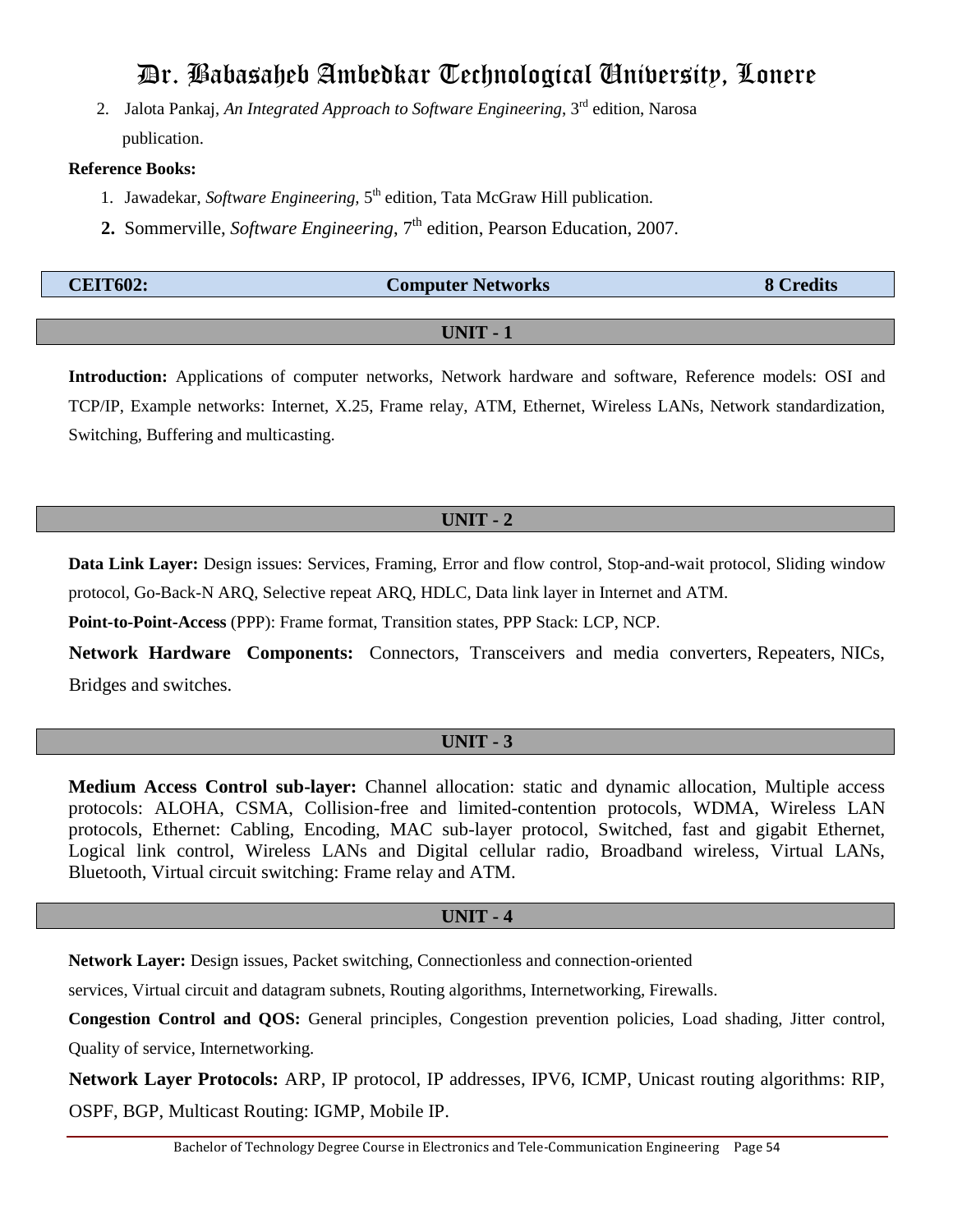## **UNIT - 5**

**Transport Layer:** Services and service primitives, Sockets and socket programming, Elements of transport protocol: Addressing, Connection establishment and release, Flow control and buffering, Multiplexing, Crash recovery, Simple transport protocol, UDP: Introduction, RPC, TCP: Introduction, Model, Protocol, Header, Connection establishment and release, Connection management, Transmission policy, Congestion control, Timer management, Introduction to wireless TCP and UDP, Performance issues.

# **UNIT - 6**

**Application Layer:** Domain name systems (DNS), and DNS server, Electronic mail architecture and services, Message formats, MIME, message transfer ,SMTP, Mail gateways, Relays, Configuration mail servers, File transfer protocol, General model commands, TFTP.

### **TEXT/REFERENCE BOOKS**

# **Text Books**:

- 1. A.Tanenbaum, *Computer Networks*, 4<sup>th</sup> Edition, PHI publication.
- 2. B.Forouzan, *Data Communications and Networking*, 3rd edition, Tata McGraw Hill publication, 2004.

#### **Reference Books:**

- 1. S. Keshav , *An Engineering Approach to Computer Networking*, Pearson education.
- 2. D. Comer, *Computer Networks and Internet*, 2<sup>nd</sup> edition, Pearson education.
- 3. M. Gallo, W. Hancock, *Computer Communications and Networking Technologies*, Course Technology.

| <b>CEIT603:</b> |  |  |
|-----------------|--|--|
|                 |  |  |

## **Principles of Compiler Design 8 Credits**

## **UNIT - 1**

# **Introduction to Compiling and Lexical Analysis:**

Definition, analysis of the source program, the phases of a compiler, the grouping of phases, Compiler-Construction tools, The role of the Lexical analyzer, Input buffering, Specification of Tokens, A Language for Specifying Lexical Analyzers, Design of a Lexical Analyzer generator.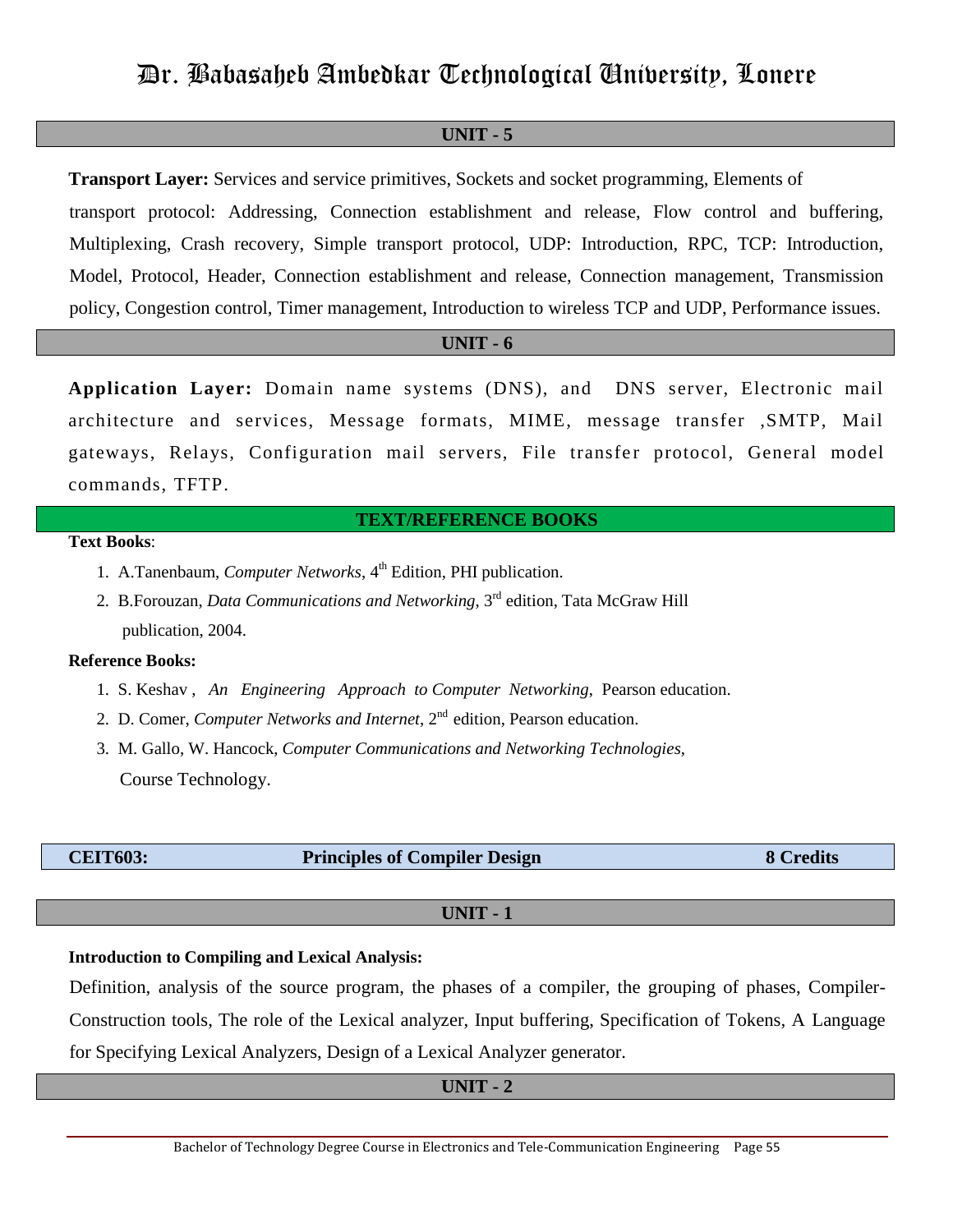**Syntax Analysis:** The role of the Parser, Context-free grammars, Writing a Grammar, Top-Down Parsing, Bottom- Up Parsing, Operator-precedence Parsing, LR-Parsers, Using Ambiguous Grammars, Parser Generators.

# **UNIT - 3**

**Syntax-Directed Translation**: Definitions, Construction of Syntax Trees, Bottom-Up Evaluation of S-Attributed definitions, Top-Down Translation, Bottom-Up Evaluation of Inherited attributes.

# **UNIT - 4**

### **Intermediate Code Generation:**

Intermediate Languages, Declarations, Assignment Statements, Boolean Expressions, Case Statements, Back patching, Procedure Calls.

### **UNIT - 5**

## **Code Generation :**

Issues in the Design of a Code Generator, The target Machine, Run-Time Storage Management, Basic Blocks and Flow Graphs, Next-Use Information, Simple Code Generator, Register allocation and Assignment, The DAG Representation of Basic Blocks, Generating Code from DAGs, Dynamic Programming, Code-Generation Algorithm, Code-Generators.

# **UNIT - 6**

**Code Optimization:** Peephole Optimization, Principal sources of optimization, Introduction to Global data flow analysis.

# **TEXT/REFERENCE BOOKS**

## **Text Books:**

Aho, Sethi, Ullman, *Compilers-tools and Techniques*, Addison Wesley, 1987 Trembly, Sorenson,*Theory and Practice of Compiler Writing*, McGraw Hill, 1984. Hopcroft, *Introduction to Automata Theory, Languages and Computation*, Pearson Publication.

#### **Reference Books:**

Paul G. Sorenson, *Compiler Writing,* Tata McGraw Hill.

Hunter, *The Essence of Compilers*, Pearson Publication.

Lewis, *Elements of the Theory of Computation*, Pearson Publication.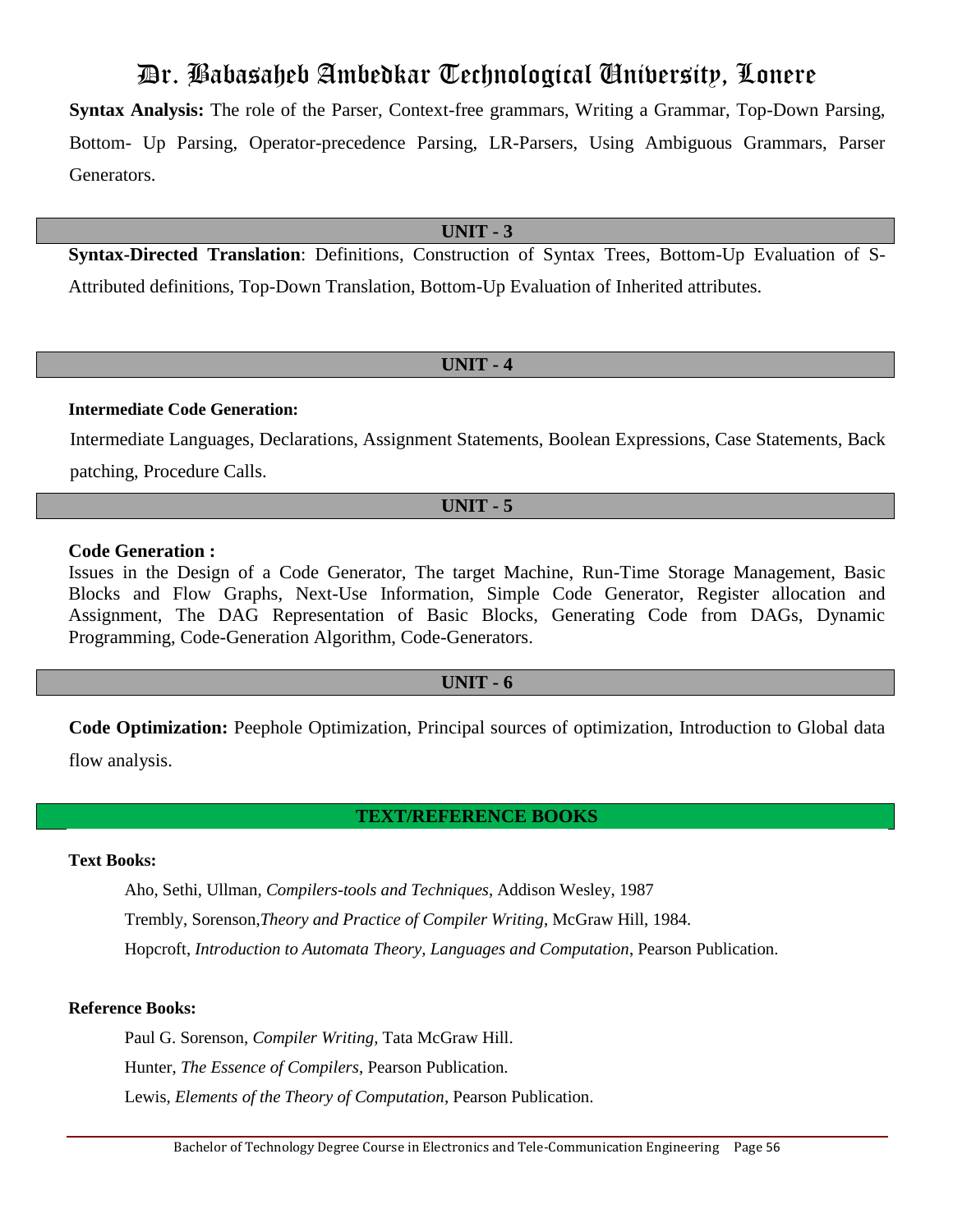| <b>CE604:</b> | <b>Computer Graphics</b> | <b>8 Credits</b> |
|---------------|--------------------------|------------------|
|---------------|--------------------------|------------------|

# **UNIT - 1**

## **Basic Concepts**

Introduction to computer graphics, lines, line segments, pixels and frame buffers, anti-aliasing techniques and character generation methods. Graphics Display devices (monochrome, color) interactive devices, Scanners and digitizers, touch panels, tablets, mouse, joysticks, trackball, light pen.

## **UNIT - 2**

2-D TransformationsLine and circle plotting using Breshemham"s and other algorithms, transformation matrices, scaling, rotation, translation, picture transformation, mirror image.

### **UNIT - 3**

## **Windowing and Clipping**

Introduction, viewing transforms, 2-D clipping, Sutherland Cohen approach, Cyrus Beck Method, Midpoint subdivision algorithm, Liang-Barsky line clipping algorithm, polygon clipping, text clipping, generalized clipping.

#### **UNIT - 4**

#### **3-D Graphics**

Introduction, 3-D geometry, Co-ordination system, 3D transformation , rotation about an arbitrary axis, orthogonal projections, multiple views, isomeric projection, perspective projections, 3-D clipping.

# **UNIT - 5**

# **Hidden Surfaces and lines**

Introduction, Back face removal algorithm, Z-buffers, Scan line and Painters algorithm hidden surface removal, curved surface generation, generation of solids, sweep method, interpolation.

## **UNIT - 6**

**Graphical User Interface**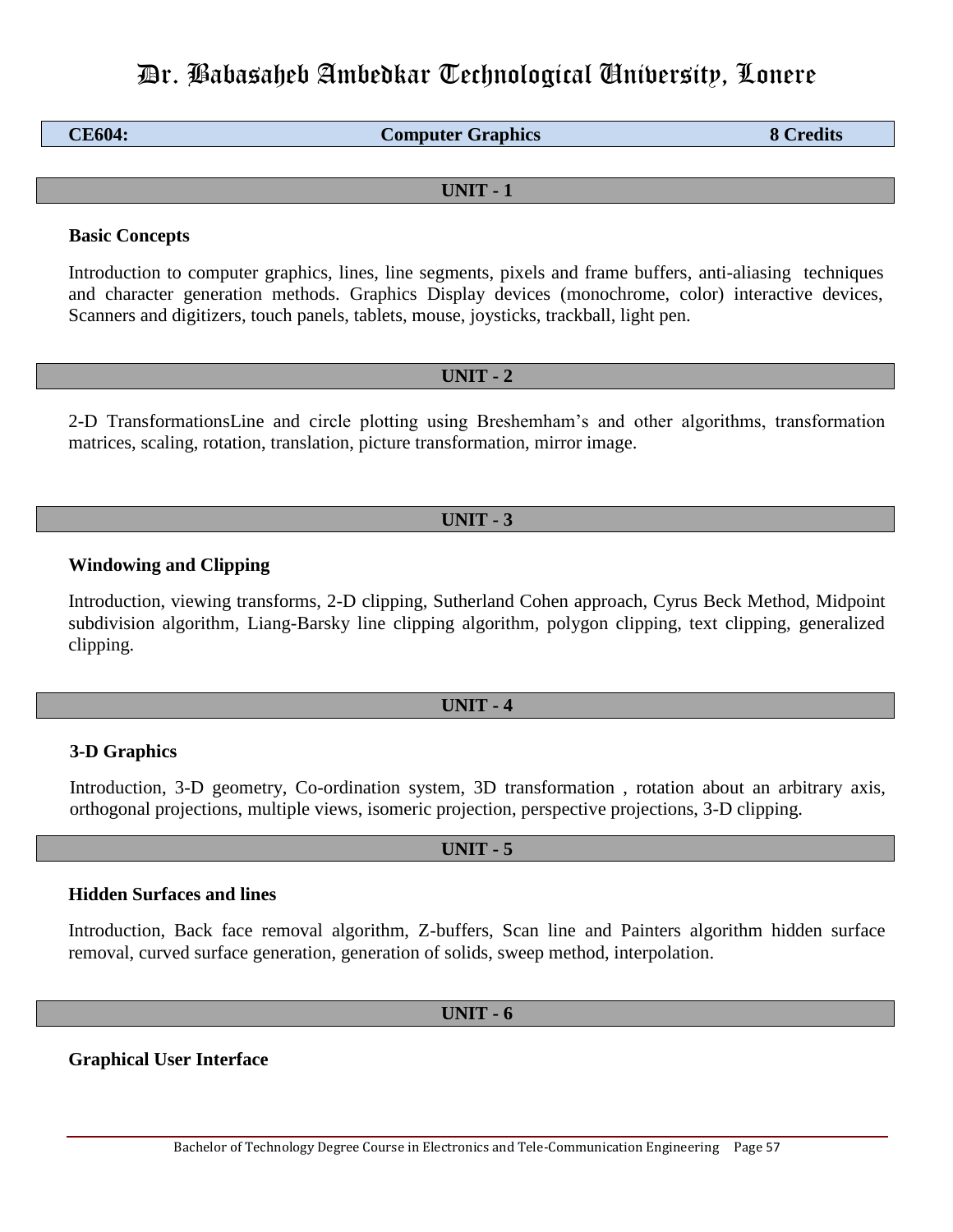X-Windows, use of graphics tools like OPENGL, DirectX, Windows and Motif, Graphic Standards. Animation: Introduction, devices for producing animation, computer assisted animation, real time animation, method for controlling animation (fully explicit control, procedural).

# **TEXT/REFERENCE BOOKS**

# **Text Books:**

Newman, Sprouall, Interactive Computer Graphics, McGraw Hill Pub.

Hearn, Baker, Computer Graphics, PHI Pub.

# **Reference Books:**

Harrington, Computer Graphics, McGraw Hill Pub.

Rogers, Procedural Elements of Computer Graphics, McGraw Hill Pub.

**CE605: Human Computer Interactions(Elective III) 8 Credits**

# **UNIT - 1**

# **Introduction**

The Human, The Computer, The Interaction

# **UNIT - 2**

# **Design processes**

Interaction Design basics, HCI in the Software Process, Design Rules

# **UNIT - 3**

# **Implementation and Evaluation**

Implementation Support, Evaluation Techniques, Universal Design, Use Support

# **UNIT - 4**

# **Models**

Cognitive Models, Socio-Organizational Issues and Stakeholders Requirements, Communication and Collaboration models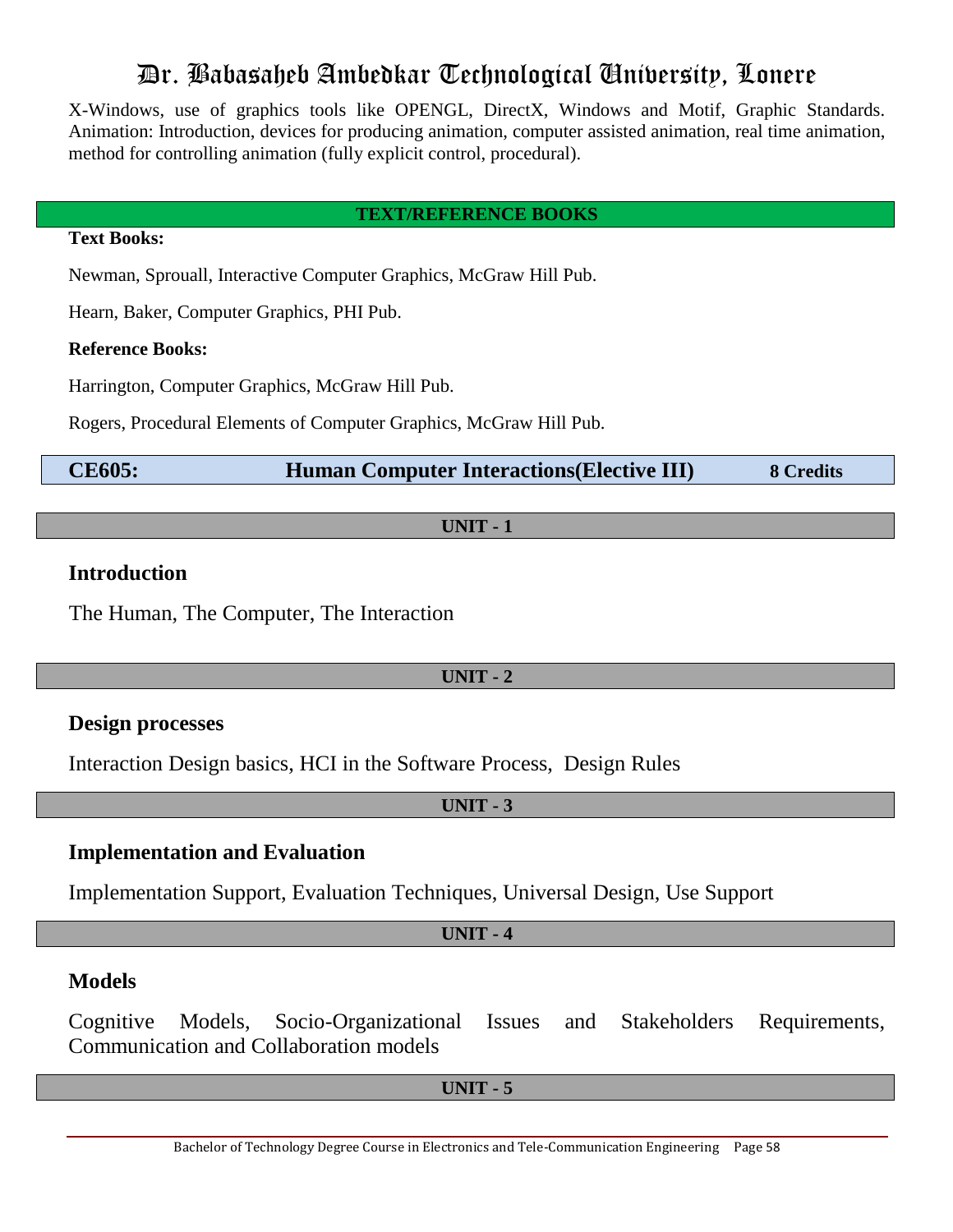# **Theories**

Task Analysis Dialog notations and Design Models of the system Modeling Rich Interactions

**UNIT - 6**

# **Modern Systems**

Group ware, Ubiquitous Computing computing and Augmented Realities Hypertext Multimedia and World Wide web

# **TEXT/REFERENCE BOOKS**

# **Text Book**

Alan Dix, Janet Finlay, Gregory Abowd, Russell Beale Human Computer Interaction 3rd Edition Pearson Education

| <b>CE606:</b> | <b>Programming Laboratory VII</b> | <b>Credits</b> |
|---------------|-----------------------------------|----------------|
|               |                                   |                |

## **Computer Networks Lab**

# **List of experiments:**

- 1. Write a program in "C" for PC to PC communication using RS-232 port.
- 2. Write client server program using java.
- 3. Implementation of UTP cables-cross over, straight throught, roll over.
- 4. Implementation and study of sliding window protocol- LAN trainer.
- 5. Implementation and study of multiple access protocols-LAN trainer.
- 6. Study of router and other internetworking device.
- 7. Installation of web server APACHE TOMCAT and IIS.

## **Software Engineering Lab**

## **(Mini Project based on Software Engineering)**

## **List of Experiments**

## Part: I RDBMS

To develop a mini project for an RDBMS, the following exercise have been specified to give idea/prerequisite learning for the concept required in defining the problem statement for an RDBMS.

Design and draw an ER/EER diagram and map this diagram to the database tables.

Create database tables for the problem. Perform add, insert, delete, update operations.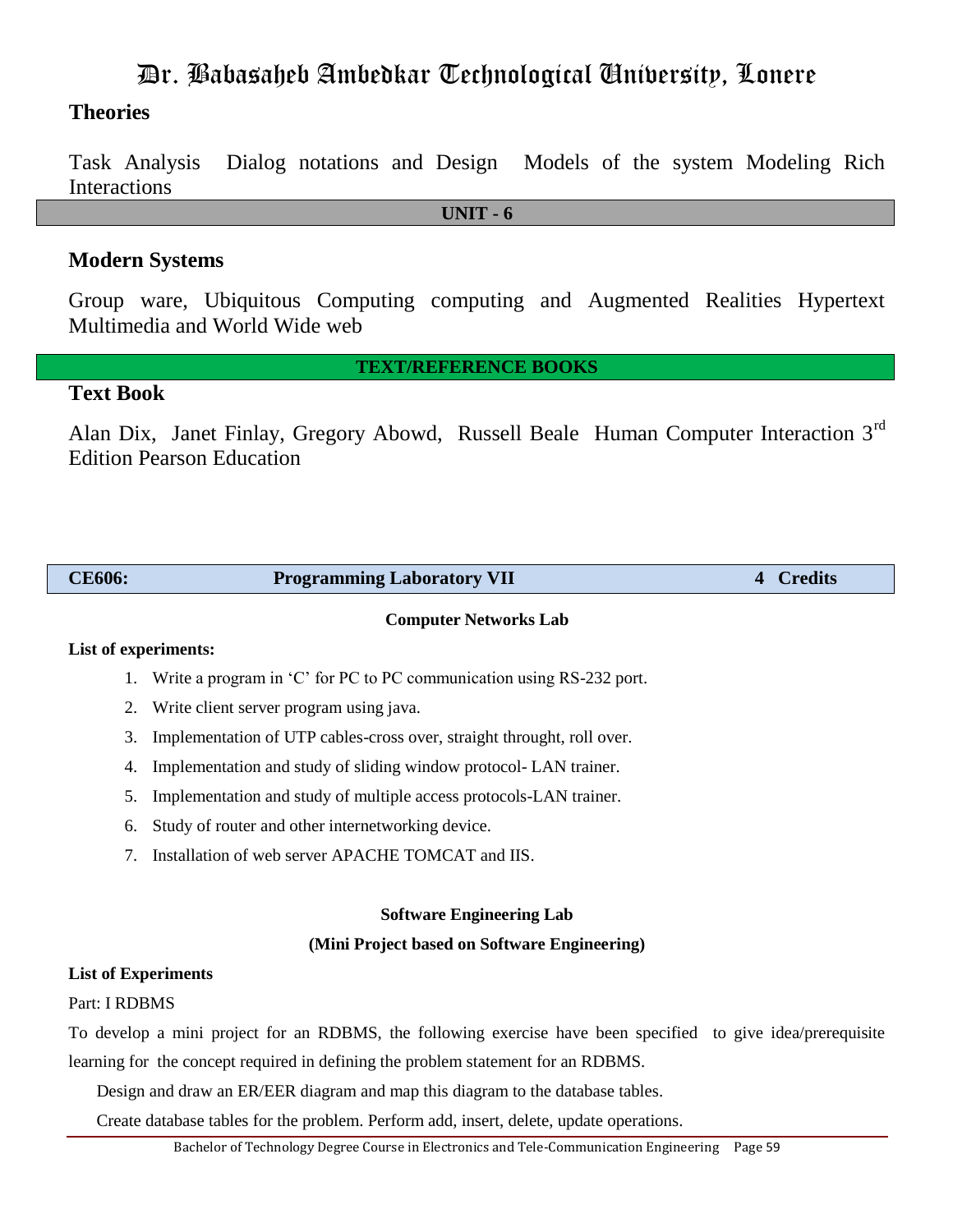Use DDL statements and apply all constraints on tables to make the operations on tables.

Write and execute triggers and procedures/functions.

Generate a simple report.

# Part: II

Following exercise has been specified to give idea/prerequisite learning for the concept in defining the problem statement for a front end to RDBMS based system.

Front end tools support developments of the following concept:

**Controls** 

Properties for every control of the form

Events

Programming components Proper interface to the back end database

The desktop database can be chosen from MSSQL, ORACLE, mySQL or equivalent

databases packages. The front end development tools can be chosen from VB6, .NET, JAVA or equivalent tools. Part: III

The statement of the problem will be the mini project for the group. The design of the project shall follow the software development life cycle. It should prepare a report for each stage (this will be the part of project manual later).

The group should understand and prepare proper documentation in relation with following,

Problem definition in detail.

Literature survey.

Requirement analysis.

System analysis (Draw Level 2 DFD at least).

System design

Implementation

Use cases

Testing

While designing the project the care should be taken to follow the coding conventions, software project design standards, data dictionary, etc.

Staff in-charge will frame the mini project specification to be performed by group of students. There will be different problem definition to each group. The students will prepare an installable CD for the mini projects; *README* file will have the project description, system requirements, development details, and installation instruction.*User manual* will have the interaction screens and the way to use the developed project.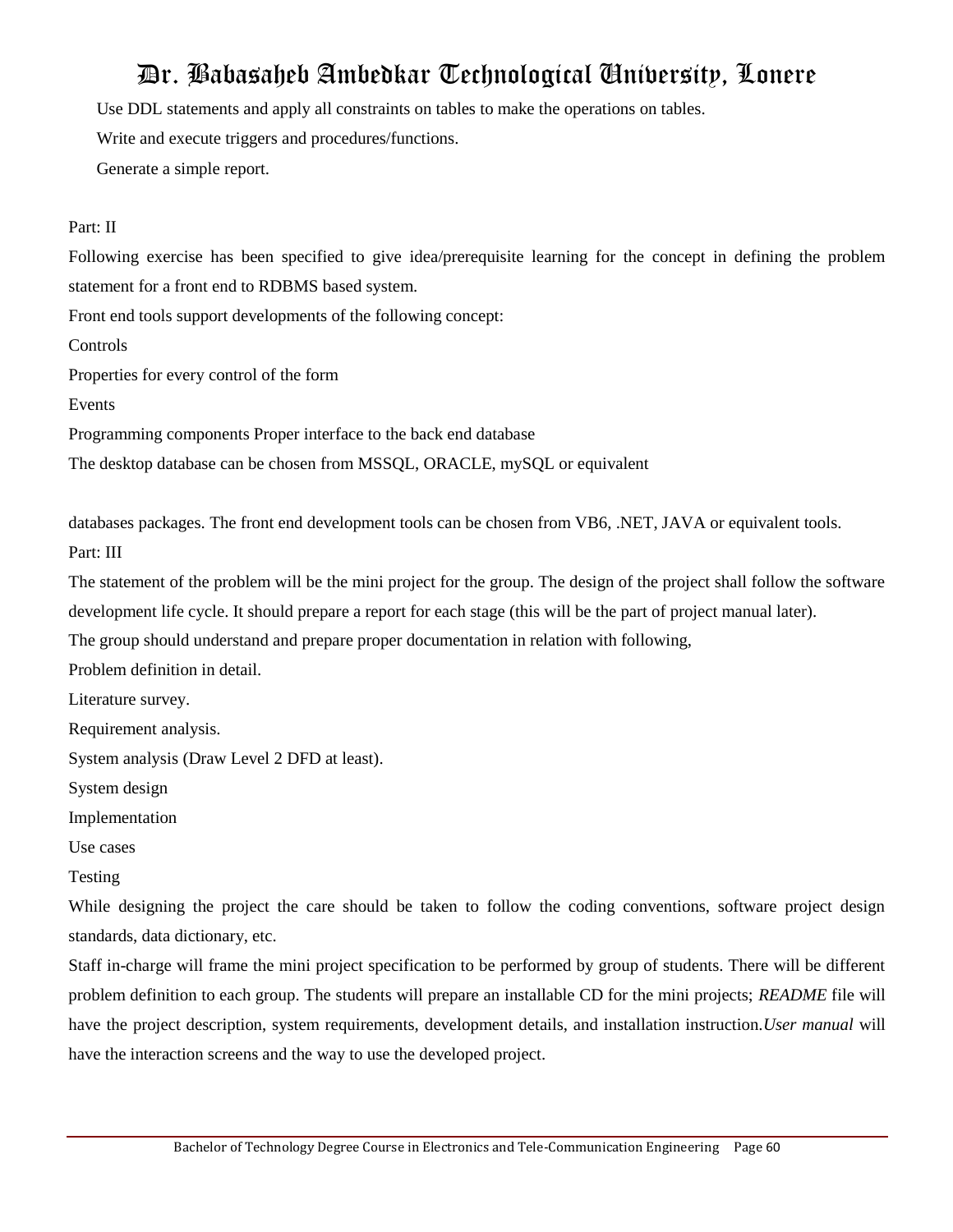| CE607:               | <b>Programming Laboratory VIII</b>                                                                              | 2 Credits |
|----------------------|-----------------------------------------------------------------------------------------------------------------|-----------|
|                      | <b>Embedded Systems Lab</b>                                                                                     |           |
| List of experiments: |                                                                                                                 |           |
| 1.                   | Study of Evaluation Board - Controlling hardware and software.                                                  |           |
| 2.                   | Develop 8 channel data acquisition system to acquire date from 8 channel. Convert it into digital format        |           |
|                      | and transmit to PC.                                                                                             |           |
| 3.                   | Write a C program which generates packets of 32 bits. First bit of packet indicates whether the packet is       |           |
|                      | control packet or data packet.                                                                                  |           |
| 4.                   | Using microcontroller development board, develop the software which read input from the switches.               |           |
| 5.                   | Using microcontroller development board, develop the software for serial                                        |           |
|                      | communication.                                                                                                  |           |
| 6.                   | Develop an embedded system that takes Analog voice signal as input and converts it into digital format          |           |
|                      | and send this data to PC.                                                                                       |           |
| 7.                   | Write a shell script that display the number of readable, writable and executable files in specified directory. |           |
| 8.                   | Write a C program that takes string input from keyboard and displays the length of string – use multi           |           |
|                      | threading for message queue or shared memory.                                                                   |           |
|                      | 9. Write a program that demonstrates the communication between two processes.                                   |           |
|                      | 10. Write a program that demonstrates multithreading in RTL Linux.                                              |           |
|                      | 11. Write a program to control an application RTL Linux.                                                        |           |
|                      |                                                                                                                 |           |
| <b>CE608:</b>        | <b>Industrial Training</b>                                                                                      | 2 credits |

The students receive theoretical knowledge of the basic engineering and applied engineering in first six semesters. They have to do in plant training of four weeks at least during vacation after sixth semester. The training enables the students to expose to industry during their training, provides orientation and improves their prospects for employment.

The students should prefer industrial training in the domain of Information Technology.

## **Training report and Assessment**

During the industrial training he/she will observe layout, working environment, various equipments, tools, instruments etc. under the supervision of supervisor and engineer of the company.

> Students are required to submit a printed report of industrial training in the seventh semester. The report should contain information about the major field of company, particularly about the section/department where he/she have undergone the training giving the details of equipments, product, tools their detailed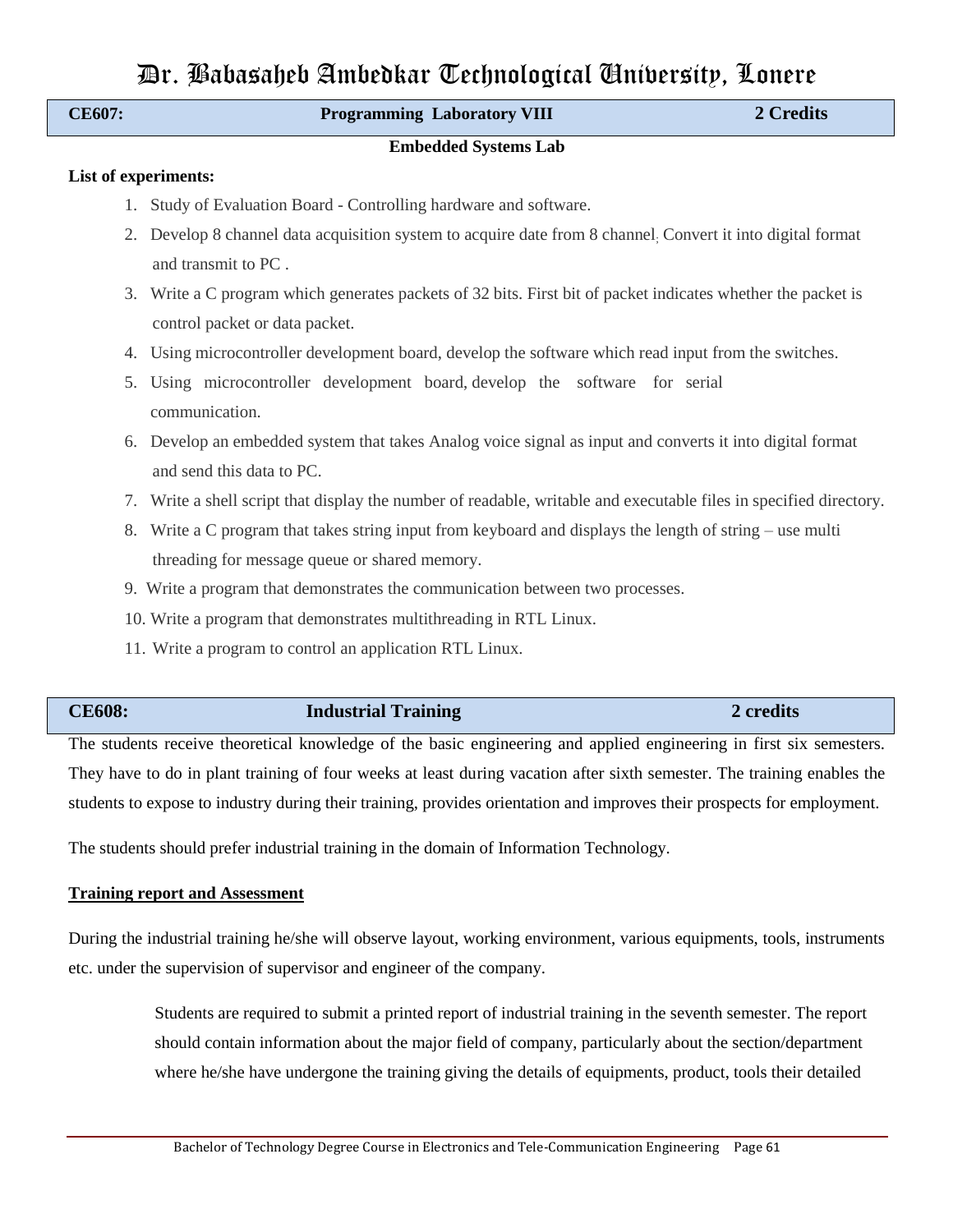specification, use etc. The training report and field work done by students will be assessed by internal examiner(s) and appropriate grade will be awarded.

# **CEIT701: Inter-networking Protocols 6 Credits**

**Course Objectives** To familiarize the students with various inter-networking protocols and their functionalities. To learn the new concepts in the computer networks.

# **UNIT - 1**

**Review of Networking Technologies and Internetworking Concepts and Architectural Model:** Application level and network level interconnection, Properties of the internet, Internet architecture, Interconnection through IP routers.

# **UNIT - 2**

**Internet Addresses, Mapping Internet Addresses to Physical Addresses (ARP) & Determining an Internet Addresses at Startup (RARP):** Universal identifiers, Three primary classes of IP addresses, Network and broadcast addresses, Limited broadcast, Dotted decimal notation, Weakness in internet addressing, Loopback addresses, Address resolution problem, Two types of physical addresses, Resolution through direct mapping, Resolution through dynamic binding, Address resolution cache, ARP to other protocols, Reverse address resolution protocol, Timing RARP transaction, Primary and backup RARP servers.

# **UNIT - 3**

**Internet Protocol: Connectionless Datagram Delivery and Internet Protocol: Routing IP Datagram:** The concepts of unreliable delivery, Connectionless delivery system, Purpose of the internet protocol, The internet datagram, Routing in an internet, Direct and indirect delivery, Table driven IP routing, Next hop routing, Default routes, Host specific routes, The IP routing algorithm, Handling incoming datagrams , Establishing routing tables.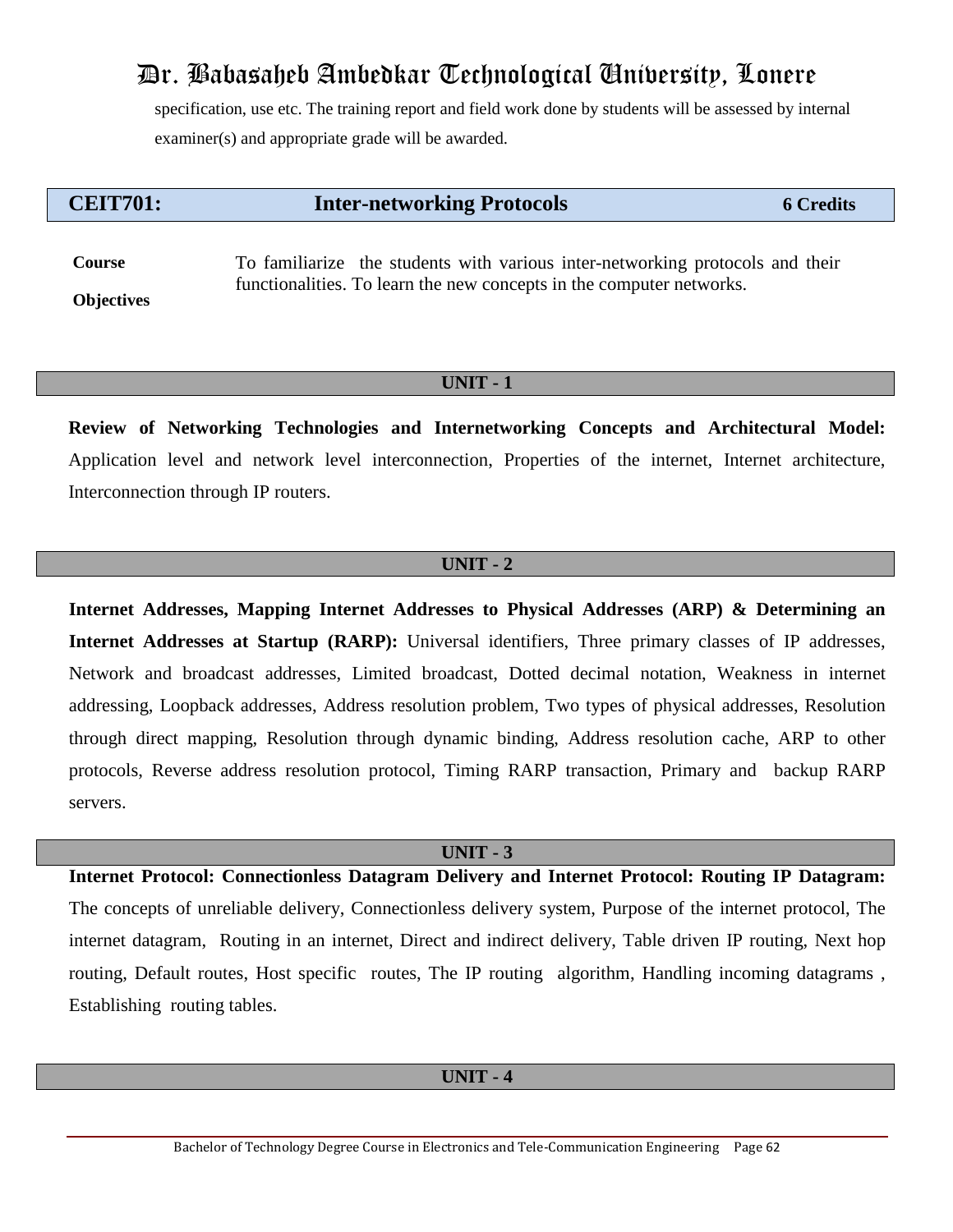**Internet Protocol: Error and Control Message (ICMP) and Subnet and Supernet Address Extension:** The internet, Control message protocols, Error reporting versus error detection, ICMP message format, Detecting and reporting various network problems

through ICMP, Transparent router, Proxy ARP, Subnet addressing, Implementation of subnets with masks representation, Routing in the presence of subnets, A unified algorithm.

**UNIT - 5**

**User Datagram Protocol (UDP):** Format of UDP message, UDP pseudo header, UDP encapsulation and protocols layering and the UDP checksum computation, UDP multiplexing, De-multiplexing and ports.

### **UNIT - 6**

**Reliable Stream Transport Service (TCP):** The transmission control protocol, Ports, Connections and endpoint, Passive and active opens, The TCP segment format, TCP implementation issues.

## **Text Books**

# **Text Books**

1. Douglas E. Comer, *Internetworking with TCP/IP: Principles, Protocols and* 

Architecture, Volume 1, 5<sup>th</sup> edition, PHI publication, 2006.

2. Behrouz A. Forouzan, *TCP-IP Protocol Suite*, 3<sup>rd</sup> edition, Mc-Graw Hill publication, 2005.

#### **Reference Books**

- 1. Comer, *Internetworking with TCP-IP Vol.* 3, 2<sup>nd</sup> edition, Pearson publication, 2001.
- 2. W. Richard Stevens, *Unix Network Programming: Interprocess Communications*, Volume 2,  $2<sup>nd</sup>$  edition, PHI publication, 1999.
- 3. William Stalling, *SNMP SNMPv2, SNMPv3, and RMON 1 and 2*, 2 nd edition, Pearson Education publication, 2001.
- 4. Hunt Craig, *TCP-IP Network Administration*, 3 rd edition, PHI publication, 2002.
- Bachelor of Technology Degree Course in Electronics and Tele-Communication Engineering Page 63 5. Loshin, Harwurt, *TCP-IP Cleanly Explained*, BPB publication.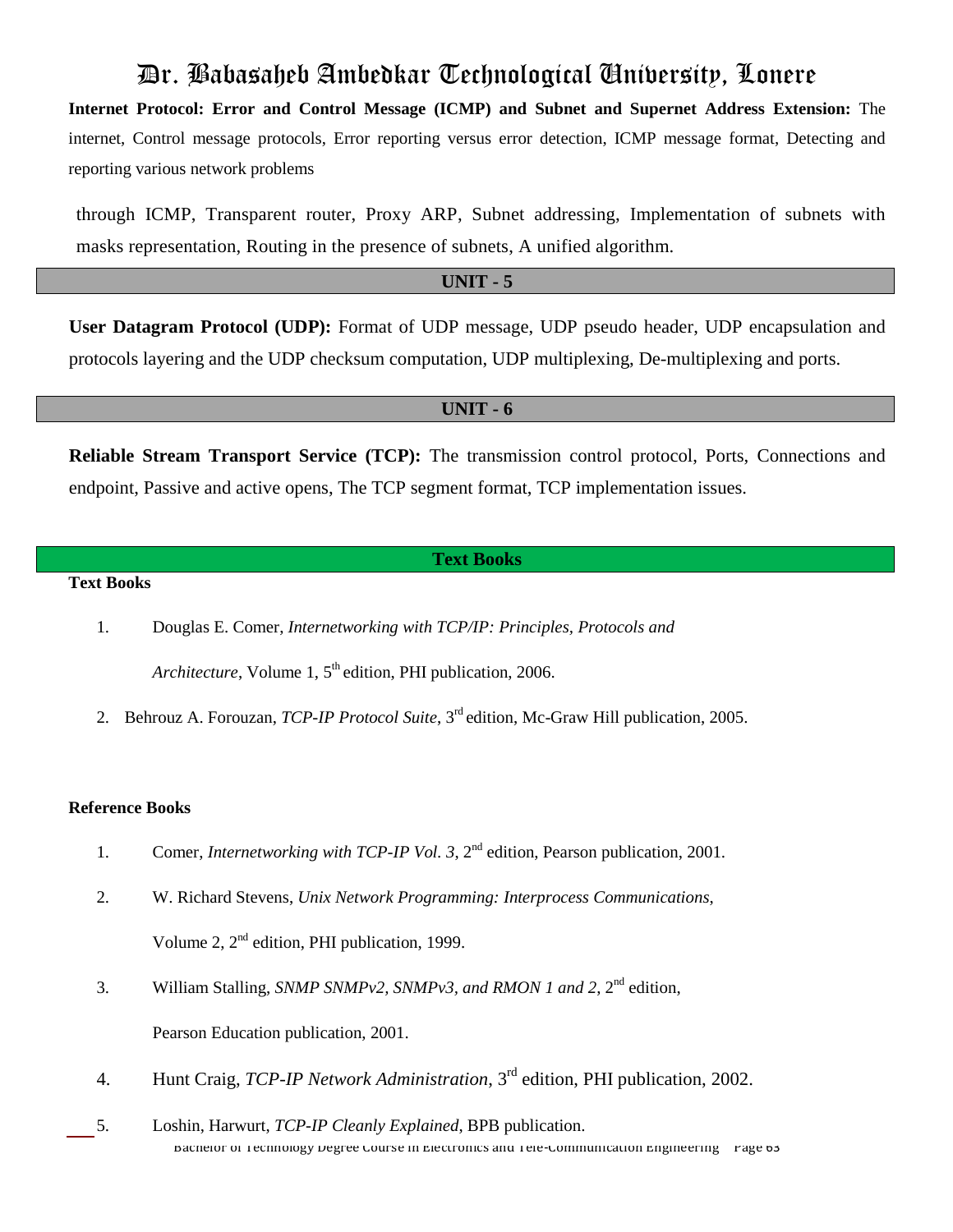| CE702: | <b>Software Architecture</b> | <b>6 Credits</b> |
|--------|------------------------------|------------------|
|        |                              |                  |

**Course Objectives** To illustrate the significance of software architecture in product life cycle and and familiarize students with various techniques architecture design, documentation, evaluation and architecture knowledge management

# **UNIT - 1**

Introduction, Architectures in Context: The Reorientation of Software Engineering, Basic Concepts

**UNIT - 2**

Designing Architectures, Connectors, Modeling

**UNIT - 3**

Visualization, Analysis, Implementation

**UNIT - 4**

Deployment and Mobility, Applied Architectures and Styles

# **UNIT - 5**

Designing for Non-Functional Properties, Security and Trust, Architectural Adaptation

# **UNIT - 6**

Domain-Specific Software Engineering, Standards, People, Roles, and Teams

# **TEXT/REFERENCE BOOKS**

Richard N Taylor, Nenad Medvidovic,, Eric M. Dashofy, Software Architecture Foundations Theory and Practice. Wiley Student Edition

# **CE703: Advanced Database Technologies 6 Credits**

Bachelor of Technology Degree Course in Electronics and Tele-Communication Engineering Page 64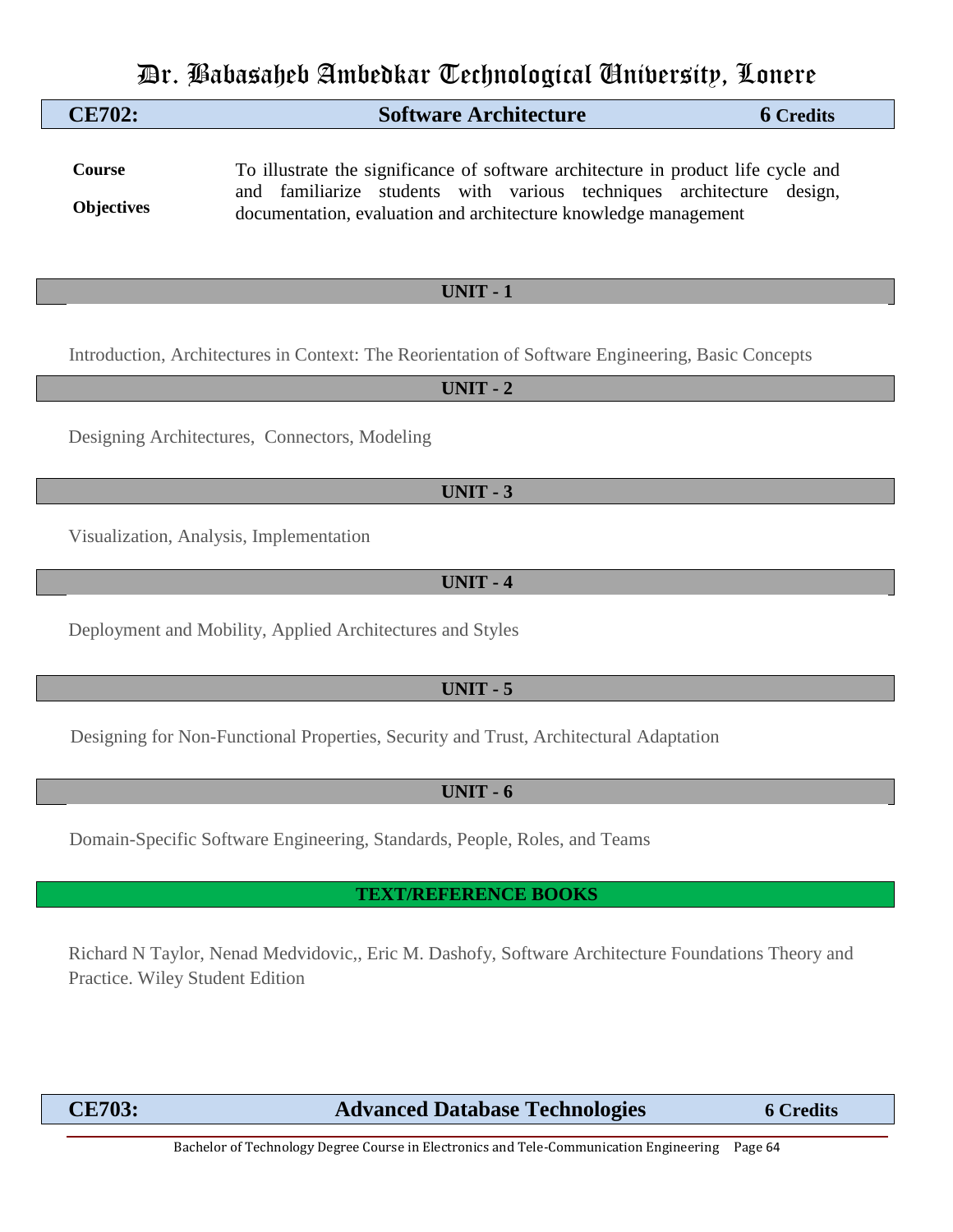**Course Objectives** To illustrate advanced database features such as transaction processing, query evaluation and optimization. To understand how to manipulate, design and manage databases. To understand functions o f database management system administrator. To enhancing database models using distributed databases and their management techniques.

# **UNIT - 1**

# **Transactions**

Transaction concept, transaction model, Storage structure, transaction atomicity and durability, transaction isolation, serializability, transaction isolation and atomicity, transaction isolation levels, implementing isolation levels , transaction as SQL statements.

# **UNIT - 2**

# **Concurrency Control**

Lock based protocols , Deadlock handling, multiple granularity , timestamp based protocols, validation based protocols , multiversion schemes, Insert -delete operations and predicate reads.

# **UNIT - 3**

## **Recovery System**

Failure classification , storage, recovery and atomicity, recovery algorithm , buffer management, failure with loss of non volatile storage, early lock release and logical undo operations , remote backup systems.

## **UNIT - 4**

## **Database System Architectures and Parallel Databases**

Centralized and client sever architecture, Server system architectures, Parallel systems, Distributed systems. Introduction to parallel databases, interquery and intraquery parallellism , intraoperation and interoperation parallellism, query optimization, parallelism on multicore processors , design of parallel system.

# **UNIT - 5**

# **Distributed Databases**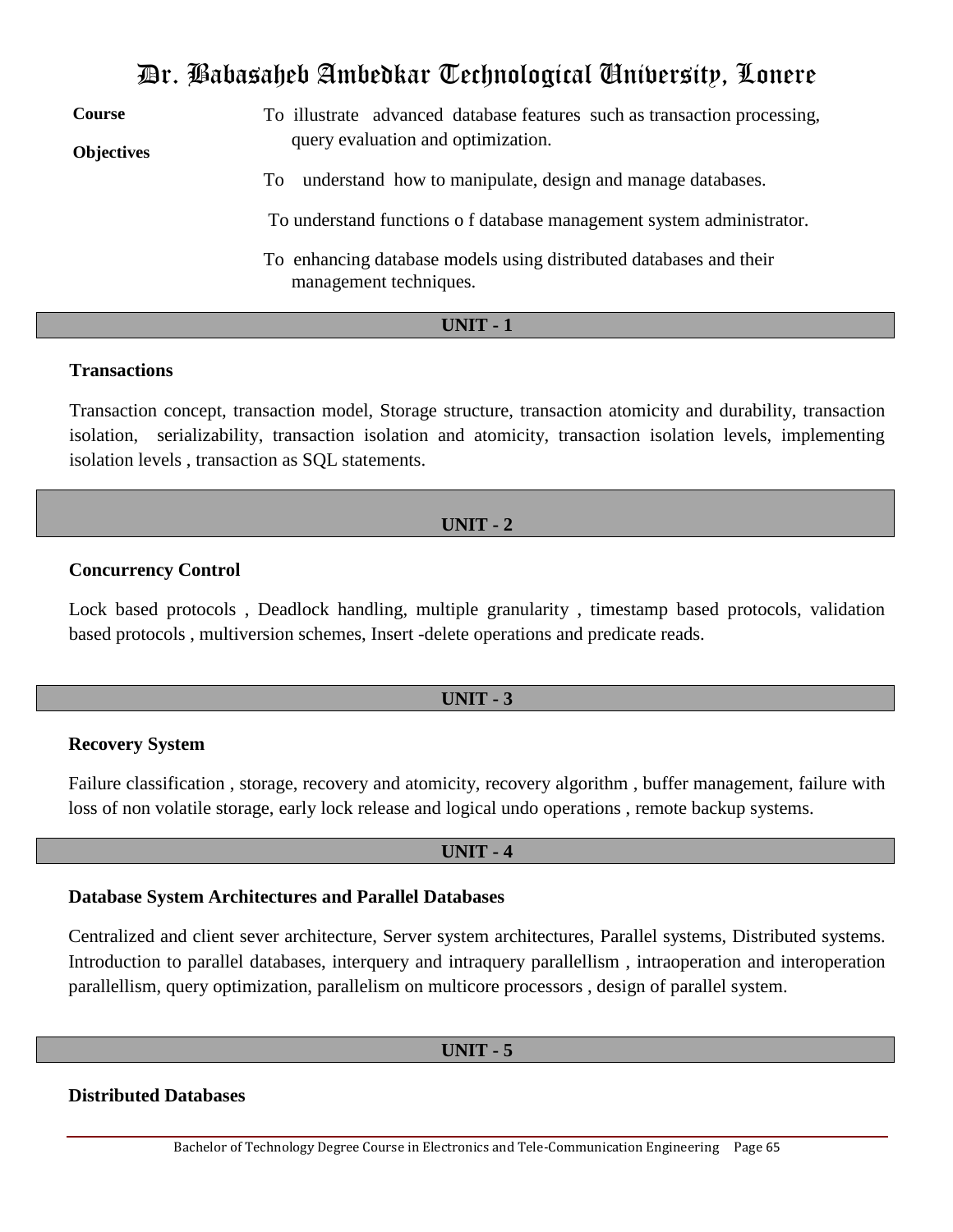Homogeneous and heterogeneous databases, distributed data storage, distributed transactions, commit protocols, concurrency control in distributed environment, distributed query processing, heterogeneous distributed databases , cloud based databases.

## **UNIT - 6**

# **Dataware housing and data mining**

Decision support systems, Dataware housing, data mining, classification, association rules , clustering

# **TEXT/REFERENCE BOOKS**

## **Text Books:**

Korth, Silberchatz, Sudarshan, Database System concepts, 6<sup>th</sup> Edition, TMH Pub.

C. J. Date, Database Management System, TMH Pub.

## **Reference Books:**

Stefano Ceri, Giuseppe Pelagatti, Distributed databases-Principles and system, MGH.

Desai Bipin, An introduction to Database systems, Galagotia Pub.

| <b>CE704:</b> | <b>Advanced Programming Technologies</b> | <b>6 Credits</b> |
|---------------|------------------------------------------|------------------|
|---------------|------------------------------------------|------------------|

**Course Objectives** This course will introduce the essential topics of Internet Programming predominately with the Java programming language. Students will able to design and write interactive WWW pages using Java, HTML, CGI. Students will also able to develop software that manipulates different forms of data such as hypertext, graphics, video, and sound.

# **UNIT - 1**

## **Introduction to Internet Programming**

Client Server model, Browsers - Graphical and Hypertext Access to the Internet, HTTP- HyperText Transfer Protocol.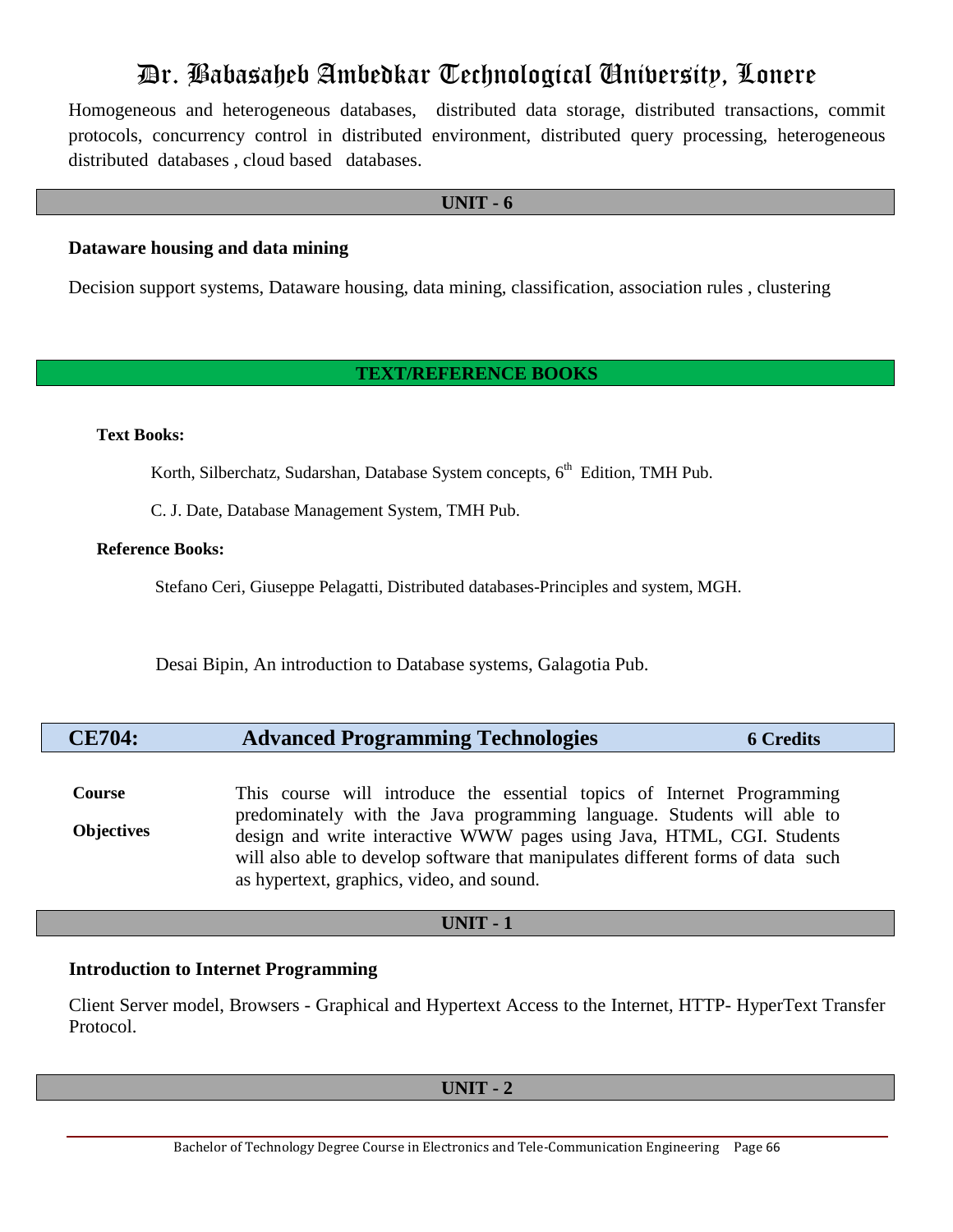# **Creating Internet, World Wide Web pages**

HTML - HyperText Markup Language, Headers, body, html tags, tables Text, graphics, sounds, video clips, multi-media, Client side image mapping, web page counters, HTML resources, HTML converters and tools.

# **UNIT - 3**

# **HTML forms and scripting**

Building a form, Text fields and value, size, maxlength, html buttons, radio, checkboxes, prechecked. Selection lists, Introduction to CGI scripting. Action and Method - GET and POST. HTML form interface with CGI scripts. Automating processing such as info forms and email. Programming CGI interfacing via forms.

# **UNIT - 4**

# **Introduction to Java**

Introduction to Java, Javac, Java class libraries, JDK, jdbc, Java Byte Codes. Classes and Objects, Applets, Applet parameter passing Control Structures. Basic Windows, mouse and buttons Events, the Java event model. Basic I/O. JAR Files, Java archiver.

# **UNIT - 5**

**Advanced Java Programming**Graphic User Interface with AWT. AWT calls, Windows, dialog boxes, popup menus. Graphics. Using a Layout manager. Manipulating Images. Image animation. Threads- Process Management. Socket programming - client-server processing. URL Connections. Java Beans.

# **UNIT - 6**

**XML Technologies**XHTML(Extensible HTML) - A stricter and cleaner XML based version of HTML. XML DOM (XML document object model)- A standard document model for accessing and manipulating XML. XSL(XML Style sheet Language)- transforms XML into other formats, like HTML ,XSL Formatting Objects)- for formatting XML to screen, paper, a language for navigating XML documents.

# **TEXT/REFERENCE BOOKS**

# **Text Books**

Deitel and Deitel. "Java - How to Program", Addison-Wesley Press, Reading, Mass.

Kahate Godbole"Web Technologies"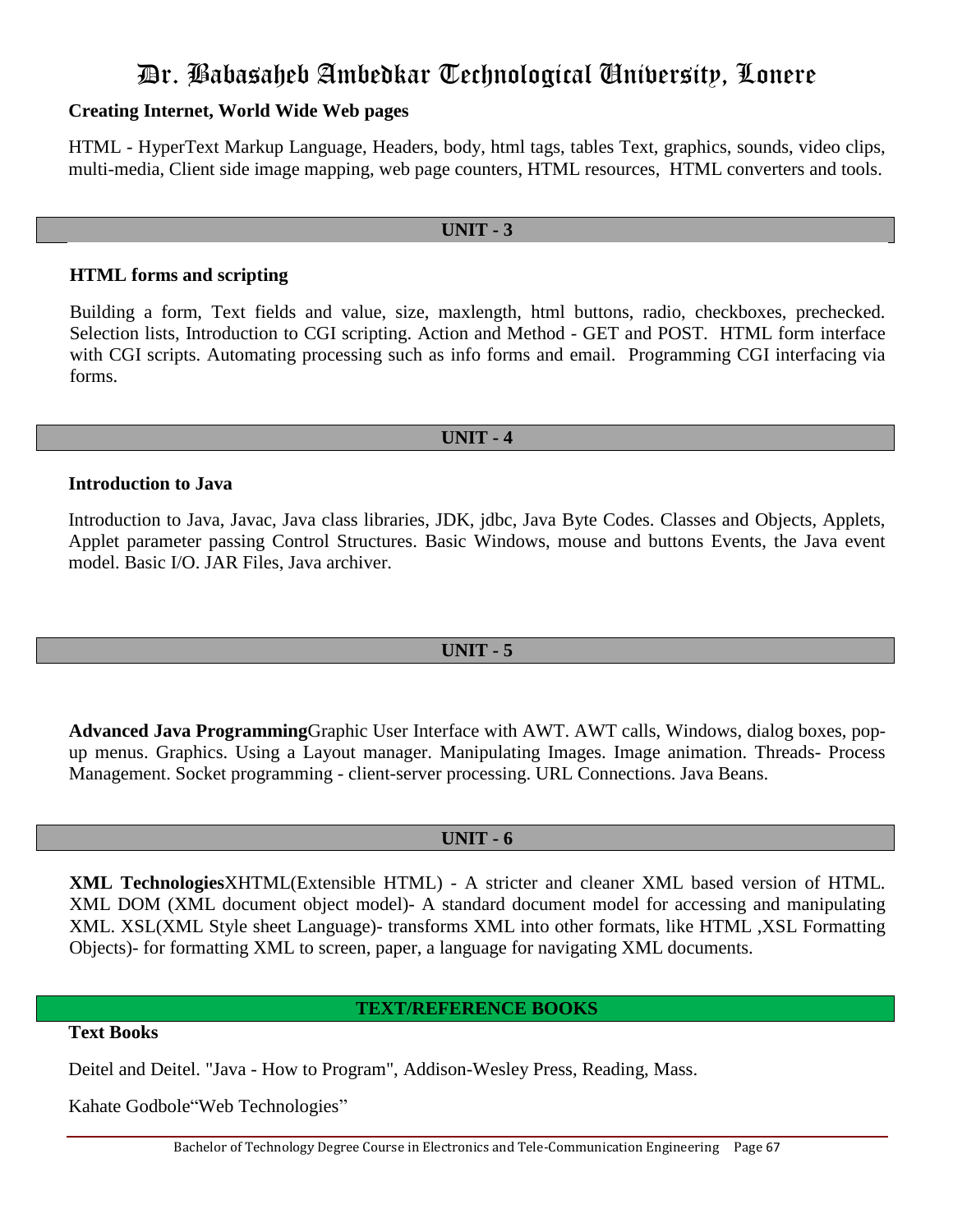A.W. Ganczarski. "Database and XML Technologies"

# **Reference Books:**

Scott Oaks and Henry Wong. "Java Threads", O'Reilly and Associates Publishing, Sebastopol, CA. Gary Cornell, Cay Horstmann. "Core Java", SUN Soft Press Publishing, Mountain View

- **1.** Peter A. Rizzi, "Fundamentals of Microwave Engineering", Prentice Hall of India
- **2.** Sisodia and Raghuvanshi, "Microwave Circuits and Passive Devices", Wiley Eastern
- **3.** B. E. Keiser, "Principles of Electromagnetic Compatibility", Artech

| <b>CEIT801:</b>             | <b>Information Security</b><br><b>6 Credits</b>                                                                            |  |  |
|-----------------------------|----------------------------------------------------------------------------------------------------------------------------|--|--|
| Course<br><b>Objectives</b> | To understand the basic categories of threats to computer and network.<br>To understand intrusion and intrusion detection. |  |  |
|                             | To defend the need for protection, security, and the role of ethical<br>consideration in computer use.                     |  |  |
|                             | To describe efficient basic number algorithms.                                                                             |  |  |
|                             | To discuss the fundamental ideas and algorithms of secret key<br>cryptography and public-key cryptography.                 |  |  |

# **UNIT - 1**

**Introduction to Cryptography:** Active vs. passive attacks, Layers and cryptography, Authorization, Viruses, Worms, Trojan horses, The multi level model of security, Legal issues, What is cryptography? Breaking an encryption scheme, Types of cryptographic functions, Secret key cryptography, Public key cryptography, Hash algorithms.

# **UNIT - 2**

**Secret Key Cryptography:** Generic block encryption, Data encryption standards, International data encryption algorithm, Advanced encryption standard.

# **UNIT - 3**

**Modes of Operation, Hashes and Message Digests:** Encrypting a large message, Generating MACs, Multiple encryptions DES, MD2, MD4, MD5, SHA-1, HMAC.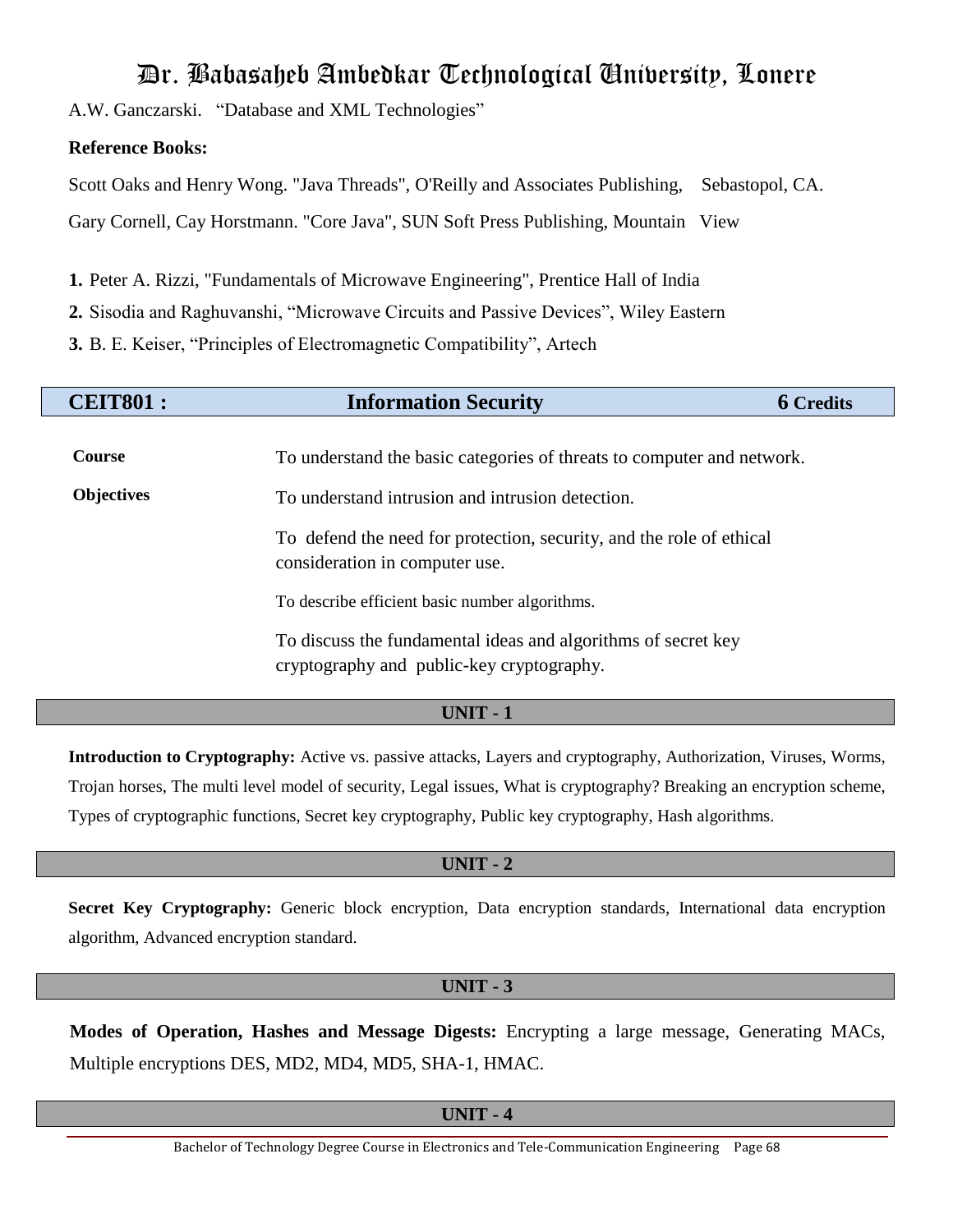**Public Key Algorithms:** Modular arithmetic, RSA, Diffie-Hellman, Digital signature standard, Elliptic curve cryptography.

### **UNIT - 5**

**Number Theory and Authentication:** Password based and Cryptographic based authentication protocol.

## **UNIT - 6**

**Cryptographic Standards:** Kerberos, PKI, IPSec.

## **TEXT/REFERENCE BOOKS**

### **Text Books**

1.Kaufman Charlie, Perlman Radia, Speciner Mike, *Network Security: Private Communication in public World*, PHI publication, 2001.

2.William Stalling, *Network Security Essentials: Applications and Standards*, 2 nd edition, Prentice Hall publication, 2002.

3.William Stalling, *Cryptography and Network Security*, Prentice Hall publication, 2003.

#### **Reference Books**

- 1. Vyless, *Internet Security Protocol*, Pearson publication.
- 2. Comer D.E., *Internetworking with TCP/IP*, 5 th edition, Pearson publication, 2006.
- 3. Morrison, *Information Security-An Overview,* PHI publication, 1995.
- 4. Hunter, Berlin, *Information Security Handbook-Computer communications and Networks*, Springer publication, 2007.

**CE802: Distributed Systems 6 Credits**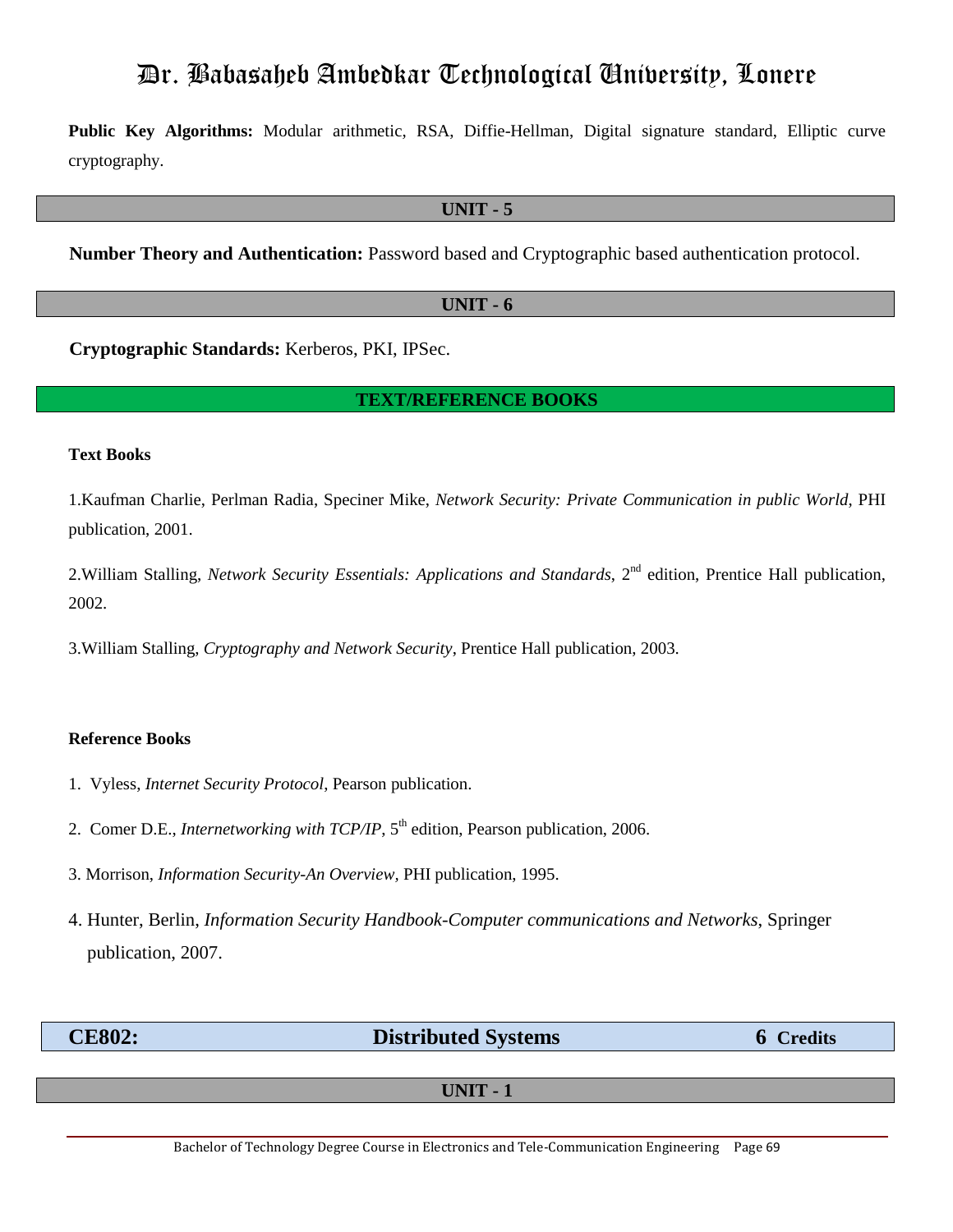# **Fundamentals**

Introduction, Distributed Computing System, Evolution of Distributed Computing System, Distributed Computing System models, Distributed Computing System Gaining Popularity, Distributed Operating System, Introduction to Distributed Computing Environment (DCE), network Types, LAN Technologies, WAN technologies, Communication Protocols, Internetworking, ATM Technology, Desirable Features of a Good Message- Passing System, Isses in IPC by Message- Passing, Synchronization, Buffering, Multidatagram message, Encoding and Decoding of message data, Process addressing, Failure Handling, Group Communication, Case Study: BSD UNIX IPC Mechanism.

# **UNIT - 2**

# **Remote Procedure Calls**

Introduction, the RPC model, Transparency of RPC, Implementing RPC Mechanism, Stub Generation, RPC messages, Marshaling arguments and Results, Server Management, Parameter Passing Semantics, Call Semantics, Communication Protocols for RPCs, Complicated RPCs, Client- Server Binding, Exception Handling, Security, Some Special Types of RPCs, RPC in Heterogeneous Environments, Lightweight RPC, Optimization for Better Performance, Case studies: Sun RPC, DCE, RPC

# UNIT - 3

# **Distributed Shared Memory**

Introduction, general Architecture of DSM Systems, Design and Implementation Issues of DSM, Granularity, Structure of Shared Memory Space, Consistency Models, Replacement Strategy, Thrashing, Other Approaches to DSM, Heterogeneous DSM, Advantages of DSM.

# **UNIT - 4**

# **Synchronization**

Introduction, Clock Synchronization, Event Ordering, Mutual Exclusion, Deadlock, Election Algorithms.

# **UNIT - 5**

# **Resource Management And Process Management**

Introduction, Desirable Features of a Good Global Scheduling Algorithm, Task assignment Approach, Load-Balancing Approach, load Sharing Approach, Process Migration, Threads.

# **UNIT - 6**

# **Distributed File System**

Introduction, Desirable Features of a Good Distributed File System, File Models, File Accessing Models, File Sharing Semantics, File Caching Schemes, File Replication, Fault Tolerance, Atomic Transactions, Design Principles, Case Study: DCE Distributed File Service.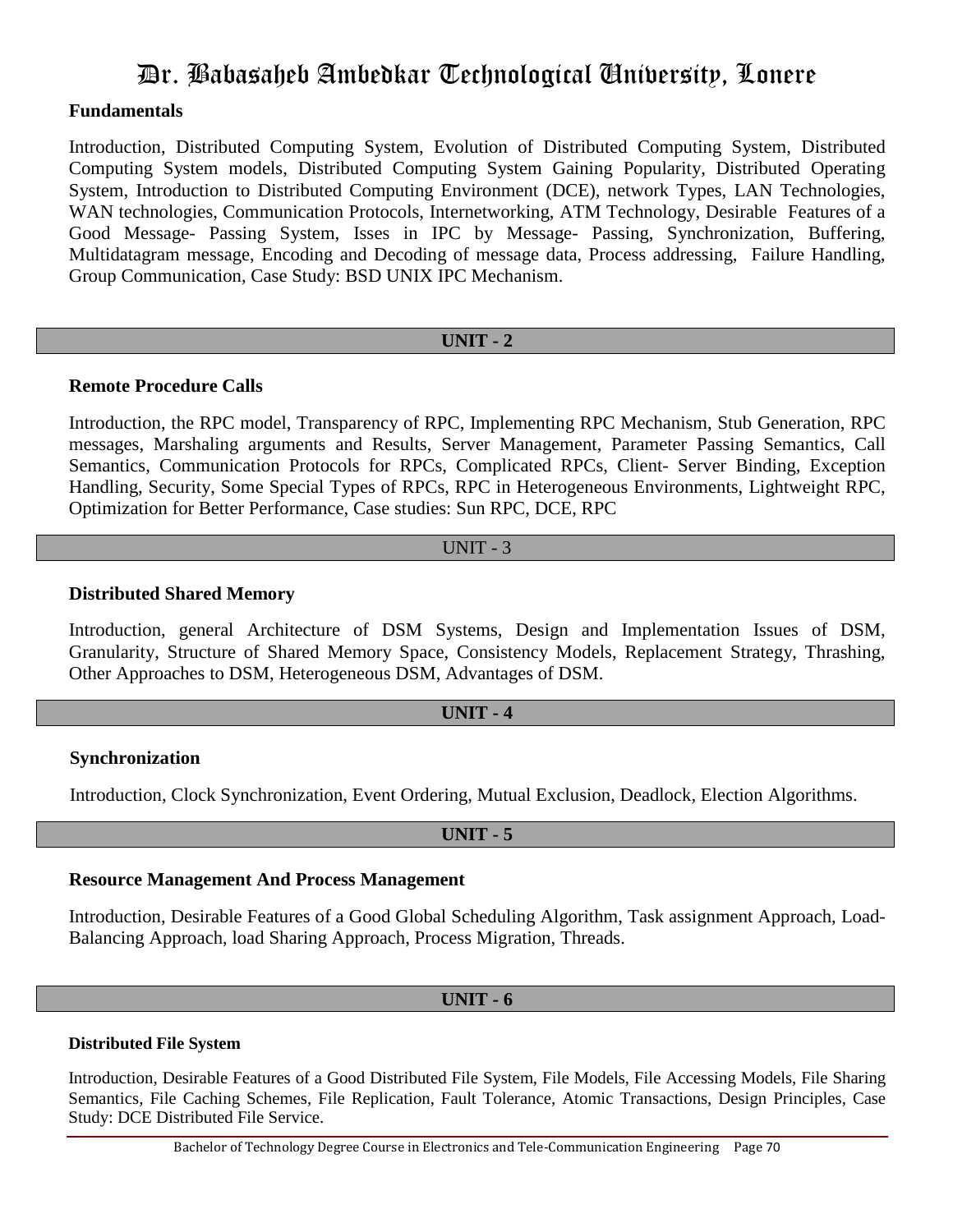# **TEXT/REFERENCE BOOKS**

# **Text Books:**

### **1.** P

- . K. Sinha, *Distributed Operating System*, PHI Pub.
- **2.** C

olorouis, *Distributed Systems*, Addison Wesley Pub.

### **Reference Books:**

Tanabaum, *Distributed Systems*, PHI Pub.

| <b>CE803:</b>     | <b>Software Testing</b>                                                                                 | <b>6</b> Credits |  |
|-------------------|---------------------------------------------------------------------------------------------------------|------------------|--|
| Course            | To understand the importance, principles, and limitations of<br>1.                                      |                  |  |
| <b>Objectives</b> | software testing. This course is designed to enable a clear understanding and<br>knowledge of the       |                  |  |
|                   | foundations, techniques, and tools in the area of software testing and its practice<br>in the industry. |                  |  |
|                   |                                                                                                         |                  |  |
|                   | 2.<br>To understand the broad approaches and techniques for test case design                            |                  |  |
|                   | and the aspects involved in planning for software testing.                                              |                  |  |
|                   | 3.<br>To learn strengths and                                                                            |                  |  |
|                   | weaknesses of various software testing techniques.                                                      |                  |  |
|                   |                                                                                                         |                  |  |

# **UNIT - 1**

# **Principles of Testing**

Software Development Life Cycle Model: Phases of software project, Quality, Quality assurance and quality control, Testing, Verification and validation, Process models to represent various phases, Life cycle models, Software testing life cycle.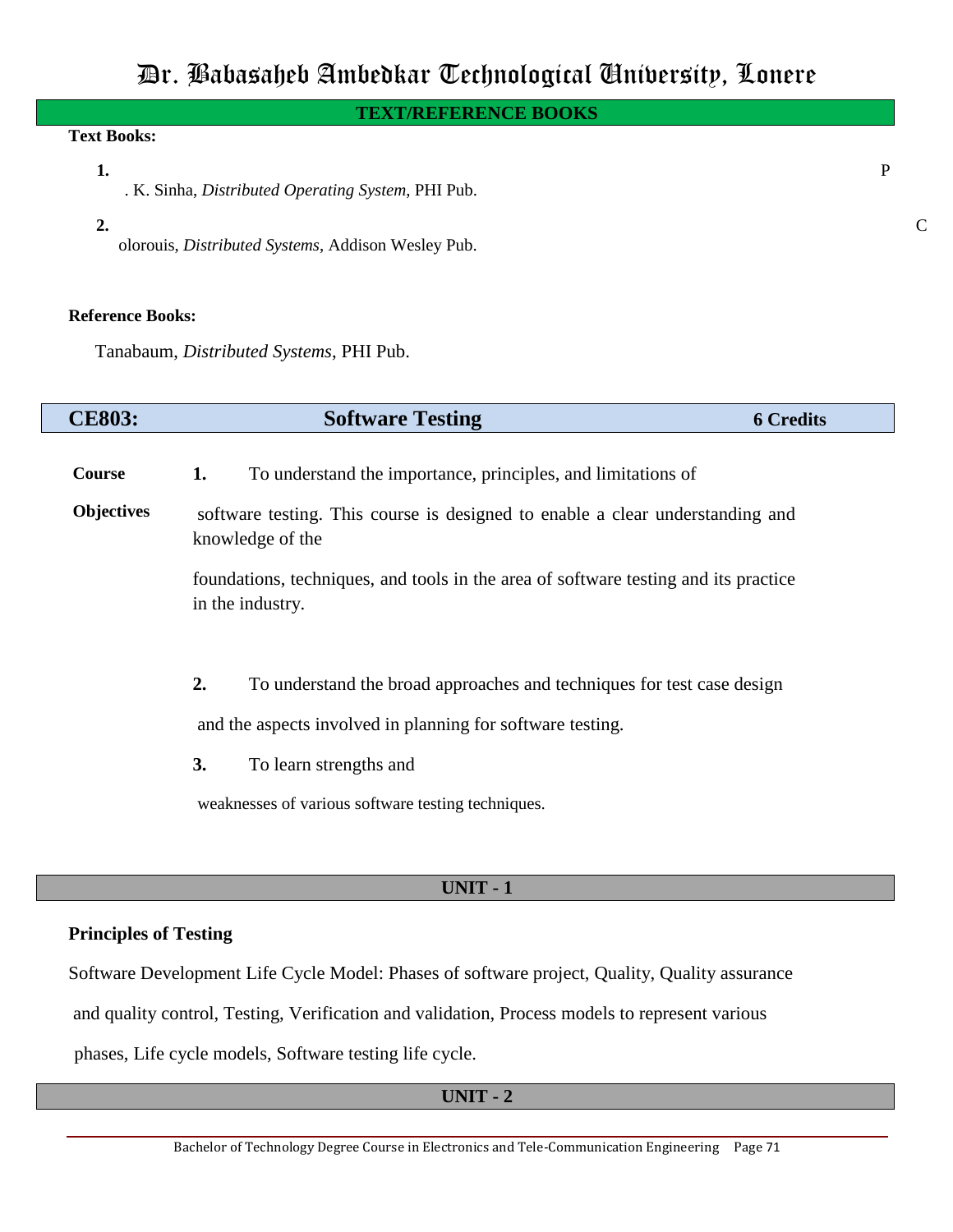# Dr. Babasaheb Ambedkar Technological University, Lonere **White Box Testing (WBT )**

Static testing, Structural testing, Challenges in WBT.

Black Box Testing:

What, Why and When (W3), How to do BBT.

# **UNIT - 3**

# **Integration Testing**

As a type of testing, As a phase testing, Scenario testing, Defect bash.

# **UNIT - 4**

# **System and Acceptance Testing**

What, Why (W2), Functional Vs Non Functional, Functional system testing, Non-functional

system testing, Acceptance testing.

# **UNIT - 5**

Performance testing, Regression testing, Internationalization testing, Adhoc testing.

# **UNIT - 6**

Testing Object Oriented Software: Introduction, Comparison of OO and Procedural software,

System testing example, Unit testing of classes, Tools for testing OO software. Testing Web

Application

# **TEXT/REFERENCE BOOKS**

# **Text Books**

1. Shriniwasan Desikan, Gopalswamy Ramesh, Software Testing Principles and Practices,

Pearson publication.

2. Loise Tamres, Introducing Software Testing, Pearson publication.

# **Reference Books**

1. Boris Beizer, Software Testing Techniques, Dream Tech. publication.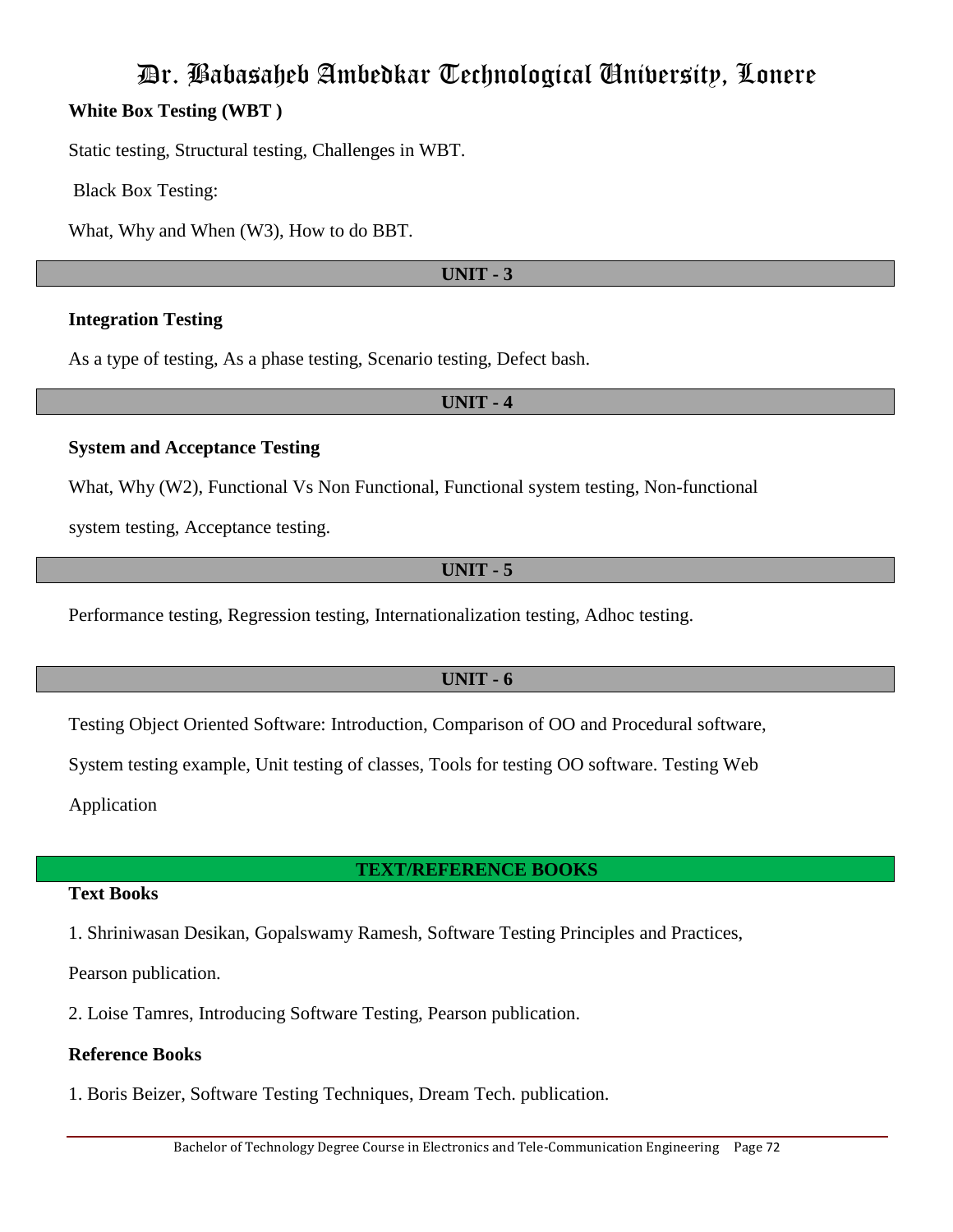# Dr. Babasaheb Ambedkar Technological University, Lonere

2. Ross Patton, Software Testing, Pearson publication.

# **CE804: Artificial Intelligence 6 Credits**

#### **UNIT - 1**

## **Introduction**

Definition of A.I, Foundation of A.I., History, intelligent Agents, Agent Architecture, A.I. A.I. Representation, Properties of internal representation, Futures of A.I, A.I Techniques,Importance of A.I – Representation of Knowledge, Knowledge Base Systems, State Space Search – Production Systems – Problem Characteristics

#### **UNIT - 2**

#### **Heuristics Search Techniques**

Generate and test – Hill Climbing, Depth First Search, Breadth First Search, Best First Search, A\* and AO\* Algorithm, Problem reduction – Constraint satisfaction – Means-Ends Analysis. Game playing – Minimax and Alpha-Beta Cutoffs, waiting for Quiescence, Secondary search.

#### **UNIT - 3**

## **Predicate Logic**

Using predicate logic: Predicate Calculus, Predicate and arguments, ISA Hierarchy, Frame notation, Resolution, Natural Deduction representing simple facts in Logic – Logic Programming, computable functions in predicates, resolution – unification, Forward and Backward reasoning , Forward and Backward chaining rules.

## **UNIT - 4**

#### **Structured Knowledge Representation**

TMS (Truth maintenance system),Statistical and probabilistic reasoning ,Associative Networks, Semantic Nets, Frames Structures, Conceptual Dependencies and Scripts Learning – Concept of Learning – Learning Automata, Genetic Algorithm, Learning by induction, Planning: Block world, strips, Implementation using goal stack, Non linear planning with goal stacks, Hierarchical planning, least commitment strategy.

#### **UNIT - 5**

**Natural Language Processing**